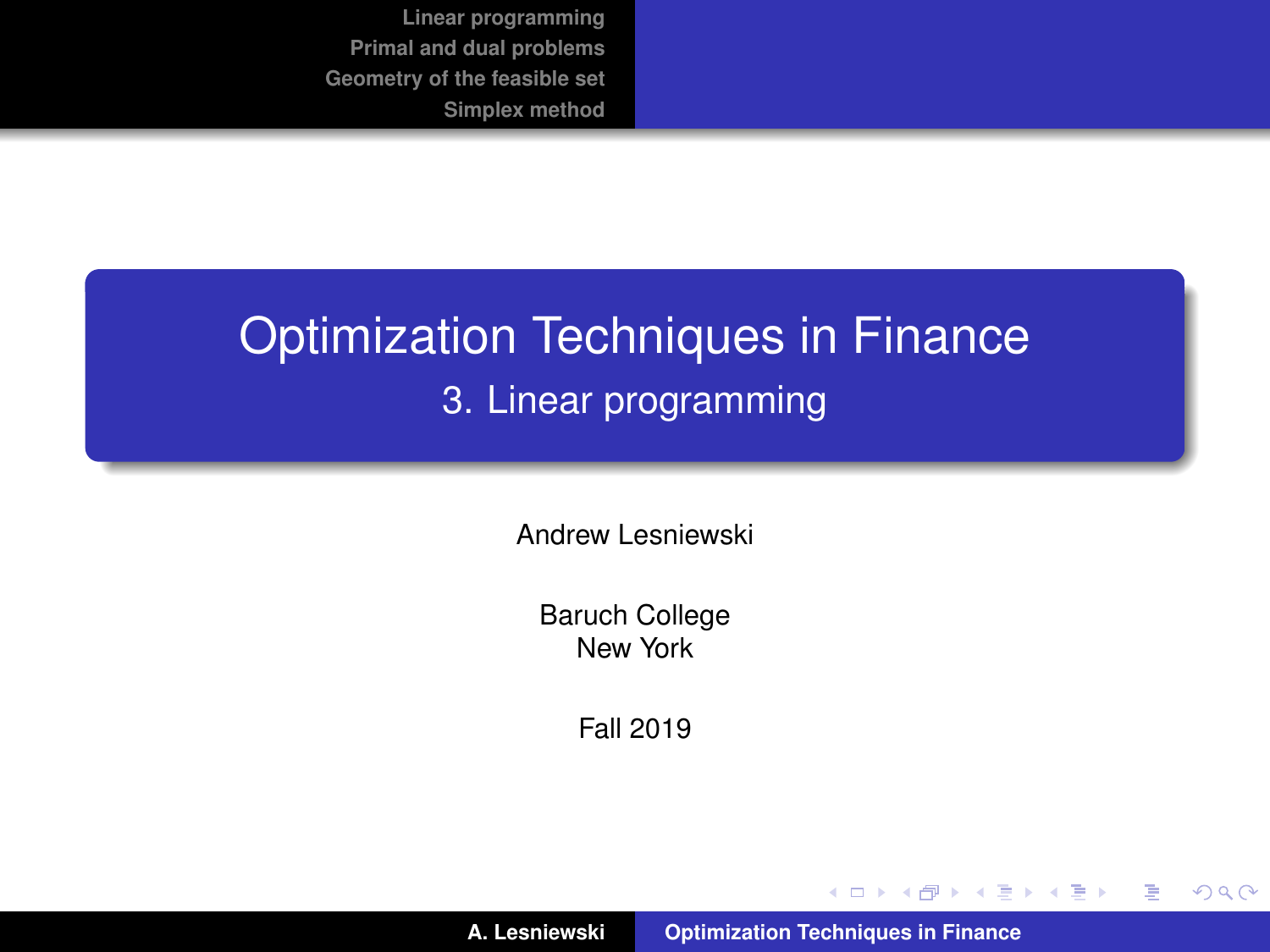











**A. Lesniewski [Optimization Techniques in Finance](#page-0-0)**

イロメ イ部メ イヨメ イヨメー

重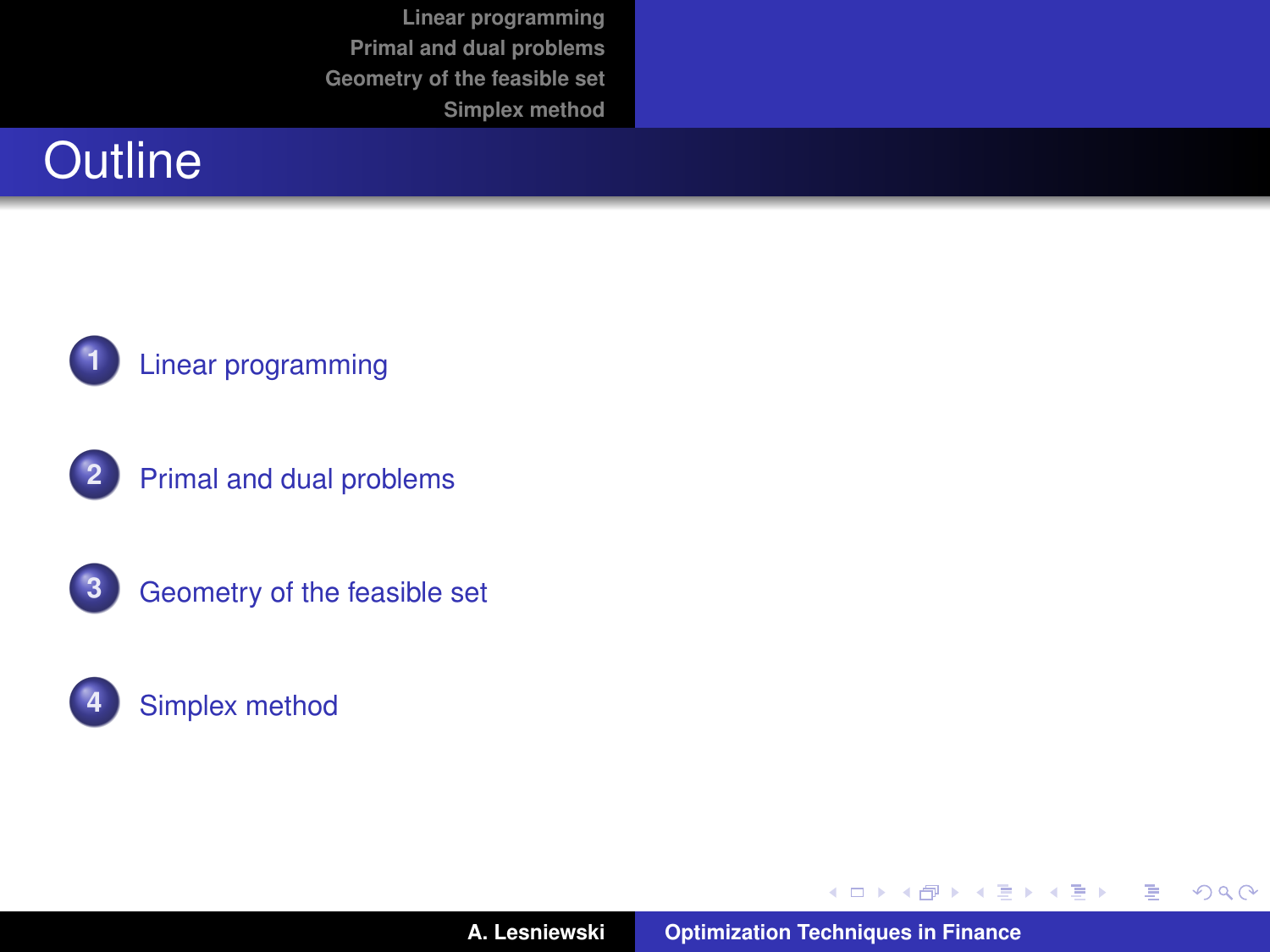## <span id="page-2-0"></span>Example: graphical method

- *Linear programming* (LP) is concerned with optimization problems where the objective function and the constraint functions are linear. The constraints may be equalities or inequalities.
- *Example 1*. Consider the following problem with two *decision variables* (unknowns) and five (inequality) constraints

$$
\min f(x) = x_1 + x_2, \quad \text{subject to } \begin{cases} x_1 - x_2 \ge -4, \\ 2x_1 + x_2 \le 8, \\ x_i \ge 0, \text{ for } i = 1, 2. \end{cases}
$$

- This problem is easy to solve using a *graphical method*.
- $\bullet$  The feasible set of this problem is the quadrilateral Q with vertices at (0,0),  $(0, 4)$ ,  $(4/3, 16/3)$ , and  $(4, 0)$ . Since the objective function is linear, its minimum can only be achieved at a vertex of Q.
- $\bullet$  Sliding the objective function through  $\mathcal Q$  we see that its minimum is achieved at  $x^* = (0, 0)$ , where its value is  $f(x^*) = 0$ .

イロメ イ団メ イヨメ イヨメー

重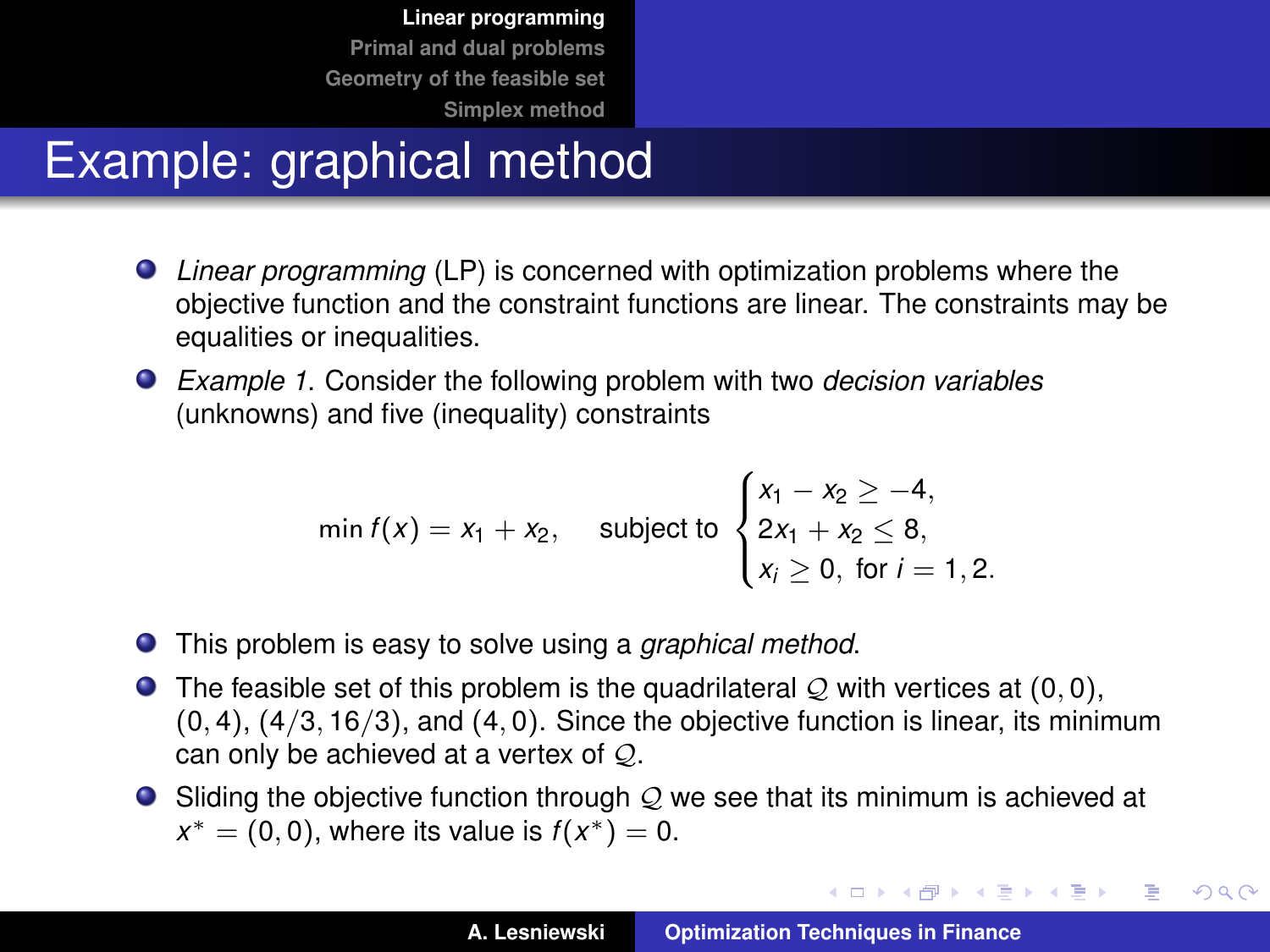#### Example: the diet problem

- *Example 2*. There are *n* types of nutrients contained in *m* different types of food. How should a person's daily diet be structured so that he gets the required amount of each nutrient at the minimum cost?
- Let  $c_j$ ,  $j = 1, \ldots, m$  denote the unit price of food  $j$ , let  $b_i$ ,  $i = 1, \ldots, n$  denote the daily minimum required amount of nutrient  $i$ , let  $a_{ii}$  denote the content of nutrient *i* in food *j*, and let *x<sup>j</sup>* denote the daily amount of food *j*.
- This leads to the following optimization problem:

$$
\min f(x) = \sum_{j=1}^m c_j x_j, \quad \text{subject to } \begin{cases} \sum_{j=1}^m a_{ij} x_j \ge b_j, & \text{for } i = 1, \dots, n, \\ x_j \ge 0, & \text{for } j = 1, \dots, m. \end{cases}
$$

イロメ イ部メ イヨメ イヨメー

Þ

 $QQ$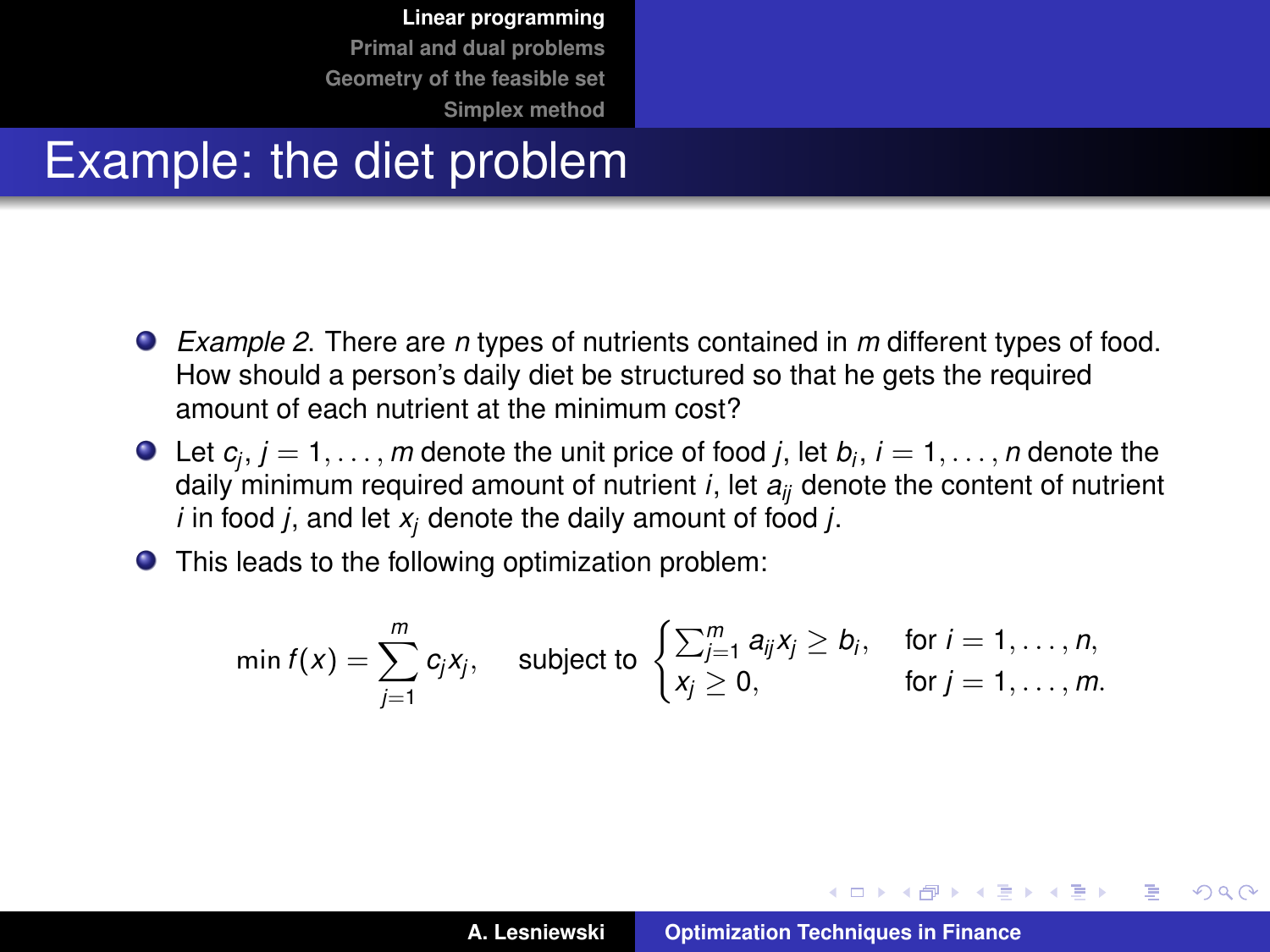## Example: the optimal assignment problem

- *Example 3*. There are *p* people available to carry out *q* tasks. How should the tasks be assigned so that the total value is maximized?
- $\bullet$  Let  $c_{ij}$  denote the daily value of person  $i = 1, \ldots, p$  carrying out task  $j = 1, \ldots, q$ , and let *xij* denote the fraction of person's *i* workday to spend on task *j*.
- This leads to the following optimization problem:

$$
\max f(x) = \sum_{i=1}^{p} \sum_{j=1}^{q} c_{ij} x_{ij}, \text{ subject to } \begin{cases} \sum_{j=1}^{q} x_{ij} \leq 1, & \text{for } i = 1, \ldots, p, \\ \sum_{i=1}^{p} x_{ij} \leq 1, & \text{for } j = 1, \ldots, q, \\ x_{ij} \geq 0, & \text{for } i = 1, \ldots, p, j = 1, \ldots, q. \end{cases}
$$

The first constraint guarantees that no one works more than a day, while the second condition means that no more than one person is assigned to a task.

イロメ イ部メ イヨメ イヨメー

 $2Q$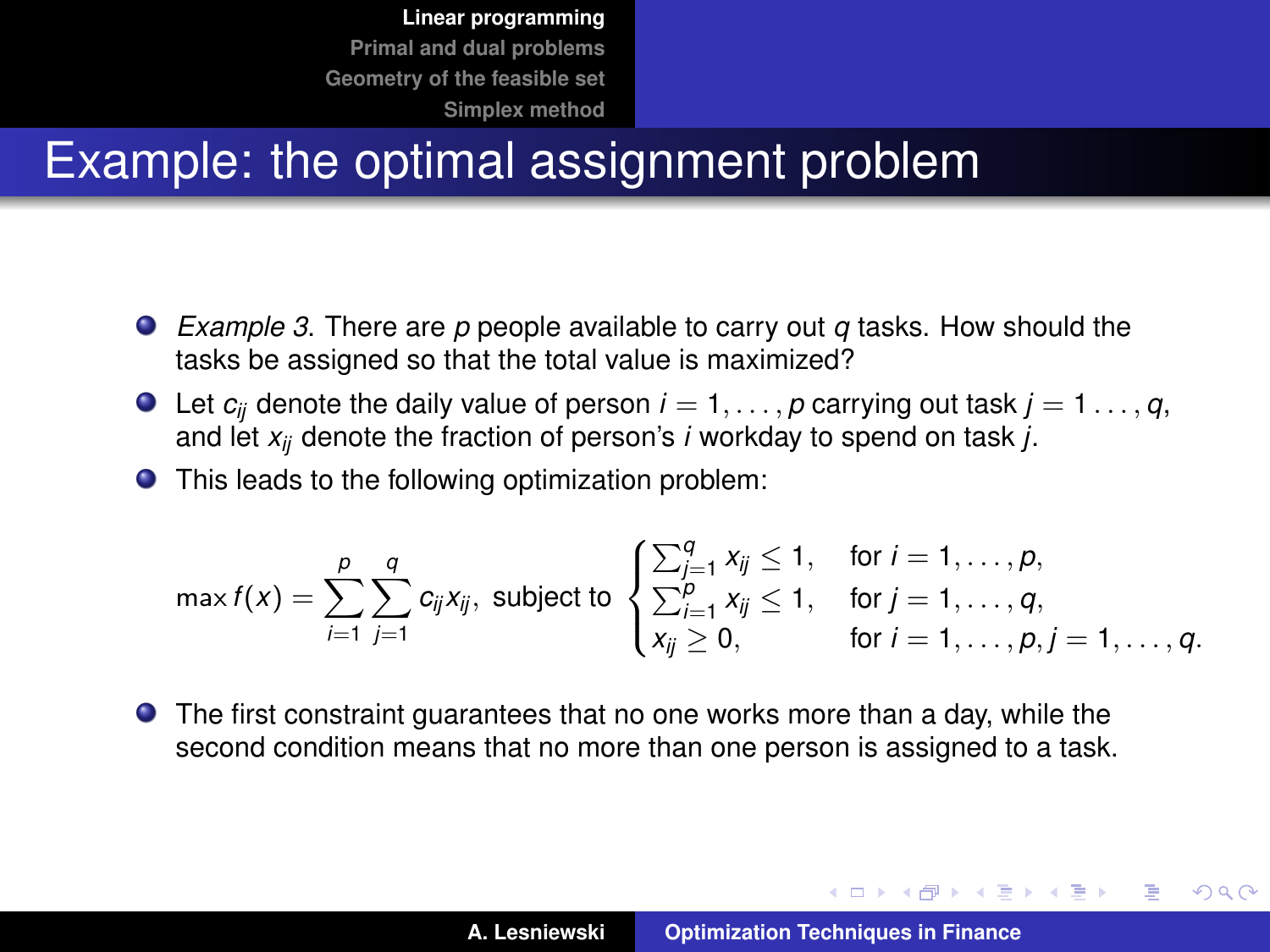#### Example: the transportation problem

- *Example 4*. There are *p* factories that supply a certain product, and there are *q* sellers to which this product is shipped. How should the market demand be met at a minimum cost?
- Assume that factory  $i = 1, \ldots, p$  can supply  $s_i$  units of the product, while seller  $j = 1, \ldots, q$  requires at least  $d_i$  units of the product. Let  $c_{ii}$  be the cost of transporting one unit of the product from factory *i* to seller *j*, and let *xij* denote the number of units shipped from factory *i* to seller *j*.
- This leads to the following optimization problem:

$$
\min f(x) = \sum_{i=1}^p \sum_{j=1}^q c_{ij} x_{ij},
$$
 subject to 
$$
\begin{cases} \sum_{j=1}^q x_{ij} \leq s_i, & \text{for } i = 1, \ldots, p, \\ \sum_{i=1}^p x_{ij} \geq d_j, & \text{for } j = 1, \ldots, q, \\ x_{ij} \geq 0, & \text{for } i = 1, \ldots, p, j = 1, \ldots, q. \end{cases}
$$

イロメ イ部メ イヨメ イヨメー

 $QQQ$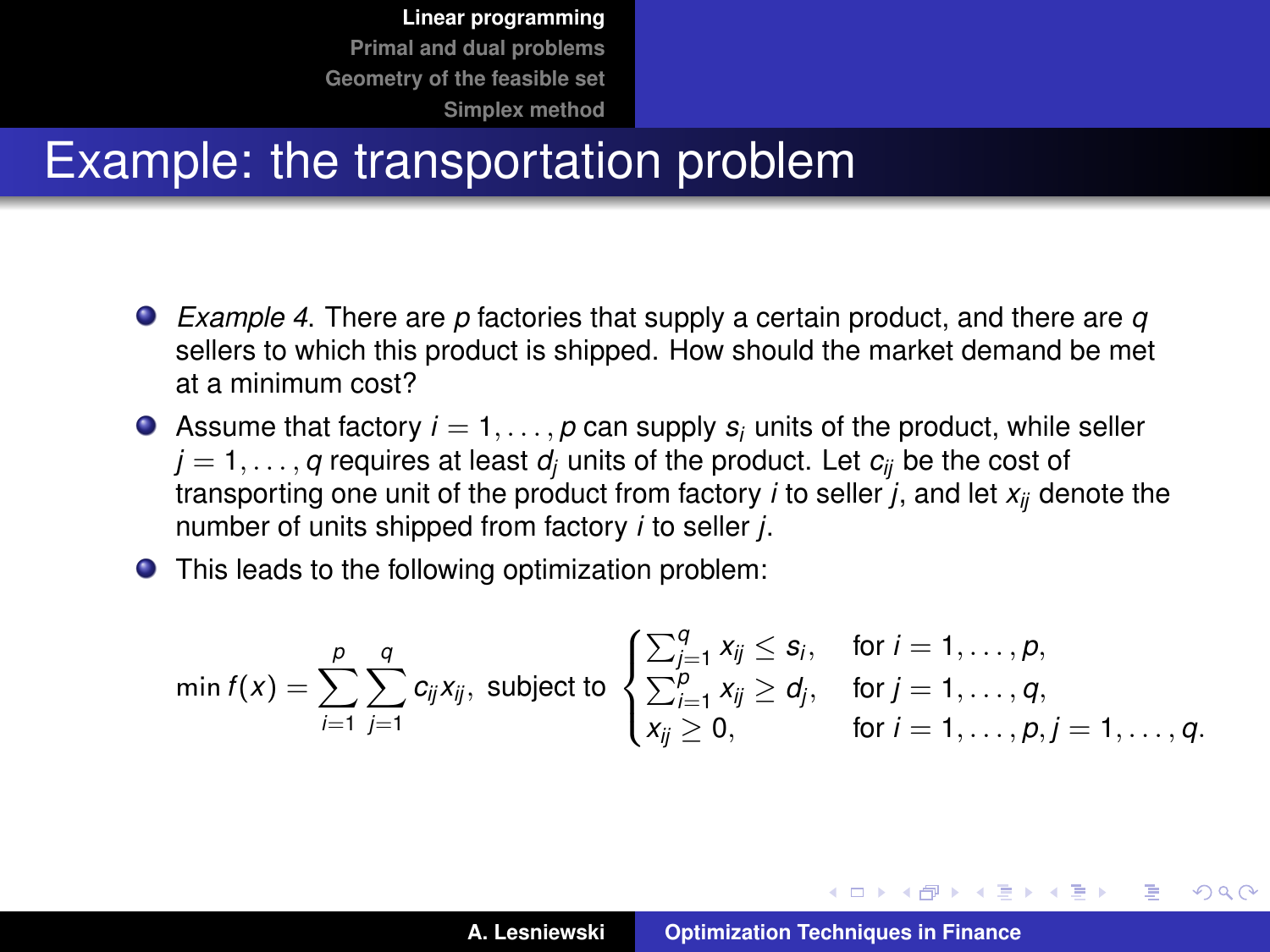

*Example 5*. Consider the following set of constraints in **R** 2 :

$$
-x_1 + x_2 \leq 1,
$$
  

$$
x_1, x_2 \geq 0.
$$

These inequalities define an *unbounded* subset of **R** 2 .

- LP problems with these constraints may show very different outcomes:
	- (i) min  $f(x) = x_1 + x_2$  has a *unique solution* at  $x = (0, 0)$ .
	- (ii) min  $f(x) = x_1$  has *infinitely many solutions* at  $x = (0, t)$ ,  $0 \le t \le 1$ . These solutions are bounded.
	- (iii) min  $f(x) = x_2$  has *infinitely many solutions* at  $x = (t, 0)$ ,  $t > 0$ . These solutions are unbounded.
	- (iv) For min  $f(x) = -x_1 x_2$  *no feasible point is optimal* and the optimal cost is −∞.

イロメ イ団メ イヨメ イヨメー

重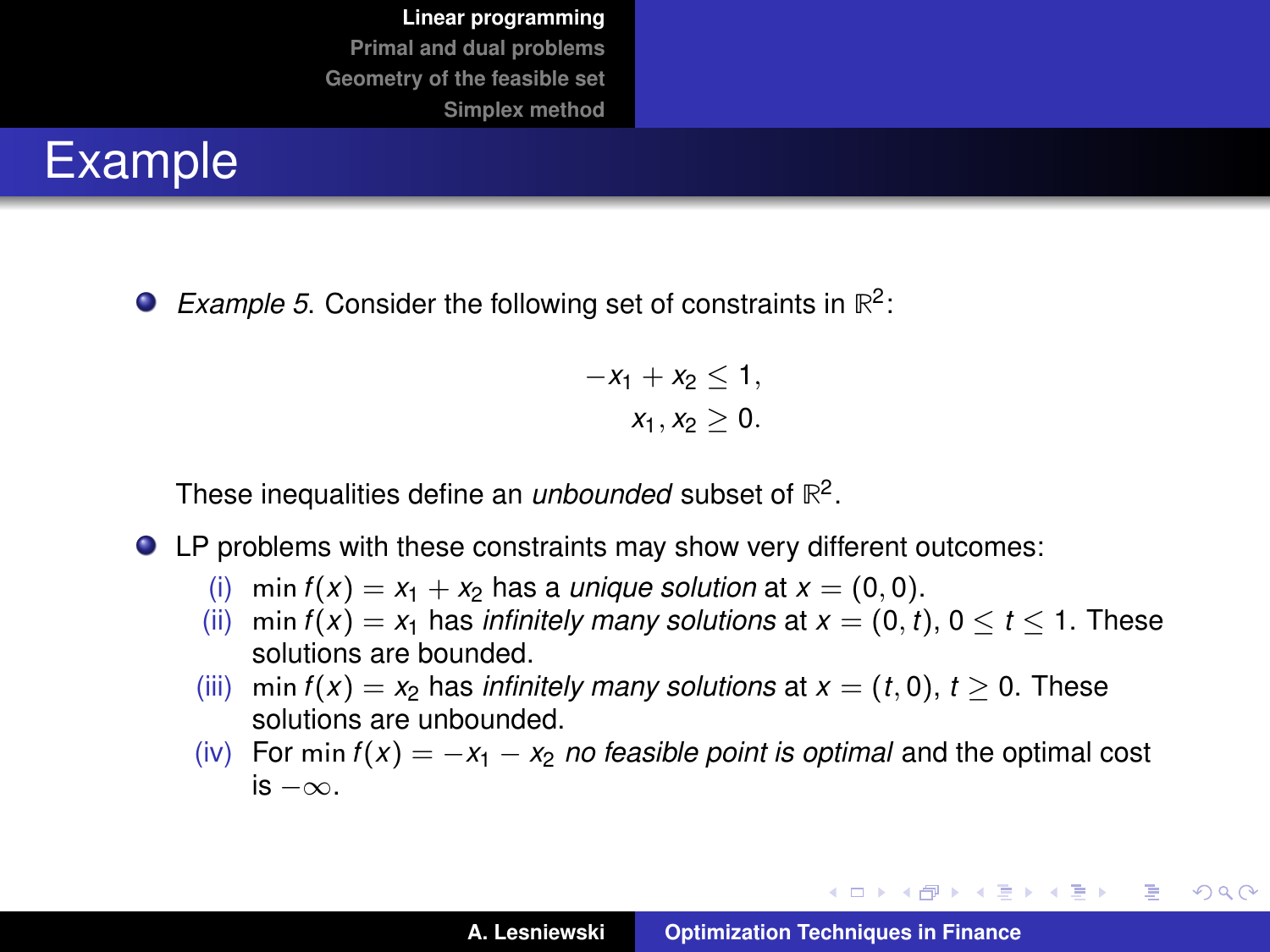

- Two dimensional LP problems with a moderate number of constraints can be solved using a graphical method.
- LP problems (especially if the number of decision variables and constraints are large) are notoriously difficult to solve.
- A breakthrough occurred in 1947, when George Dantzig developed the *simplex method*, which proved to be a very effective tool for solving linear programming problems.
- Another major breakthrough occurred in 1984, when Narendra Karmarkar developed an interior point method bearing his name. It is an efficient, polynomial runtime algorithm.

イロメ イ部メ イヨメ イヨメー

 $QQ$ 

Þ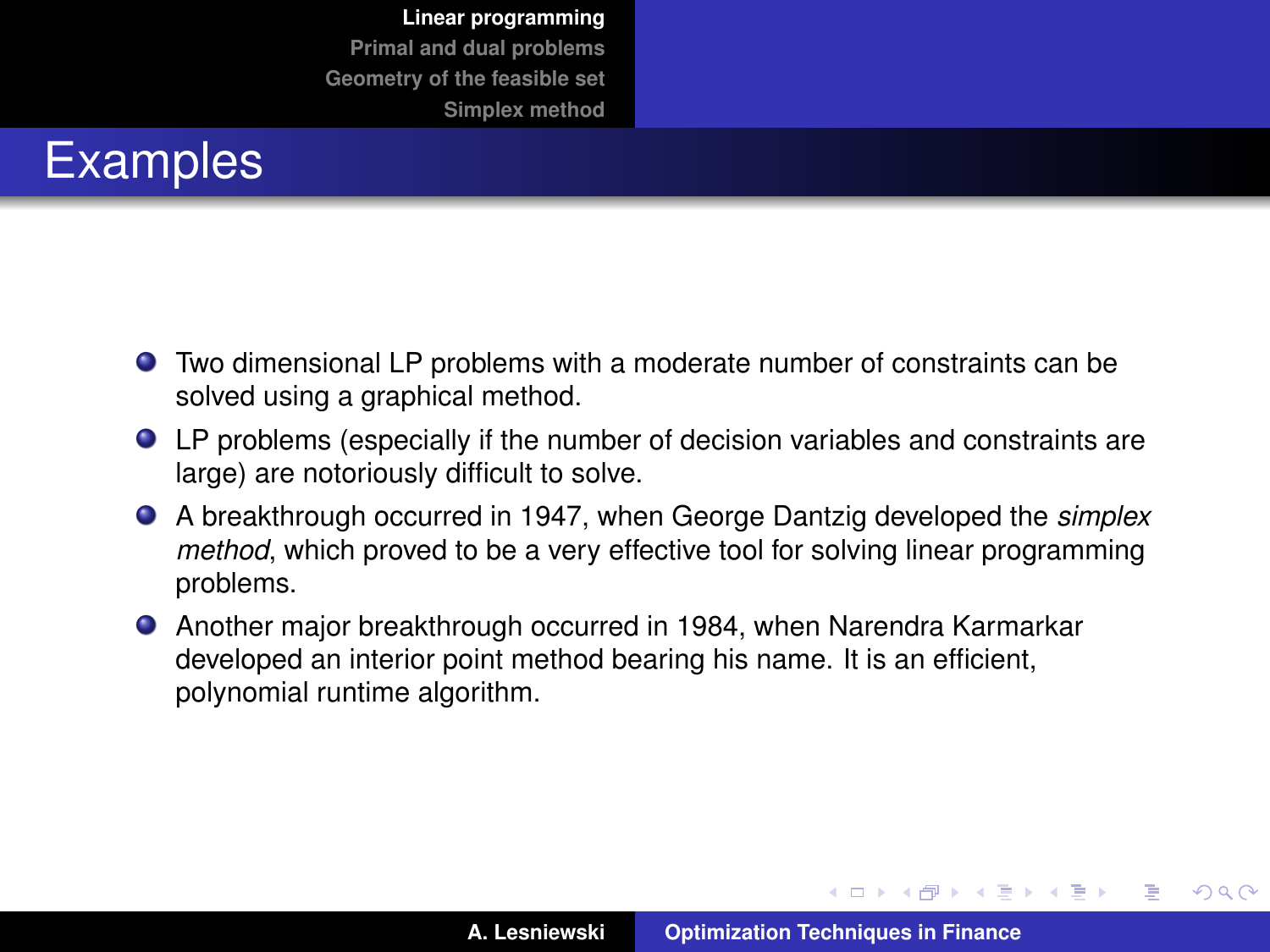## <span id="page-8-0"></span>Standard form

In general, we will be concerned with linear optimization problems of the form

<span id="page-8-1"></span>
$$
\min f(x) = c^{\mathrm{T}} x, \quad \text{subject to } \begin{cases} a_i^{\mathrm{T}} x = b_i, \text{ for } i \in \mathcal{E}, \\ a_i^{\mathrm{T}} x_i \ge b_i, \text{ for } i \in \mathcal{I}, \end{cases} \tag{1}
$$

where  $c \in \mathbb{R}^n$ ,  $a_i \in \mathbb{R}^n$ , and  $b_i \in \mathbb{R}^n$ ,  $i = 1, \ldots, m$ , are constant vectors.

- Note that there may be no constraints on some of the variables *x<sup>i</sup>* , in which case their values are *unrestricted*.
- Recall that a *feasible solution* to the problem [\(1\)](#page-8-1) (or *feasible vector*) is any *x* satisfying all the constraints. The feasible set is the the set of all feasible solutions.
- We will be assuming that the feasible set is nonempty.

イロメ イ団メ イヨメ イヨメー

 $299$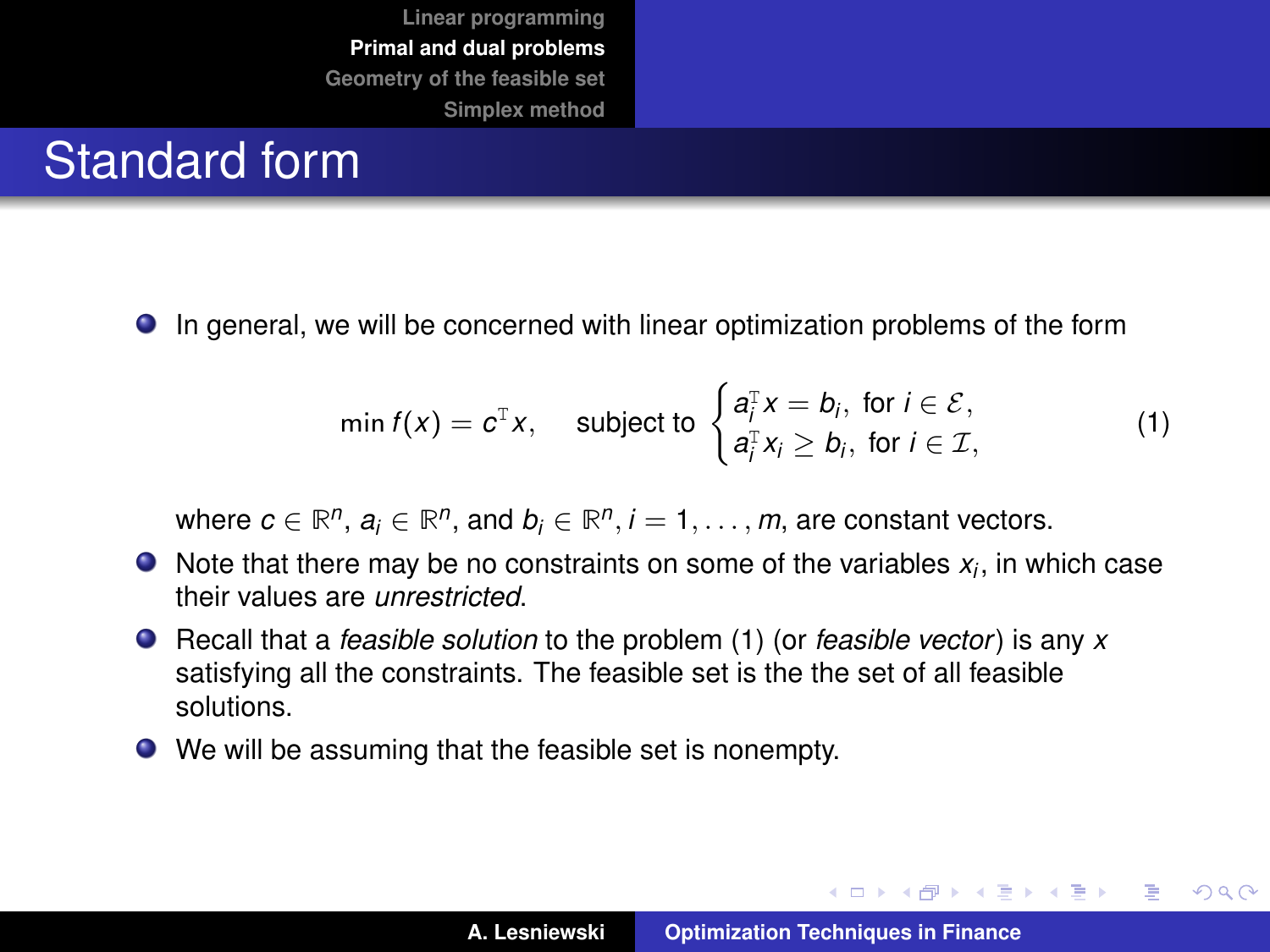#### Standard form

Any LP problem can be written in the *standard form*, namely

<span id="page-9-0"></span>
$$
\min c^{\mathrm{T}} x, \quad \text{subject to } \begin{cases} Ax = b, \\ x_i \ge 0, \text{ for } i = 1, \dots, n. \end{cases} \tag{2}
$$

where  $c \in \mathbb{R}^n$ ,  $A \in \text{Mat}_{mn}(\mathbb{R})$ , and  $b \in \mathbb{R}^m$ .

- This form is convenient for describing solution algorithms for LP problems, and (unless otherwise stated) we will be assuming it in the following.
- Every problem of the form [\(1\)](#page-8-1) can be transformed into the form [\(2\)](#page-9-0).

イロトス 伊 トス ヨ トス ヨ トー

 $299$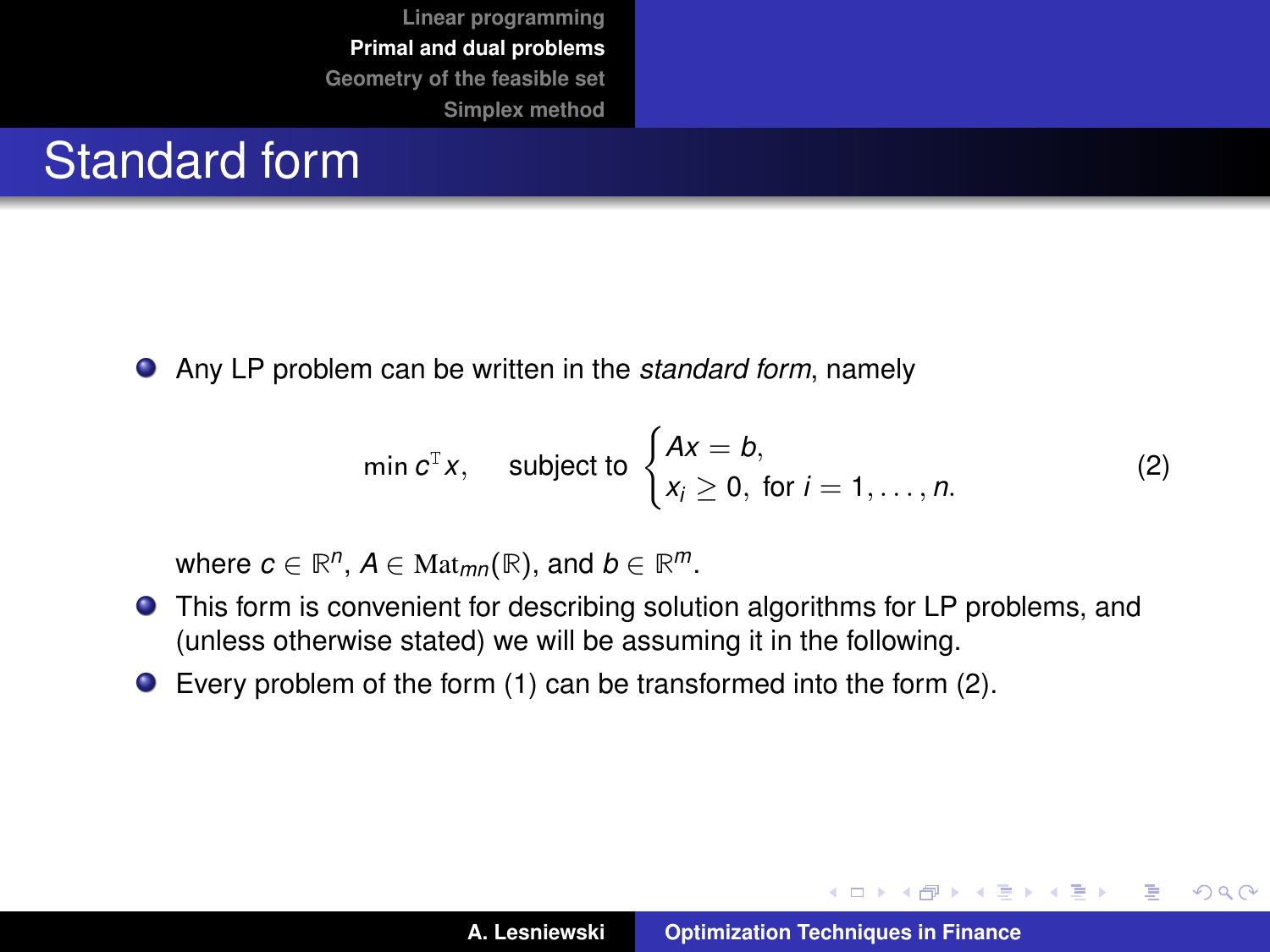## Standard form

- This can be accomplished by means of two types of operations:
	- (i) Elimination of inequality constraints: given an inequality of the form

$$
\sum_{j=1}^n a_{ij}x_j\leq b_i,
$$

we introduce a *slack variable s<sup>i</sup>* , and the standard constraint:

$$
\sum_{j=1}^n a_{ij}x_j + s_i = b_i,
$$
  

$$
s_i \geq 0.
$$

(ii) Elimination of free variables: if  $x_i$  is an unrestricted variable, we replace it by  $x_i = x_i^+ - x_i^-$ , with  $x_i^+, x_i^- \ge 0$ .

イロメ イ団メ イヨメ イヨメー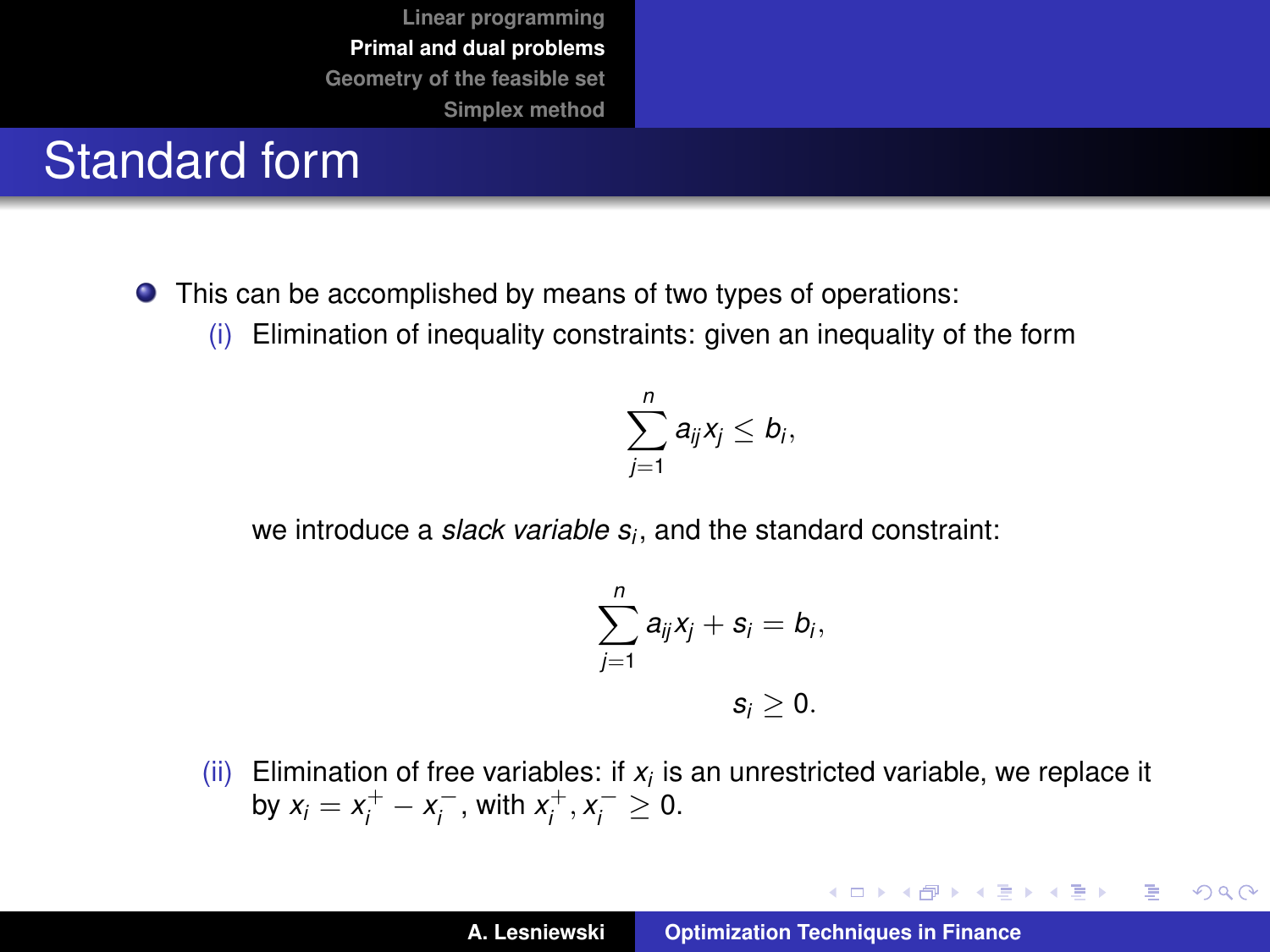

*Example 6*. Consider the following LP problem written in the non-standard form:

$$
\min -x_1 - x_2, \quad \text{subject to } \begin{cases} 2x_1 + x_2 \le 12, \\ x_1 + 2x_2 \le 9, \\ x_1 \ge 0, x_2 \ge 0. \end{cases}
$$

 $\bullet$  Introducing slack variables  $x_3$  and  $x_4$ , this problem can be written in the standard form:

$$
\min -x_1 - x_2, \quad \text{subject to } \begin{cases} 2x_1 + x_2 + x_3 = 12, \\ x_1 + 2x_2 + x_4 = 9, \\ x_1 \ge 0, x_2 \ge 0, x_3 \ge 0, x_4 \ge 0. \end{cases}
$$

イロメ イ部メ イヨメ イヨメー

重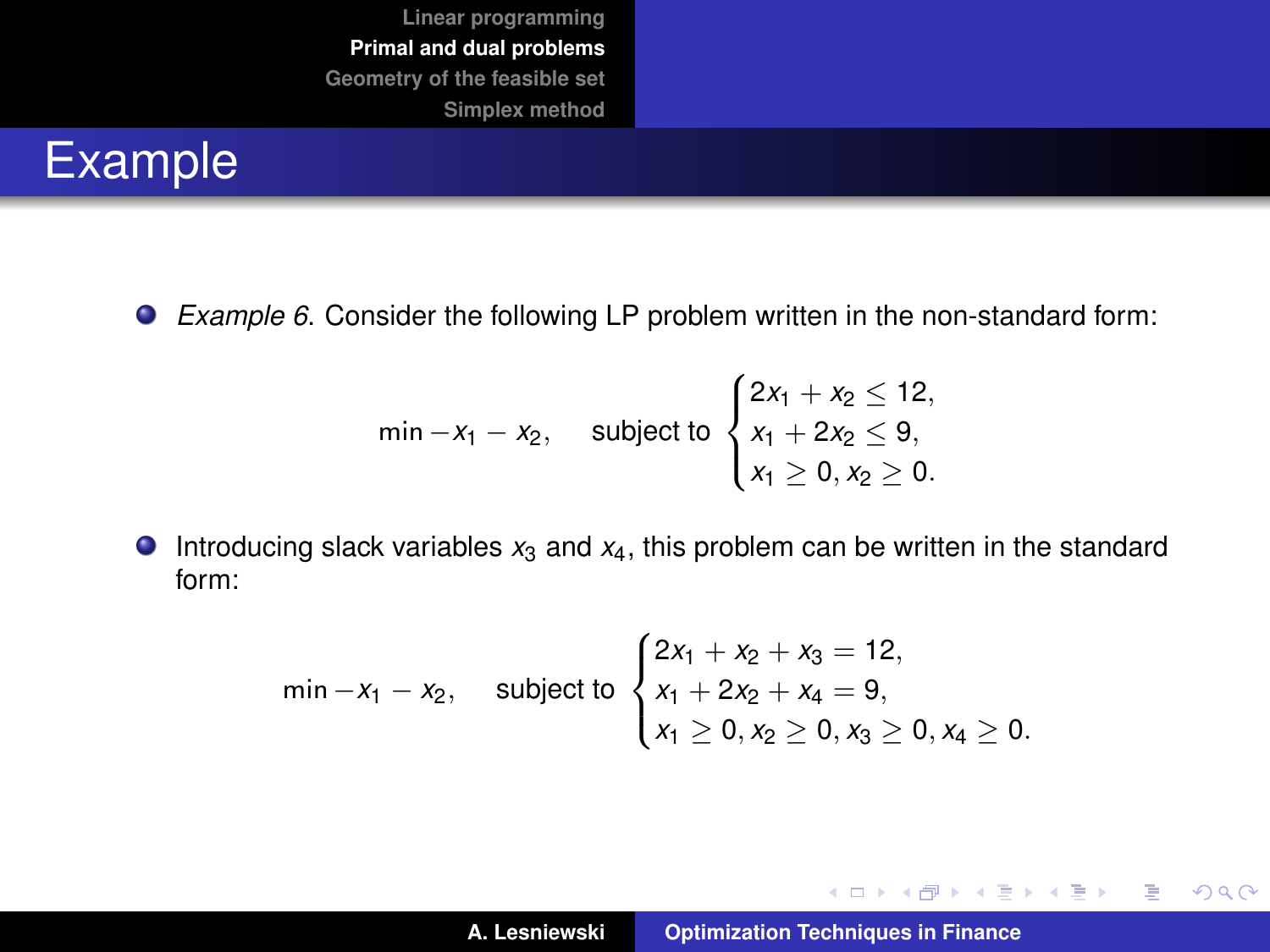

*Example 7.* Consider the following LP problem written in the non-standard form:

$$
\min x_2, \quad \text{subject to } \begin{cases} x_1 + x_2 \ge 1, \\ x_1 - x_2 \le 0. \end{cases}
$$

Notice that  $x_1$  and  $x_2$  are unrestricted.

Writing  $x_i = x_i^+ - x_i^-, i = 1, 2$ , and introducing slack variables  $s_1$  and  $s_2$ , this problem can be written in the standard form:

$$
\min x_2^+ - x_2^-, \text{ subject to } \begin{cases} x_1^+ - x_1^- + x_2^+ - x_2^- - s_1 = 1, \\ x_1^+ - x_1^- - x_2^+ + x_2^- + s_2 = 0, \\ x_1^+ \geq 0, x_1^- \geq 0, x_2^+ \geq 0, x_2^- \geq 0, s_1 \geq 0, s_2 \geq 0. \end{cases}
$$

イロメ イ部メ イヨメ イヨメー

 $299$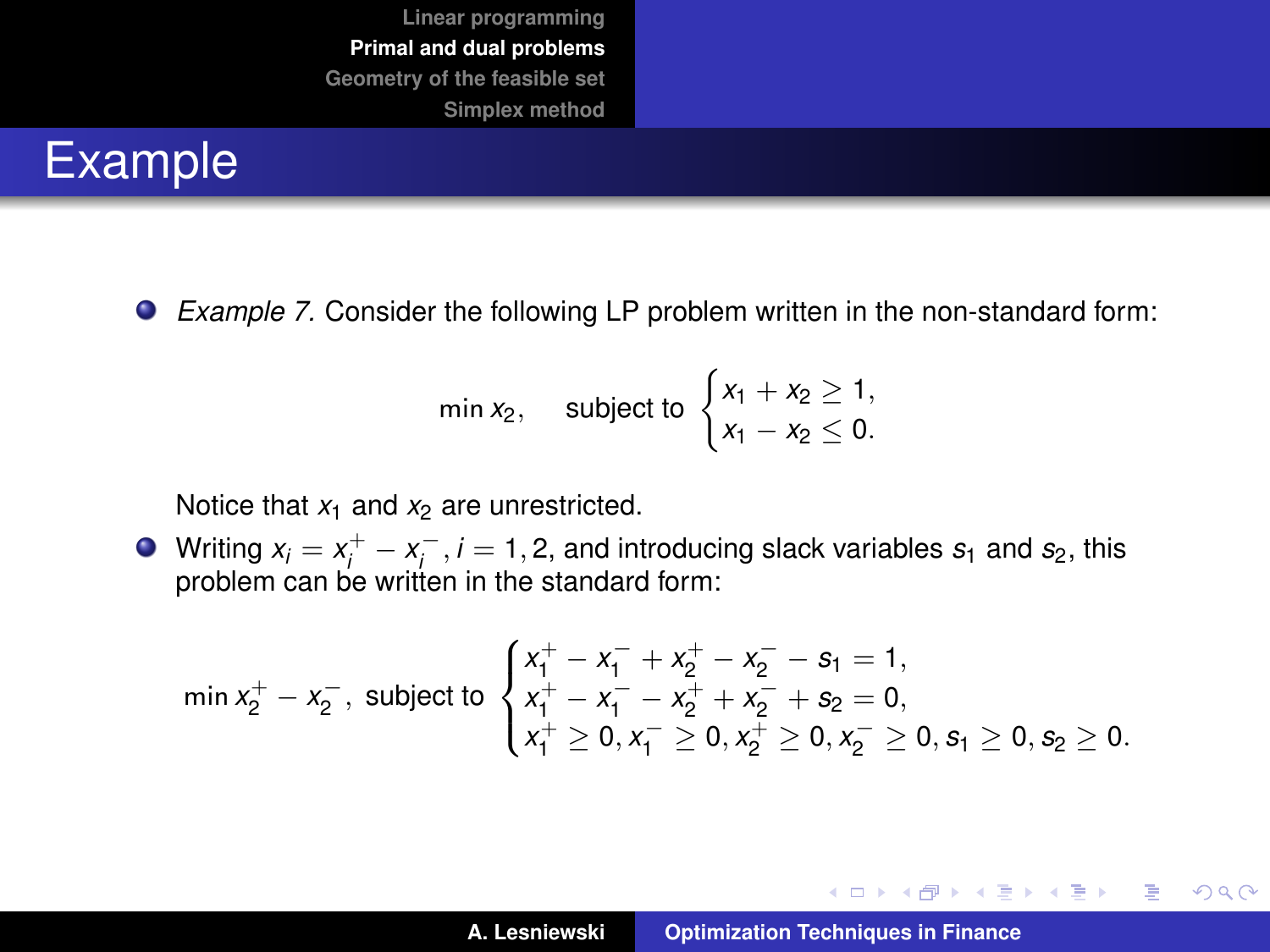#### Lower bound for the solution

Let us go back to Example 6 written in the standard form, and consider the following few feasible solutions:

$$
x = (0, 9/2, 15/2, 0), \quad f(x) = -9/2,
$$
  
\n
$$
x = (6, 0, 0, 3), \quad f(x) = -6,
$$
  
\n
$$
x = (5, 2, 0, 0), \quad f(x) = -7.
$$

Is the last solution optimal?

- One way to approach this question is to establish a lower bound on the objective function over the feasible set.
- For example, using the first constraint, we find that

$$
-x_1 - x_2 \ge -2x_1 - x_2 - x_3 - 12.
$$

イロメ イ部メ イヨメ イヨメー

 $299$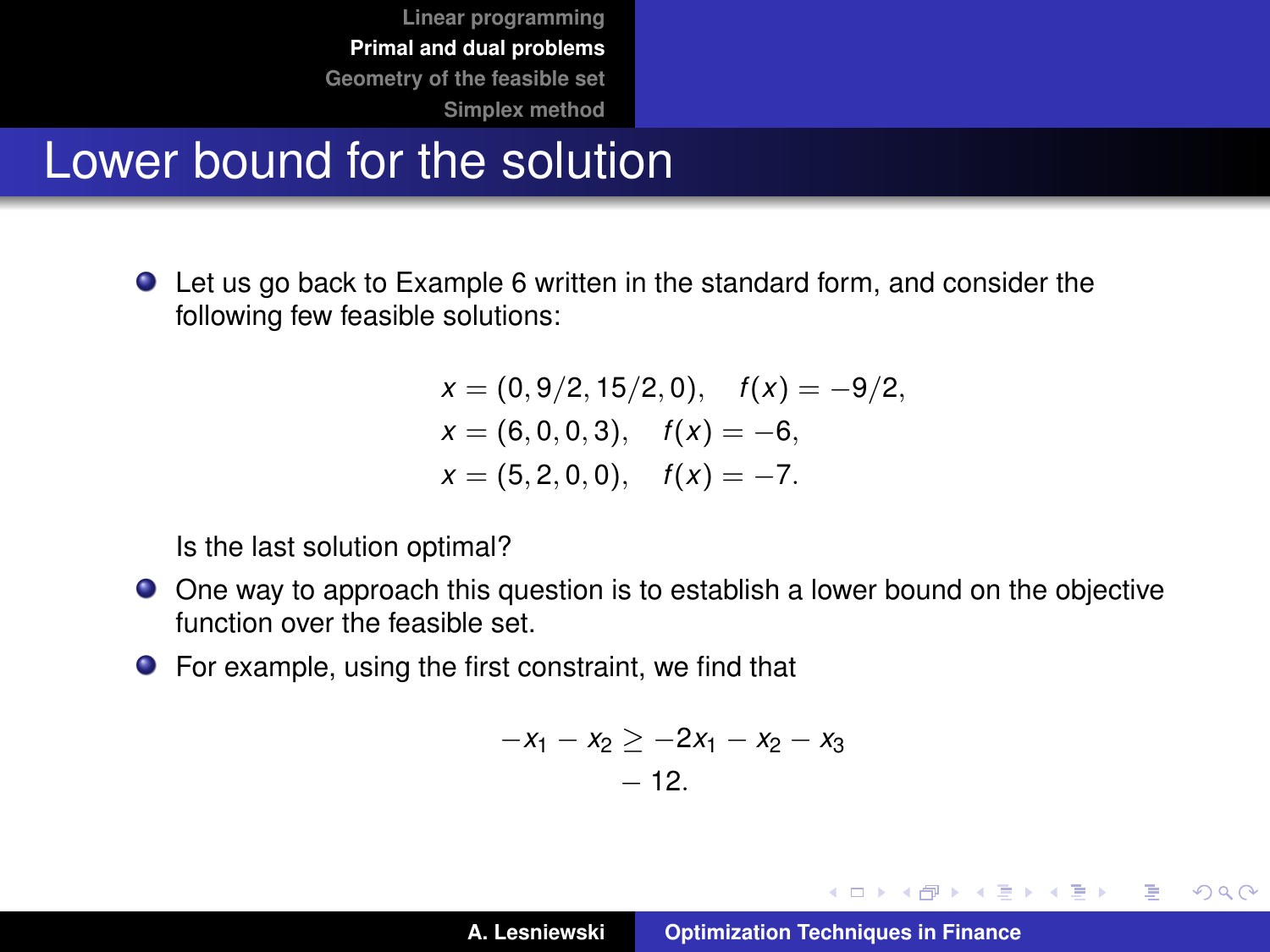#### Lower bound for the solution

● The second constraint helps a little more

$$
-x_1 - x_2 \ge -x_1 - 2x_2 - x_4
$$
  
= -9.

An even tighter bound is obtained if we add both constraints multiplied by  $-1/3$ ,  $\bullet$ 

$$
-x_1 - x_2 \ge -x_1 - x_2 - \frac{1}{3}x_3 - \frac{1}{3}x_4
$$
  
=  $-\frac{1}{3}(2x_1 + x_2 + x_3) - \frac{1}{3}(x_1 + 2x_2 + x_4)$   
=  $-7$ .

- $\bullet$  The last lower bound means that  $f(x) \geq -7$  for any feasible solution.
- $\bullet$ Since we have already found a feasible solution saturating this bound, namely  $x = (5, 2, 0, 0)$ , it means that this x is an optimal solution to the problem.

イロメ イ団 トイミメ イモメー

 $299$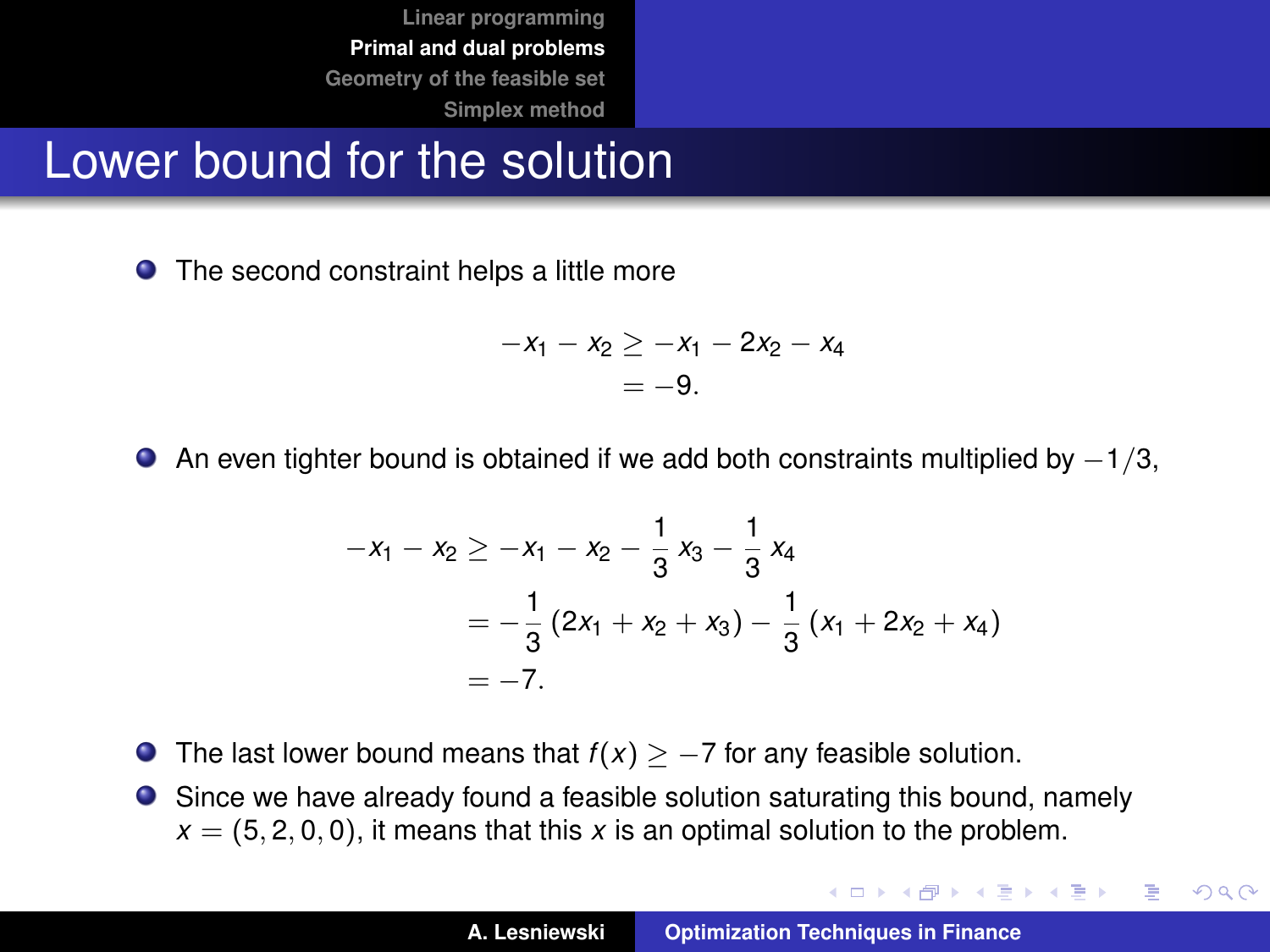#### Lower bound for the solution

- Let us formalize this process.
- Consider any linear combination of the two main constraints with coefficients *y*<sup>1</sup> and  $y_2$ :

$$
y_1(2x_1 + x_2 + x_3) + y_2(x_1 + 2x_2 + x_4) = (2y_1 + y_2)x_1 + (y_1 + 2y_2)x_2 + y_1x_3 + y_2x_4.
$$

Since  $x_3, x_4 > 0$ , this expression will provide a lower bound on the objective function  $-x_1 - x_2$ , if  $y_1$  and  $y_2$  satisfy the following conditions:

$$
2y_1 + y_2 \le -1,
$$
  
\n
$$
y_1 + 2y_2 \le -1,
$$
  
\n
$$
y_1, y_2 \le 0.
$$

• Indeed, in this case,

$$
(2y_1 + y_2)x_1 + (y_1 + 2y_2)x_2 + y_1x_3 + y_2x_4 \leq -x_1 - x_2.
$$

イロメ イ団メ イヨメ イヨメー

 $299$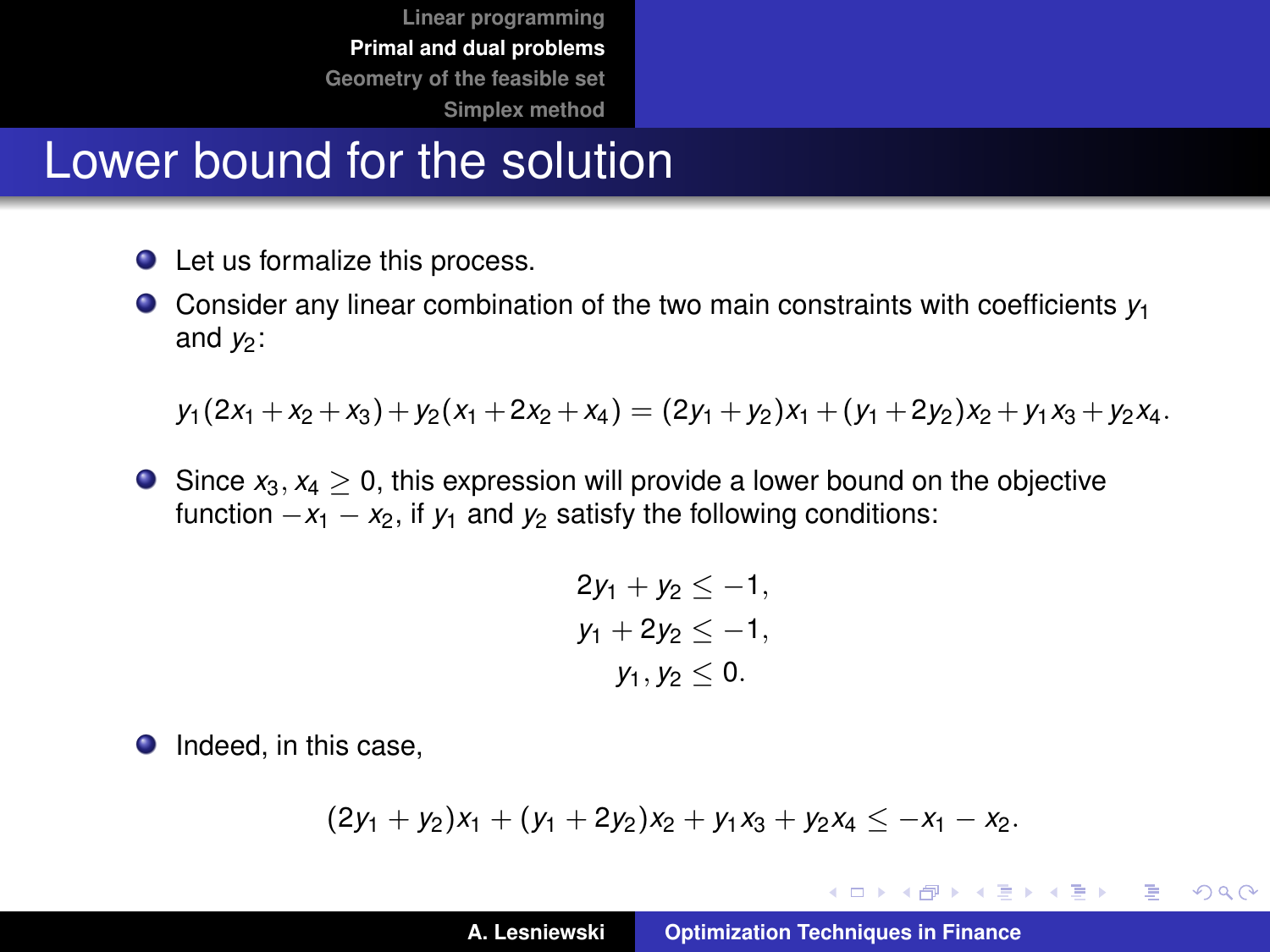## Lower bound for the solution

**In other words, we showed that** 

$$
12y_1+9y_2\leq -x_1-x_2.
$$

- **O** This motivates the following idea.
- In order to obtain the largest possible lower bound, we should maximize the corresponding linear combination of the right hand sides of the constraints of the original problem, namely  $12y_1 + 9y_2$ , provided that  $y_1, y_2$  satisfy the constraints introduced above.
- This leads us to the following *dual problem*:

$$
\max 12y_1 + 9y_2, \quad \text{subject to } \begin{cases} 2y_1 + y_2 \le -1, \\ y_1 + 2y_2 \le -1, \\ y_1, y_2 \le 0. \end{cases}
$$

This can be generalized to any LP problem in standard form.

イロメ イ部メ イヨメ イヨメー

 $QQ$ 

Þ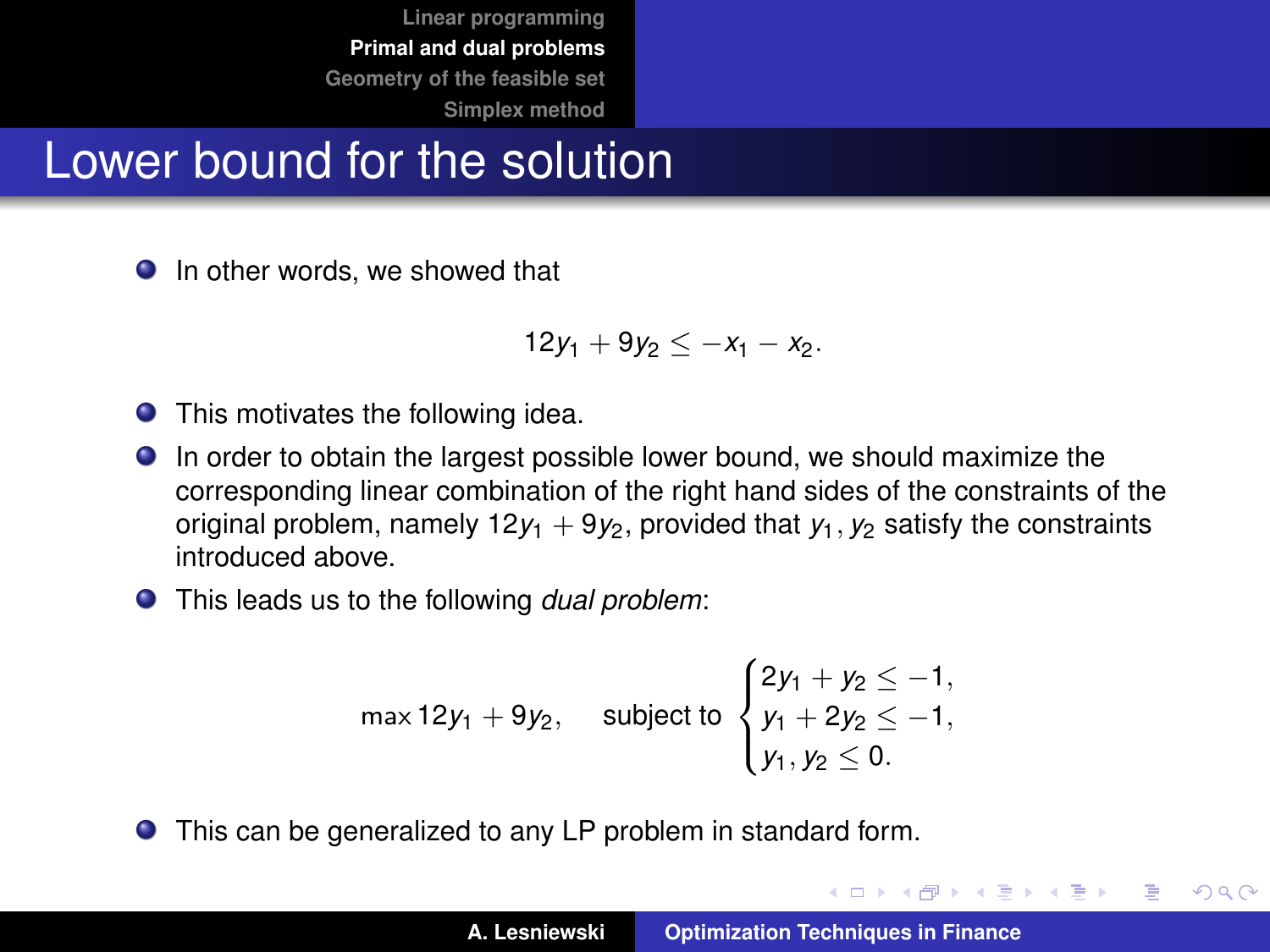# **Duality**

For a general problem [\(2\)](#page-9-0) (called the *primal problem*), we consider the corresponding *dual problem*:

<span id="page-17-1"></span>
$$
\max b^{\mathsf{T}} y, \quad \text{subject to } A^{\mathsf{T}} y \leq c. \tag{3}
$$

イロメ イ部メ イヨメ イヨメー

 $299$ 

重

● Introducing the slack variables *s*, we can state it in the standard form:

<span id="page-17-0"></span>
$$
\max b^{\mathrm{T}} y, \quad \text{subject to } \begin{cases} A^{\mathrm{T}} y + s = c, \\ s_i \geq 0, \text{ for } i = 1, \dots, n. \end{cases} \tag{4}
$$

- As expected from the motivational example above, there is a relationship between the solutions of the primal and dual problems.
- The objective function of a feasible solution to the primal problem is bounded from below by the objective function of any feasible solution to the dual problem.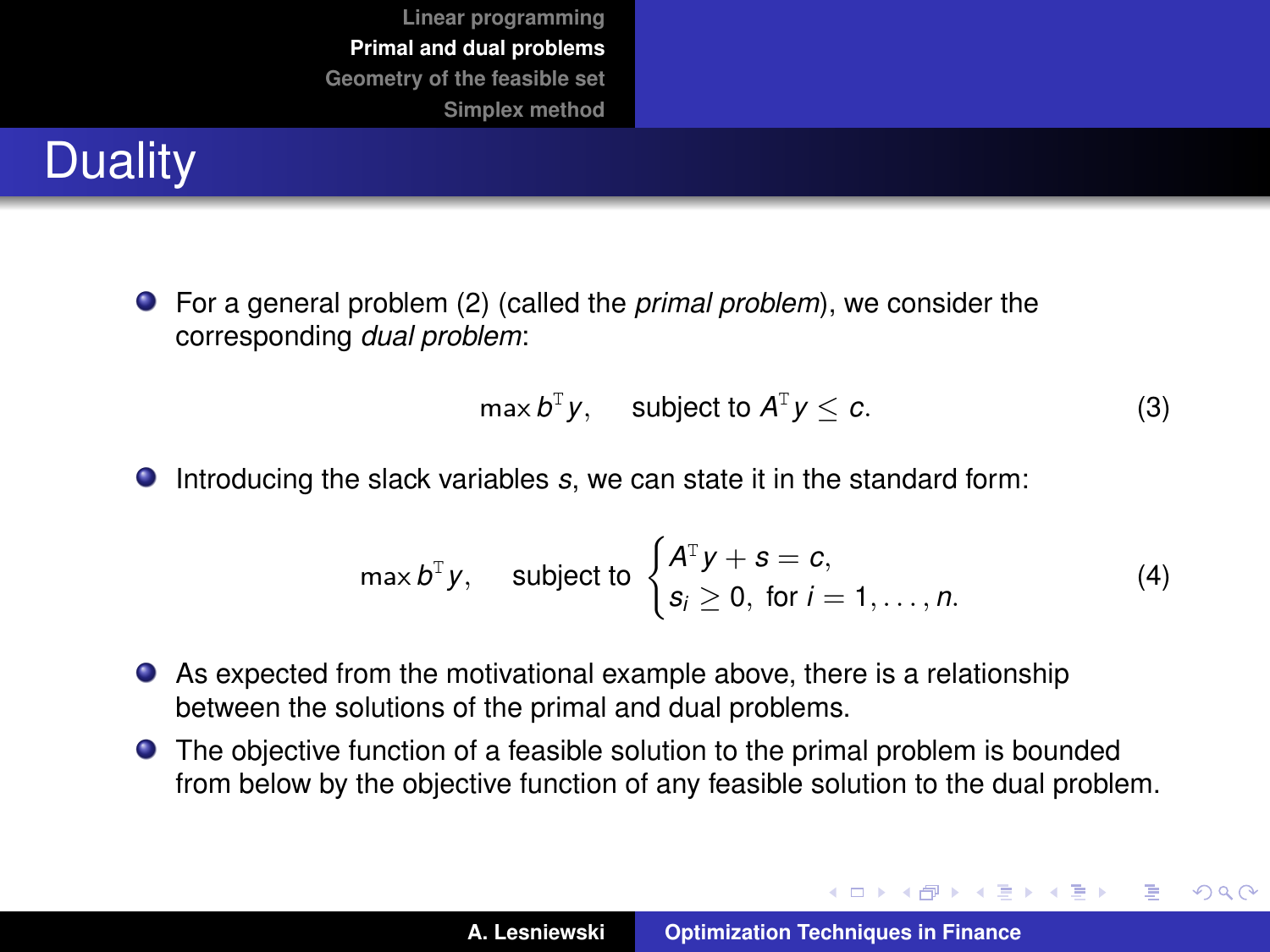## **Duality**

*Weak duality theorem.* Let *x* be a feasible solution to the primal problem, and let *y* be a feasible solution to the dual problem. Then

$$
c^{\mathrm{T}}x \geq b^{\mathrm{T}}y. \tag{5}
$$

イロトス 伊 トス ヨ トス ヨ トー

 $299$ 

重

For the proof, observe that, since  $x \geq 0$ , and  $c - A^{T}y \geq 0$  component-wise, the inner product of these vector must be nonnegative:

$$
0 \leq (c - AT y)T x
$$
  
= c<sup>T</sup> x - y<sup>T</sup> Ax  
= c<sup>T</sup> x - y<sup>T</sup> b.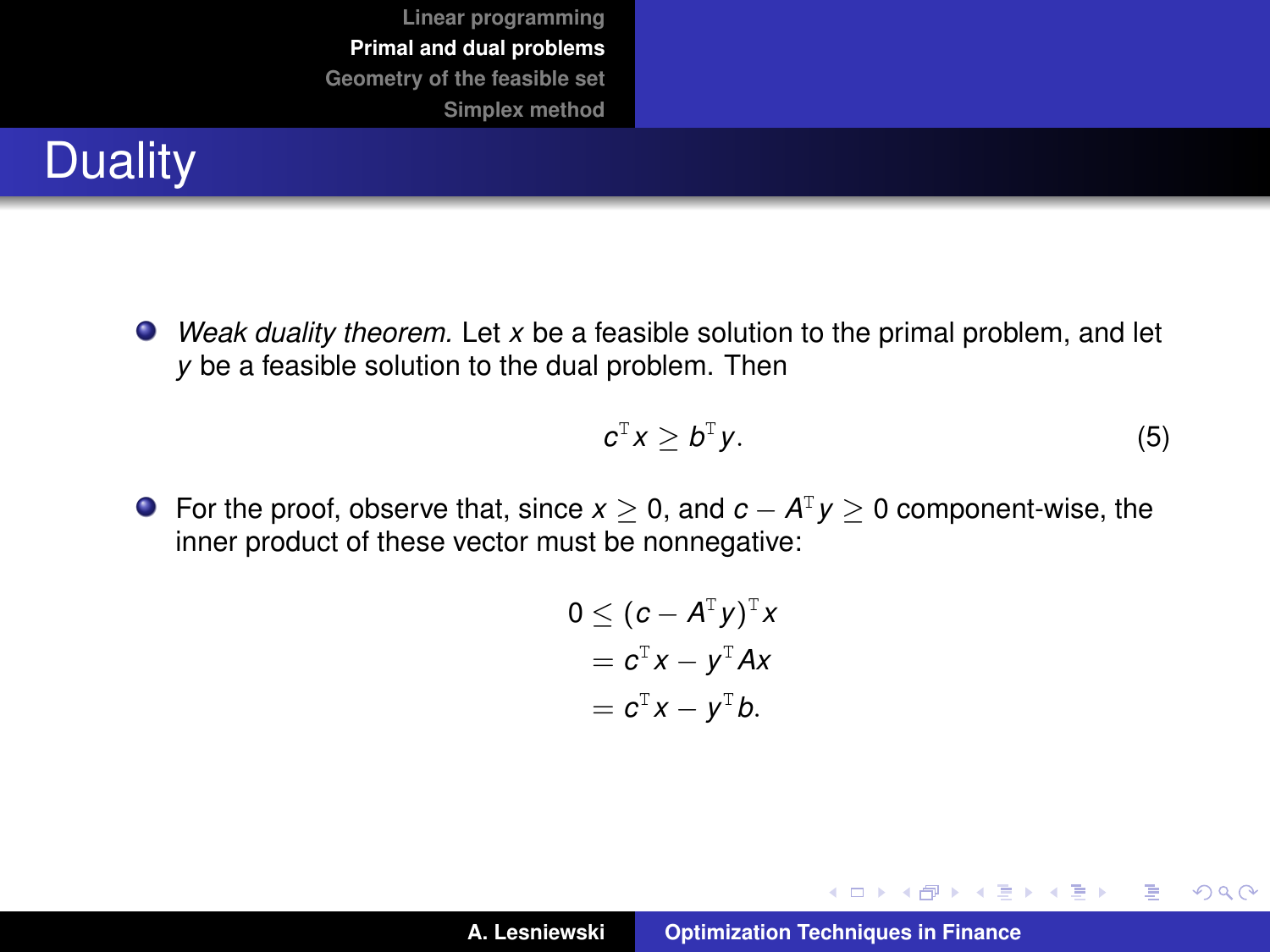

- The quantity  $c^T x y^T b$  is called the *duality gap*.
- $\bullet$  It follows immediately from the weak duality theorem that if
	- (i) *x* is feasible for the primal problem,
	- (ii) *y* is feasible for the dual problem,

$$
(iii) \quad \mathbf{C}^{\mathrm{T}}\mathbf{x} = \mathbf{y}^{\mathrm{T}}\mathbf{b},
$$

then *x* is an optimal solution to the primal problem, and *y* is an optimal solution to the dual problem.

This condition gives thus a sufficient condition for optimality.

イロメ イ部メ イヨメ イヨメー

 $299$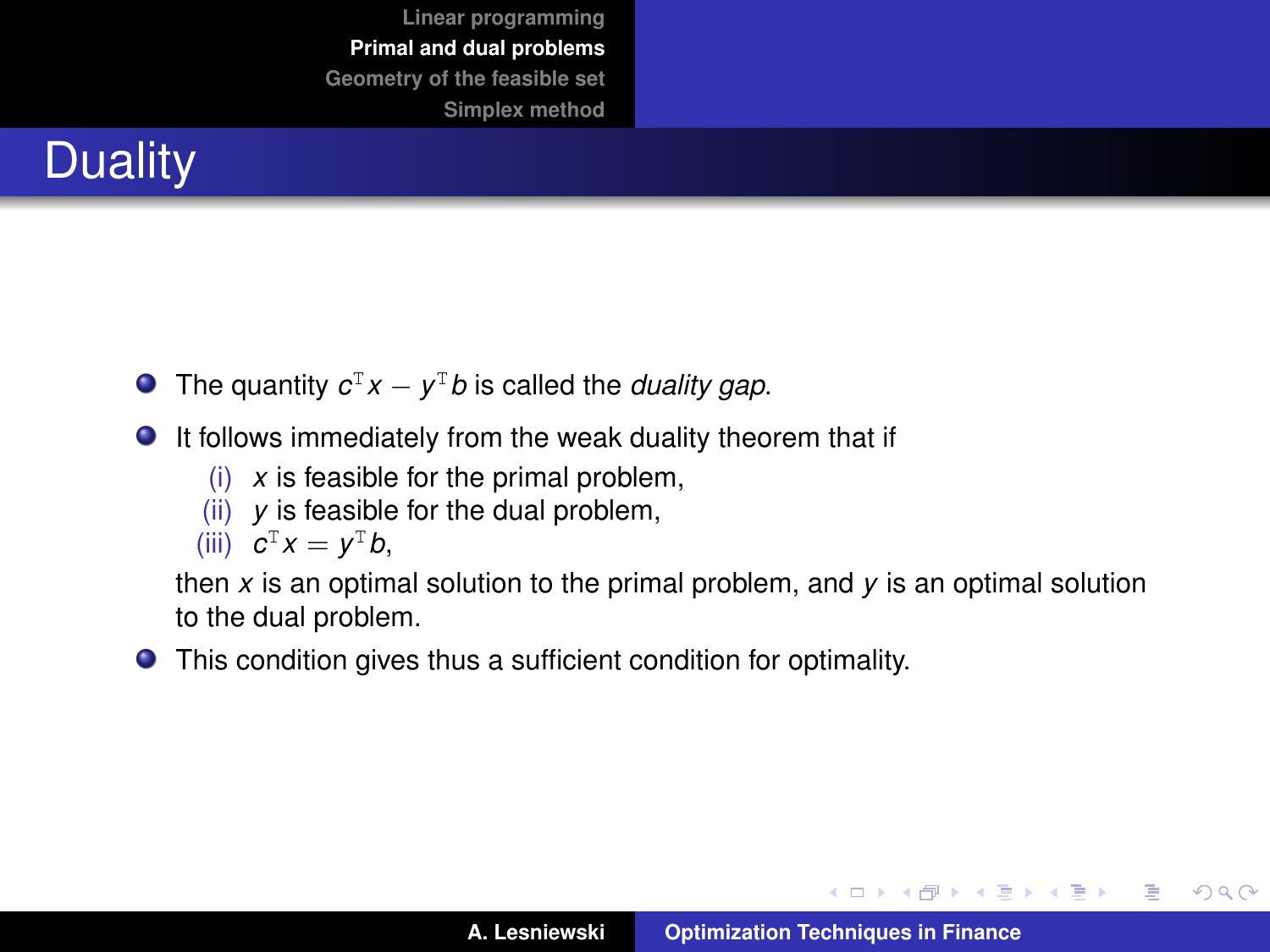# **Duality**

- $\bullet$  It is also necessary. This is the content of the following theorem.
- *Strong duality theorem.* The primal problem has an optimal solution *x* if and only if the dual problem has an optimal solution *y* such that  $c^{\text{\tiny T}} x = y^{\text{\tiny T}} b$ .
- The following statement is a corollary of the strong duality theorem.
- It allows us to find an optimal solution to the primal problem given an optimal solution to the dual problem, and vice versa.
- *Complementary slackness.* Let *x* be an optimal solution to the primal problem, and let *y* be an optimal solution to the dual. Then the following two equations hold:

$$
y^{T}(Ax - b) = 0,(c - A^{T}y)^{T}x = 0.
$$
 (6)

K ロ ⊁ K 伊 ⊁ K 君 ⊁ K 君 ⊁ .

 $299$ 

Þ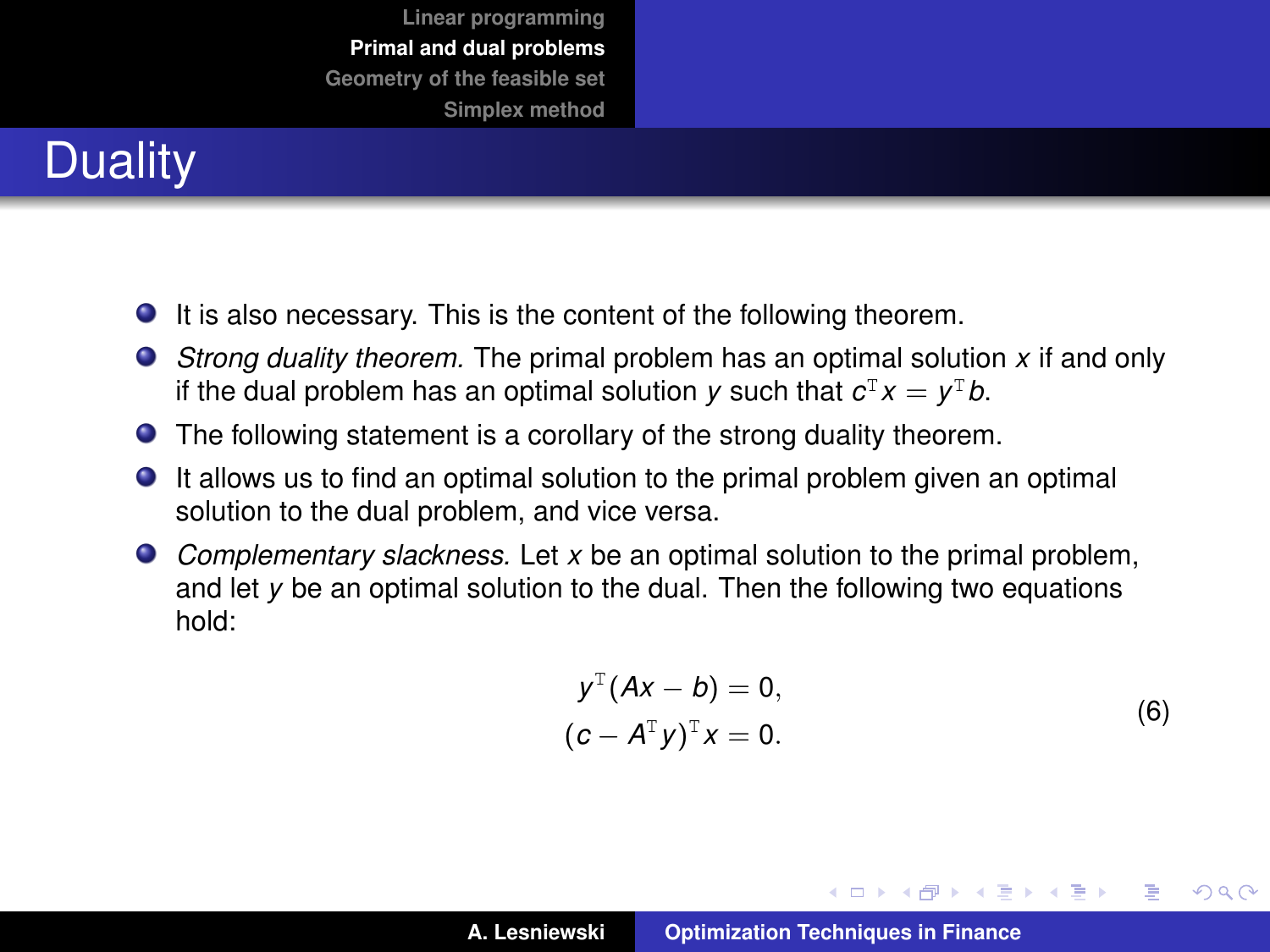## The Lagrange multipliers perspective

- We can approach solving LP problems by means of the method of Lagrange multipliers.
- Only the first order conditions, the KKT conditions, will play a role: the Hessian of the Lagrange function is zero, as the objective function and the constraints are linear in *x*.
- Convexity of the problem is sufficient for the existence of a global minimum (we will discuss it later in these lectures).
- For an LP problem written in the standard form, the Lagrange function is

$$
L(x, \lambda, s) = c^{\mathsf{T}} x + \lambda^{\mathsf{T}} (b - Ax) - s^{\mathsf{T}} x. \tag{7}
$$

イロメ イ団メ イヨメ イヨメー

 $299$ 

÷.

 $\bullet$  Here,  $\lambda$  is the vector of Lagrange multipliers corresponding to the equality constraints  $Ax = b$ , and *s* is the vector of Lagrange multipliers corresponding to the inequality constraints  $-x_i < 0$  (note the sign!).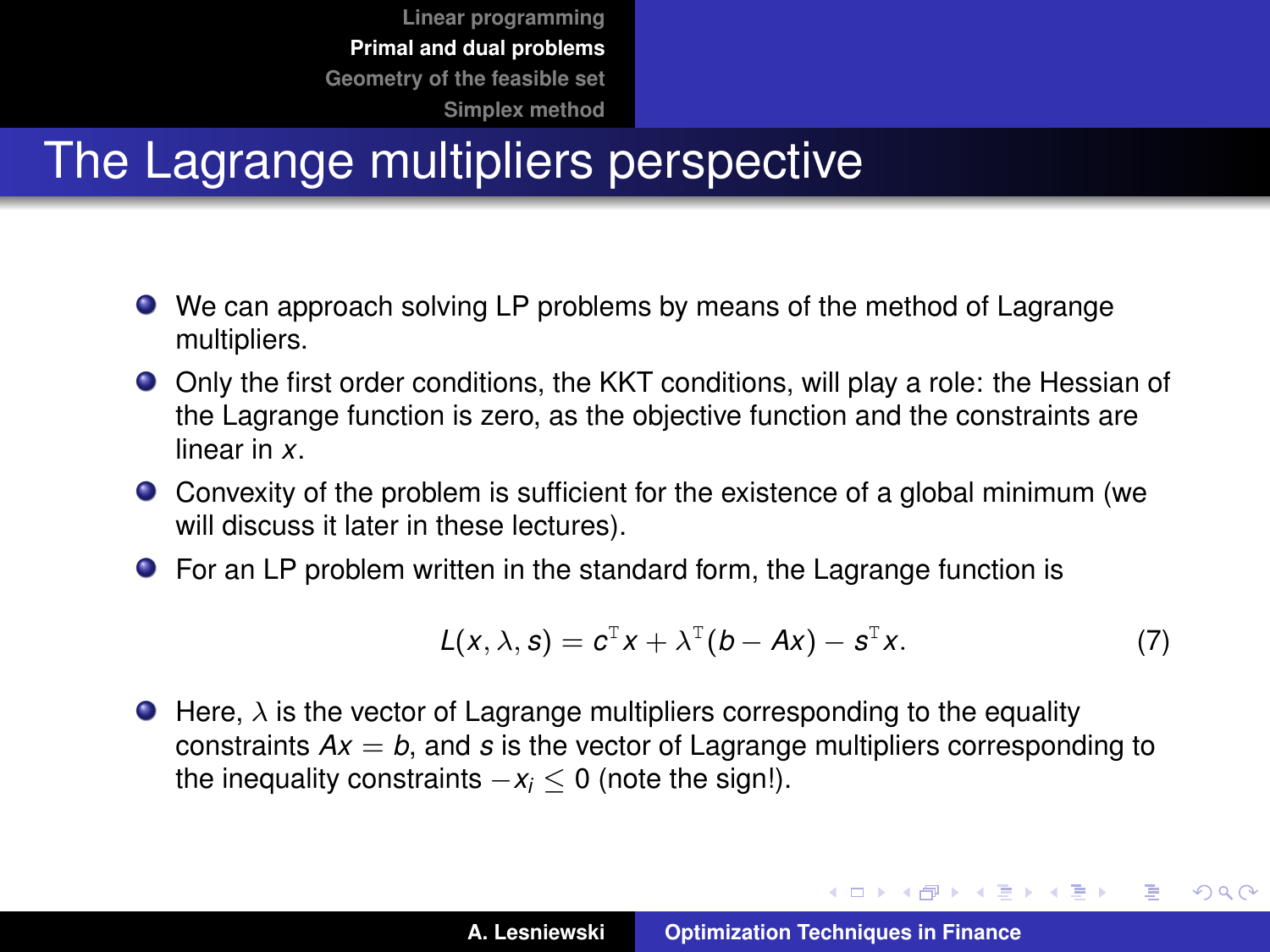#### The Lagrange multipliers perspective

Applying the KKT necessary conditions, we find that

$$
AT \lambda + s = c,
$$
  
\n
$$
Ax = b,
$$
  
\n
$$
x \ge 0,
$$
  
\n
$$
s \ge 0,
$$
  
\n
$$
x_i s_i = 0, \text{ for all } i = 1, ..., n.
$$
  
\n(8)

- Note that, as a consequence of the nonnegativity of the x<sub>i</sub>'s, the complementary slackness condition can equivalently be stated as a single condition  $x^T s = 0$ .
- If  $(x^*, \lambda^*, s^*)$  is a solution to this system, then

$$
cTx* = (ATx* + s*)Tx*
$$
  
=  $\lambda$ <sup>\*T</sup>Ax<sup>\*</sup> + s<sup>\*T</sup>x<sup>\*</sup>  
= (Ax<sup>\*</sup>)<sup>T</sup>x<sup>\*</sup> + x<sup>\*T</sup>s<sup>\*</sup>  
= b<sup>T</sup>x<sup>\*</sup>. (9)

イロト イ母 トイヨト イヨト 一番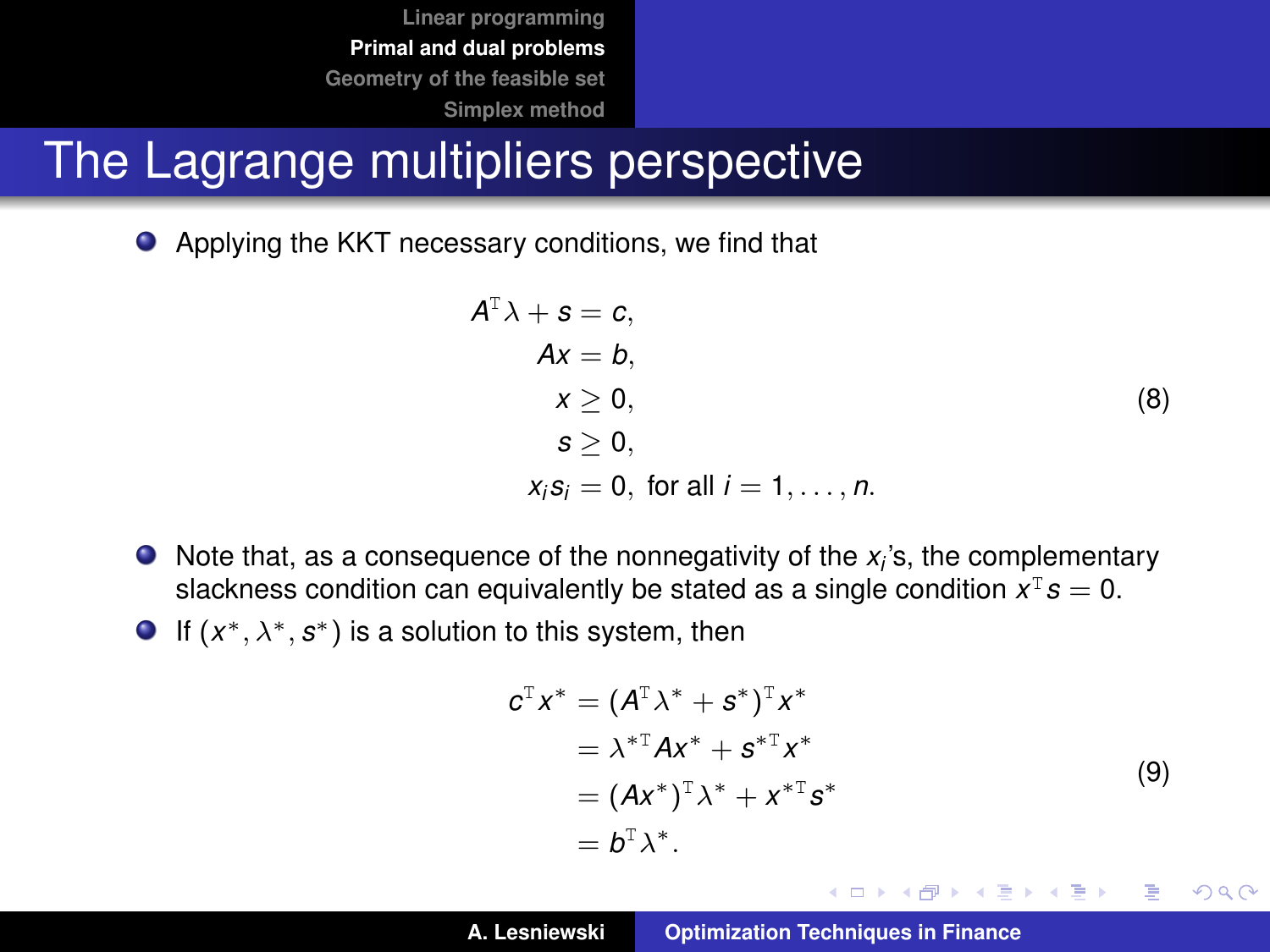## The Lagrange multipliers perspective

- In other words, the Lagrange multipliers can be identified with the dual variables *y* in [\(4\)](#page-17-0), and  $b^T\lambda$  is the objective function for the dual problem!
- Conversaly, we can apply the KKT conditions to the dual problem [\(3\)](#page-17-1). The Lagrange function reads:

$$
\overline{L}(y,x)=b^{\mathrm{T}}y+x^{\mathrm{T}}(c-A^{\mathrm{T}}y), \qquad (10)
$$

and the first order conditions are

$$
Ax = b,ATy \le c,x \ge 0,11)
$$
xT(c - ATy) = 0.
$$
$$

イロメ イ団メ イヨメ イヨメー

 $299$ 

重

The primal-dual relationship is symmetric: by taking the dual of the dual problem, we recover the original problem.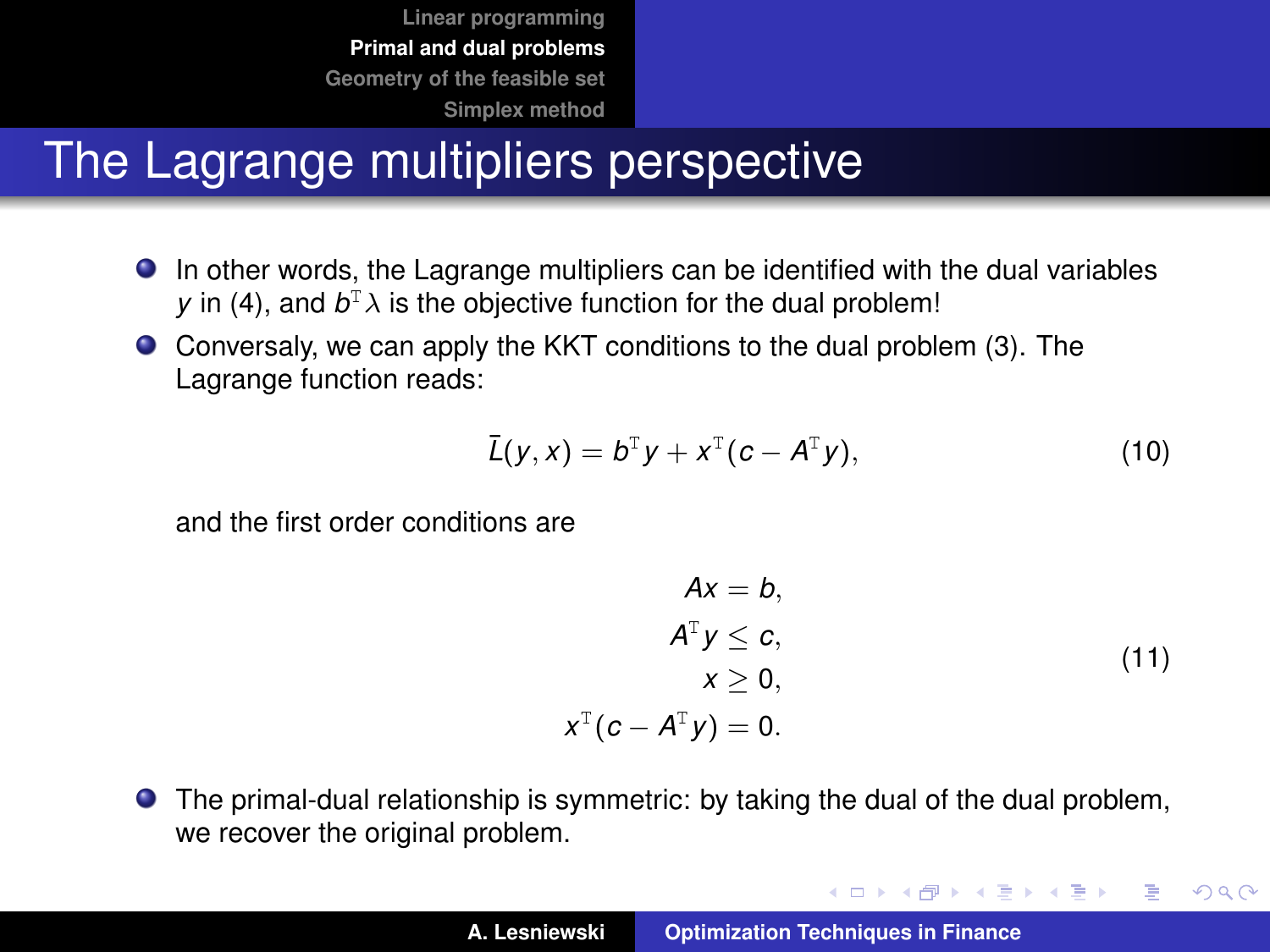## Interpretation of the dual problem

- The dual problem provides a useful intuitive interpretation of the primal problem.
- As an illustration, consider the nutrition problem in Example 2.  $\bullet$
- The dual constraints read  $\sum_{i=1}^{n} a_{ij} \lambda_i \leq c_j, j = 1, \ldots, m$ , and so  $\lambda_i$  represents the unit price of nutrient *i*.
- Therefore, the dual objective function  $\sum_{i=1}^{n} \lambda_i b_i$  represents the cost of the daily nutrients that the (imagined) salesman of nutrients is trying to maximize.
- The optimal values  $\lambda_i^*$  of the dual variables are called the *shadow prices* of the nutrients *i*.
- Even though the nutrients cannot be directly purchased, the shadow prices represent their actual market values.
- Another way of interpreting  $\lambda^*$  is as the sensitivities of the primal function.

イロメ イ団メ イヨメ イヨメー

 $299$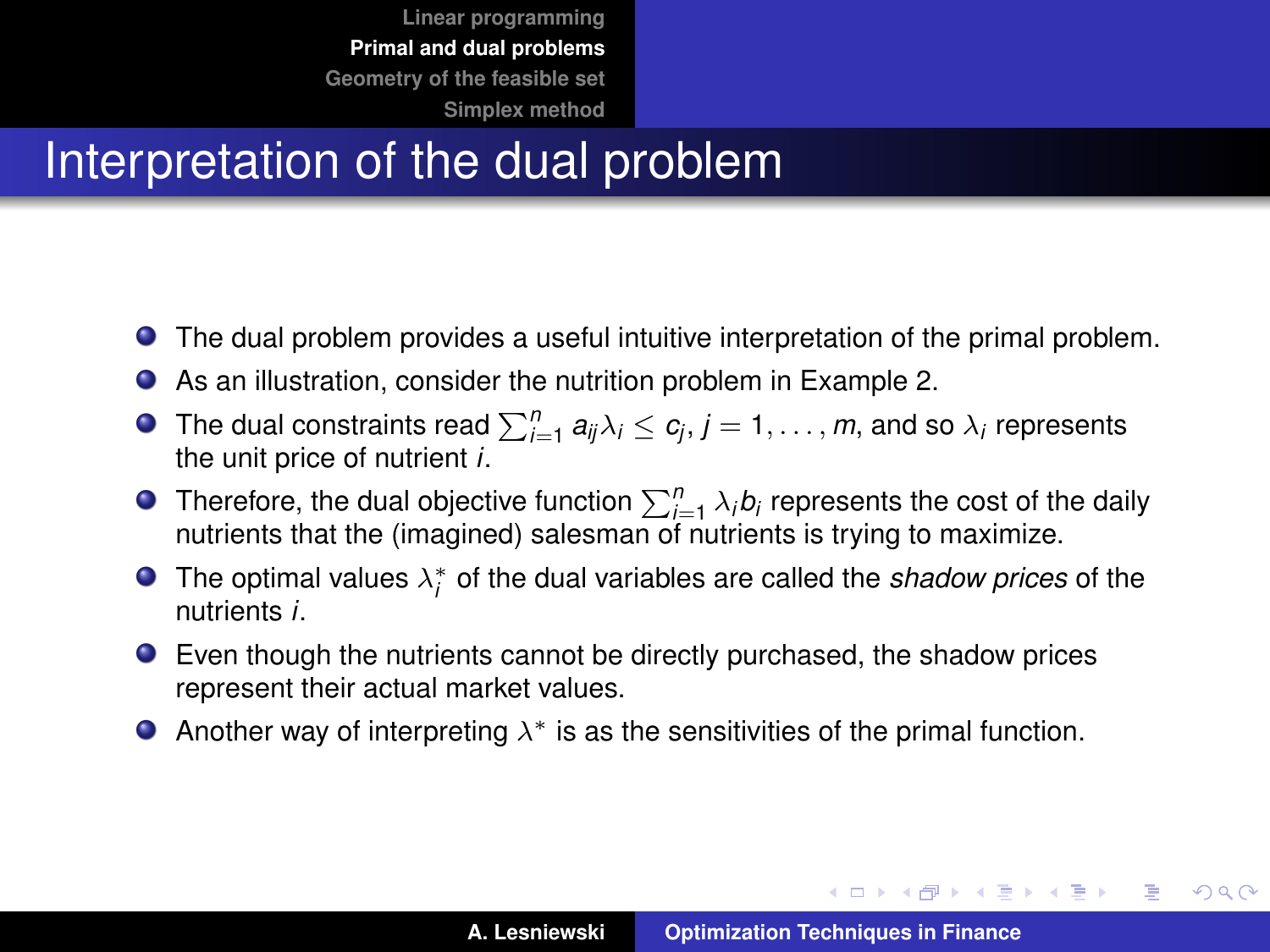## <span id="page-25-0"></span>Polyhedra

- We now turn to the simplex method, a numerical algorithm for solving LP problems.
- Our presentation of the simplex algorithm follows closely [\[1\]](#page-57-1). All the details left out from our discussion can be found in that book.
- Key to the formulation of the method is the *geometry of the feasible set* of an LP problem.
- Each such set forms a polyhedron.
- *Definition.* A *polyhedron* is a subset of  $\mathbb{R}^n$  of the form  $\mathcal{P} = \{x \in \mathbb{R}^n : Ax \geq b\}$ , where  $A \in \text{Mat}_{mn}(\mathbb{R})$ , and  $b \in \mathbb{R}^m$ .
- If the feasible set is presented in standard form  $\mathcal{P} = \{x \in \mathbb{R}^n : Ax = b, x \ge 0\},\$ the polyhedron is said to be in a *standard form representation*.

イロメ イ部メ イヨメ イヨメー

 $299$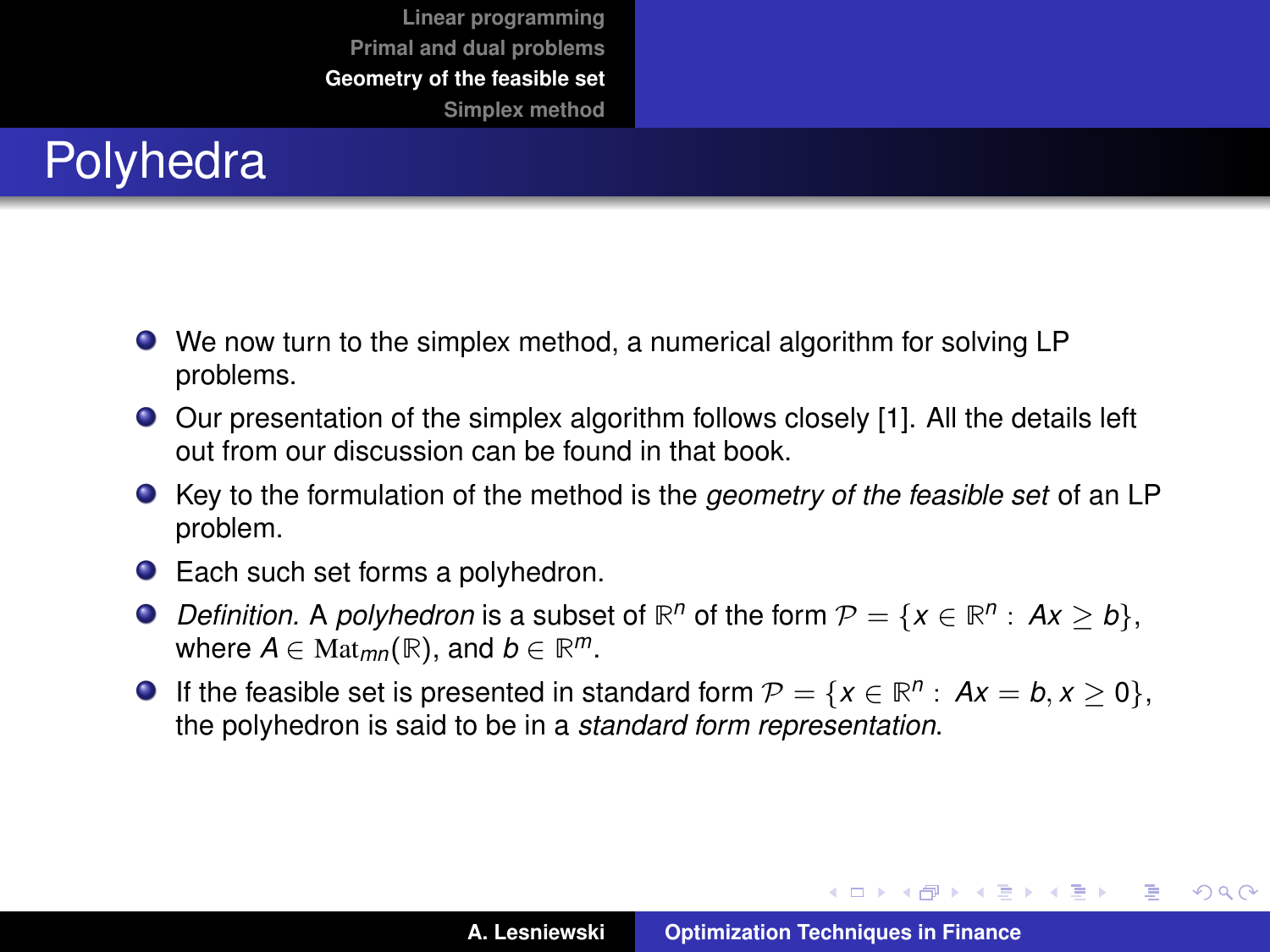## Polyhedra

- A polyhedron may extend to infinity or be a bounded set. In the latter case, we refer to the polyhedron as *bounded*.
- A set  $S \subset \mathbb{R}^n$  is *convex*, if for any  $x, y \in S$  and  $\lambda \in (0, 1)$ ,  $\lambda x + (1 \lambda)y \in S$ .
- In other words, a convex set has the property that the line segment connecting any two of its points is contained in the set.
- $\bullet$  Notice that a polyhedron  $P$  is a convex set.
- $\bigcirc$  Namely, for *x*, *y* ∈ *P* and  $\lambda$  ∈ (0, 1),

$$
A(\lambda x + (1 - \lambda)y) = \lambda Ax + (1 - \lambda)Ay
$$
  
\n
$$
\geq \lambda b + (1 - \lambda)b
$$
  
\n
$$
= b.
$$

● Polyhedra represented in standard form are, of course, convex as well.

イロメ イ団メ イヨメ イヨメー

 $299$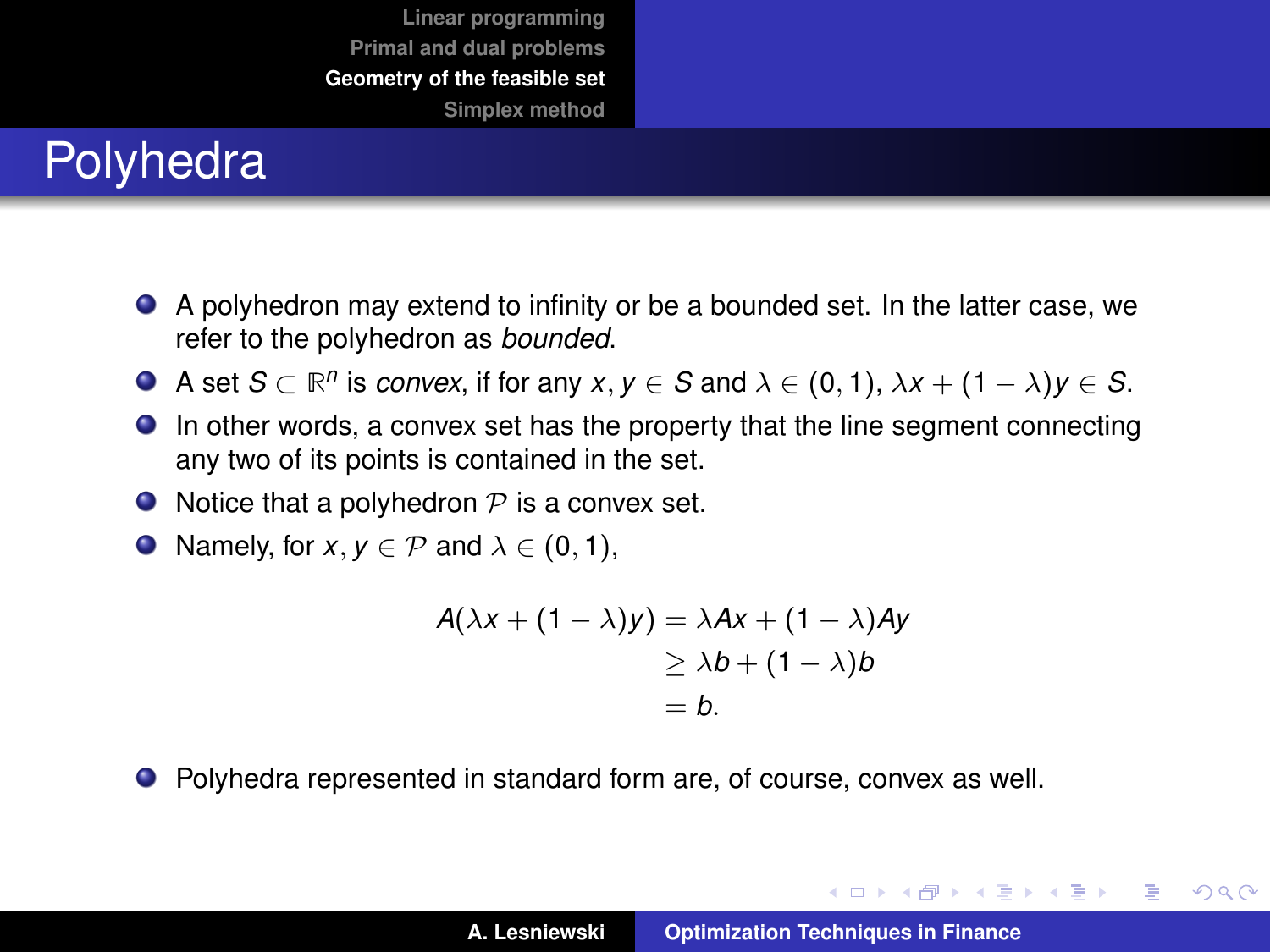#### Extreme points

A vector *x* ∈ P is called an *extreme point* or *vertex*, if it *is not* a convex combination of two distinct points  $y, z \in \mathcal{P}$ . In other words, x is an extreme point, if

$$
x = \lambda y + (1 - \lambda)z, \text{ with } \lambda \in (0, 1), \tag{12}
$$

implies  $y = z = x$ .

- In other words, an extreme point does not lie on a line between two other points of P.
- Not every polyhedron has extreme points. For example, a half-space  $\{x \in \mathbb{R}^n : a^T x \ge b\}$  has no extreme points.
- Drawing a picture of a bounded polygon in the plane we verify that this geometric definition of a vertex conforms with the intuition.

イロメ イ部メ イヨメ イヨメー

 $QQ$ 

Þ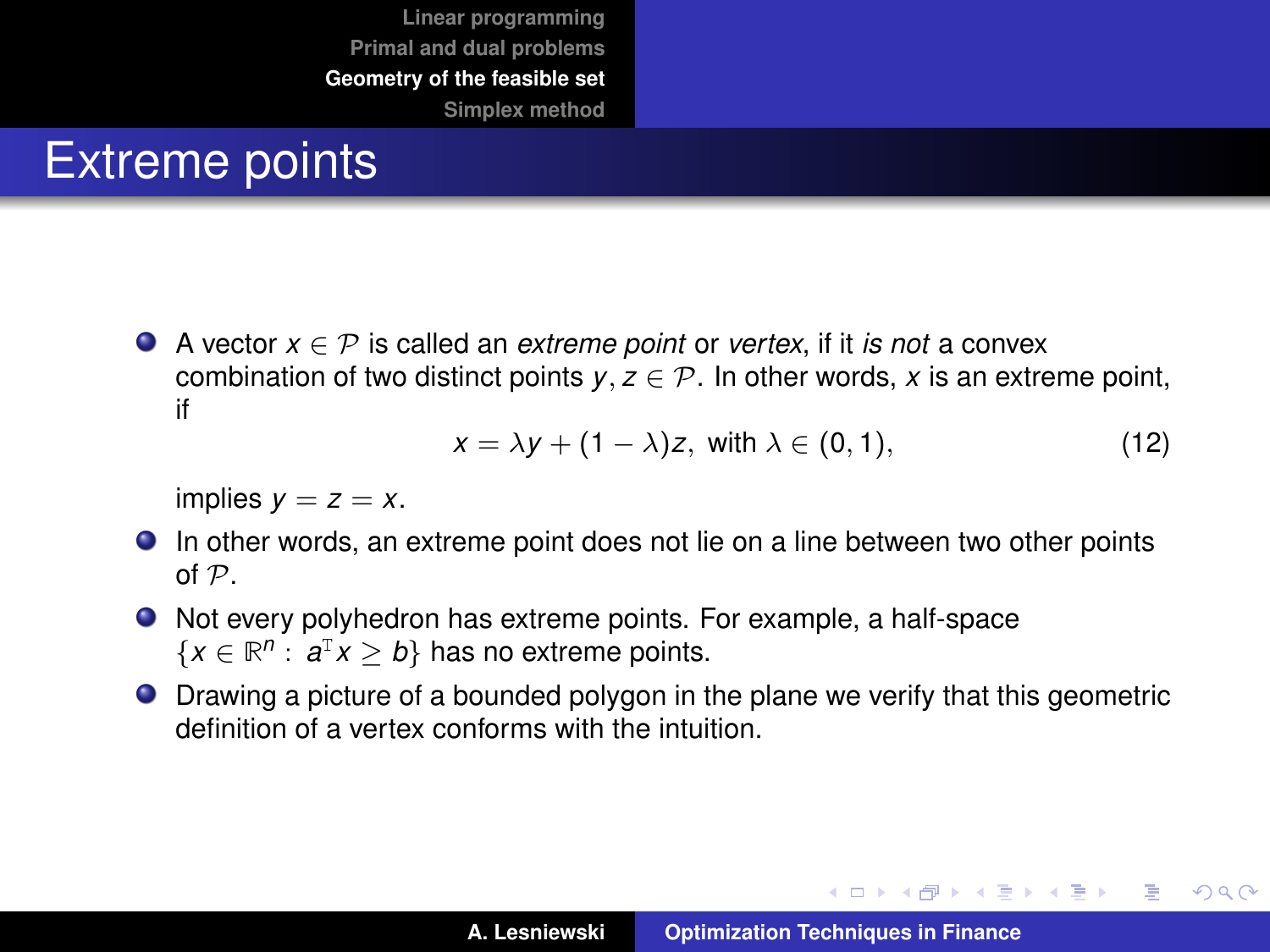## Extreme points

- Let  $a_1^{\mathrm{T}}, \ldots, a_m^{\mathrm{T}}$  denote the row vectors of the matrix *A*. In terms of these vectors, the feasible set can be characterized as  $a_i^T x \ge b_i$ ,  $i = 1...$ , *m*.
- We say that an inequality constraint  $a_j^\top x \geq b_j$  or an equality constraint  $a_j^\top x = b_j$ is *active* at a point  $x^*$ , if  $a_j^{\text{T}} x^* = b_j$ .
- By  $A(x^*)$  we denote the set of (the indices of) all constraints active at  $x^*$ .
- If  $x^* \in \mathbb{R}^n$ , then the system

$$
a_i^{\mathrm{T}} x = b_i, \text{ for all } i \in \mathcal{A}(x^*),
$$

has a unique solution, if and only if there exist *n* vectors in the set  ${a_i : i \in \mathcal{A}(x^*)}$  which are linearly independent (why?).

We will refer to the constraints as linearly independent, if the vectors *a<sup>i</sup>* are linearly independent.

イロメ イ団メ イヨメ イヨメー

重  $2Q$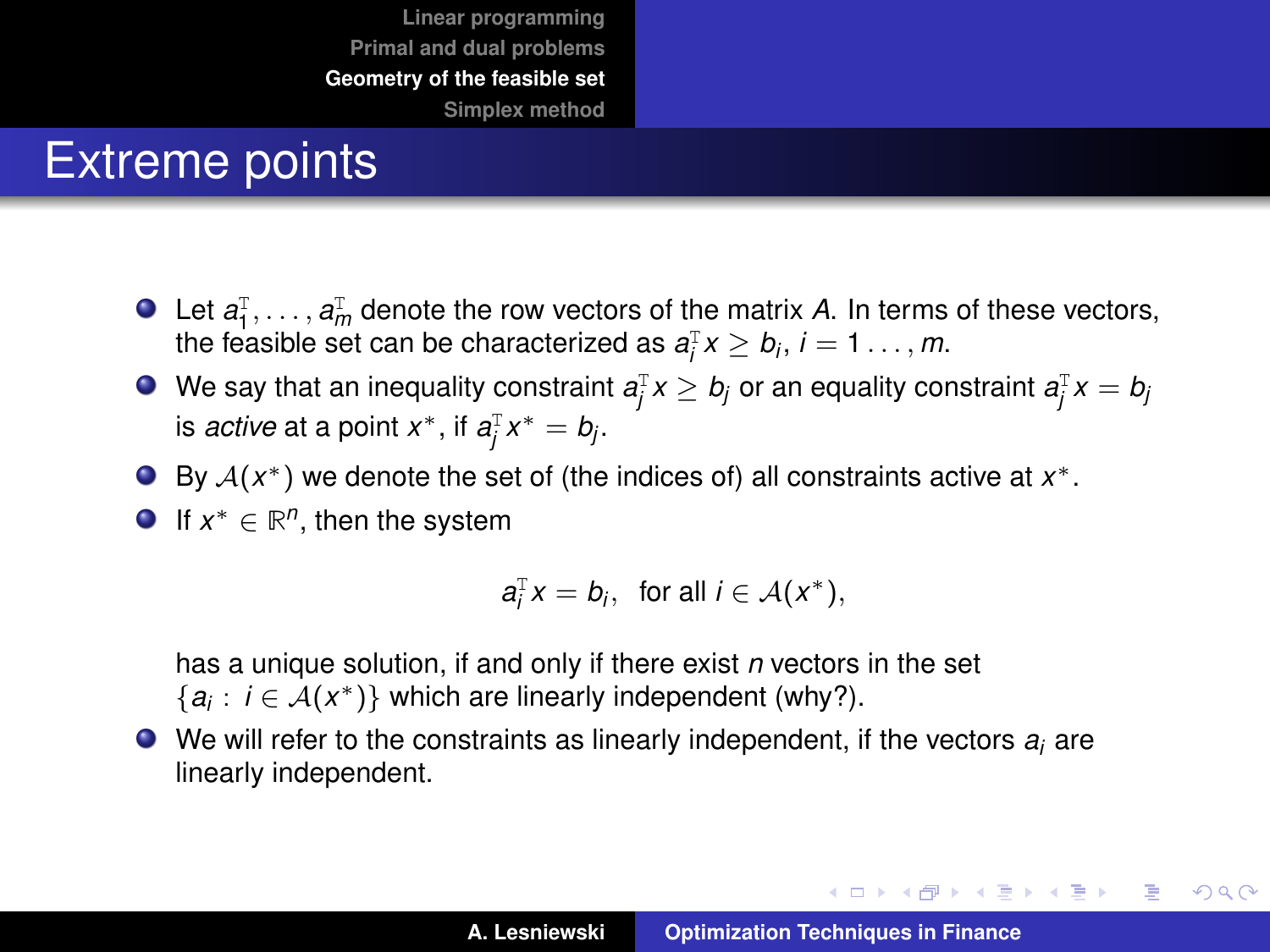#### Basic solutions

- We will now define a basic feasible solution (BFS) of an LP problem.
- *Definition.* Consider a polyhedron  $P$ , and let  $x^* \in \mathbb{R}^n$  (not necessarily in  $P$ !).  $\bullet$ 
	- (a) The vector *x* <sup>∗</sup> is a *basic solution*, if
		- (i) all equality constraints are active,
		- (ii) *n* of the active (equality and inequality) constraints at *x* <sup>∗</sup> are linearly independent.
	- (b) If *x* <sup>∗</sup> is a basic solution that satisfies *all* of the constraints, it is called a *basic feasible solution*.

イロメ イ部メ イヨメ イヨメー

 $299$ È.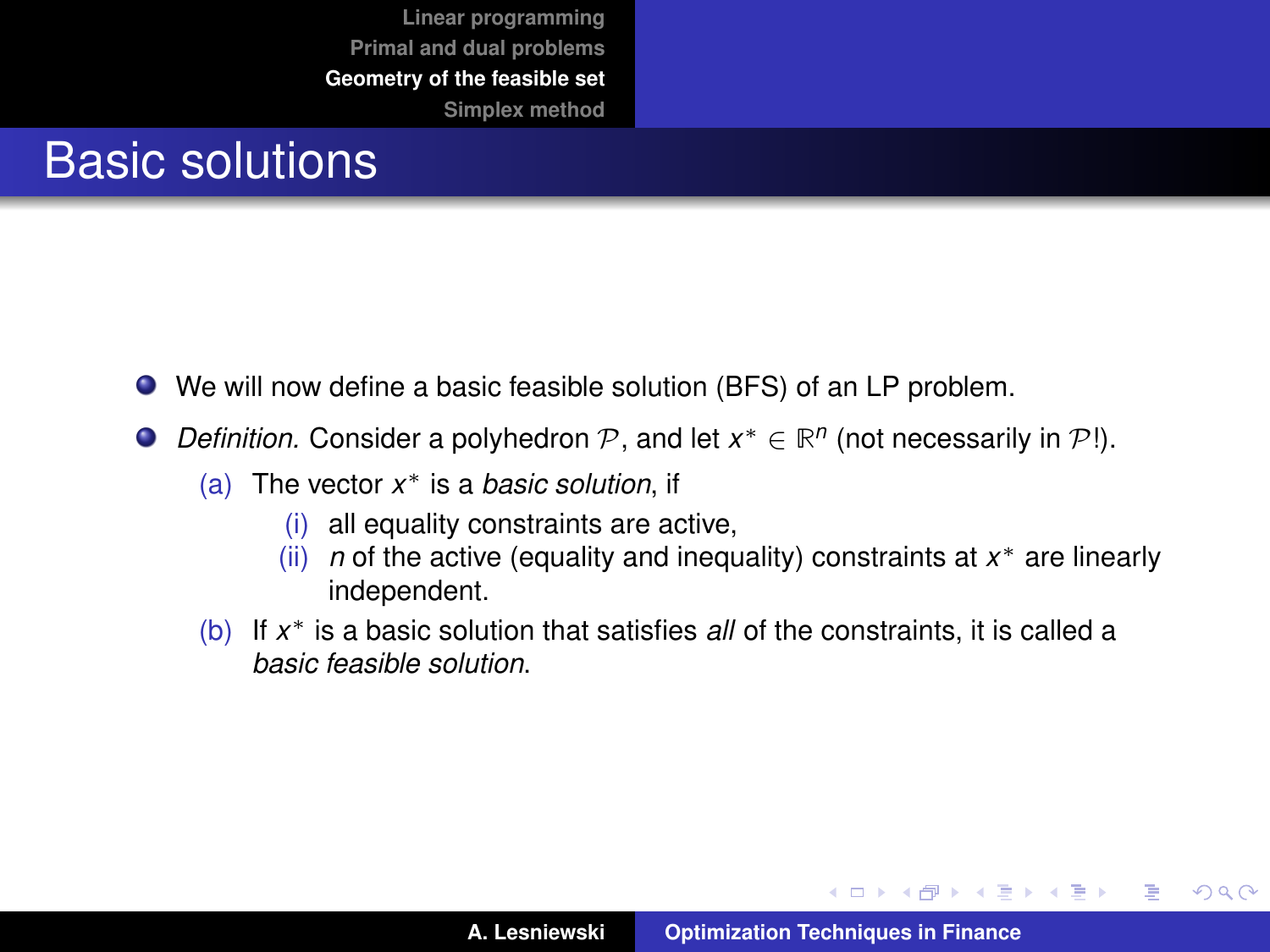## Extreme points

- *Theorem.* Suppose that the polyhedron  $P = \{x \in \mathbb{R}^n : a_i^T x \ge b_i, i = 1, ..., m\}$ is nonempty. Then the following conditions are equivalent:
	- (i)  $P$  has at least one extreme point.
	- (ii)  $P$  does not contain a line (i.e. there is no direction  $d \in \mathbb{R}^n$  such that  $x + \lambda d \in \mathcal{P}$  for all  $\lambda \in \mathbb{R}$ .)
	- (iii) There exist *n* linearly independent vectors among the vectors  $a_1, \ldots, a_m$ .
- The proof of this theorem is elementary but a bit too lengthy to discuss here, and it can be found in [\[1\]](#page-57-1).

イロメ イ部メ イヨメ イヨメー

 $299$ 

Þ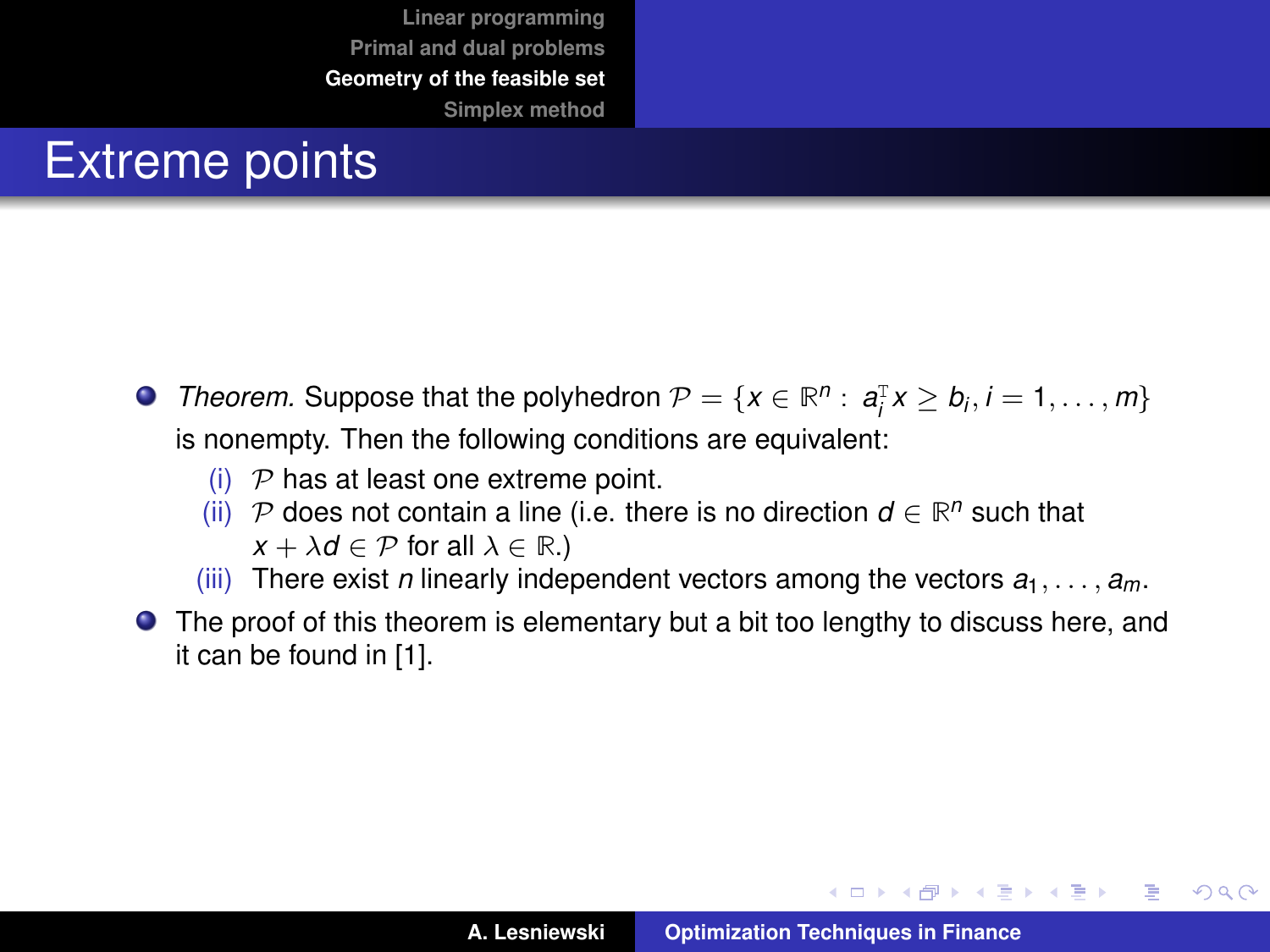## Extreme points

- *Corollary.* Every nonempty bounded polyhedron and every nonempty polyhedron in standard form has at least one extreme point.
- $\bullet$  Indeed, in neither case the polyhedron contains a line.
- $\bullet$ The following theorem justifies why we bother about extreme points.
- *Theorem.* Consider the LP problem  $min_{x \in \mathcal{P}} c^T x$ . Suppose that  $\mathcal P$  has an extreme point and that there exists an optimal solution. Then, there exists an optimal solution that is an extreme point of  $P$ .
- An immediate corollary to this theorem and the fact that every polyhedron in standard form has an extreme point is the following alternative:
	- (i) either the optimization problem is unbounded (and the optimal value is −∞),
	- (ii) or there is an optimal solution.

イロメ イ部メ イヨメ イヨメー

 $299$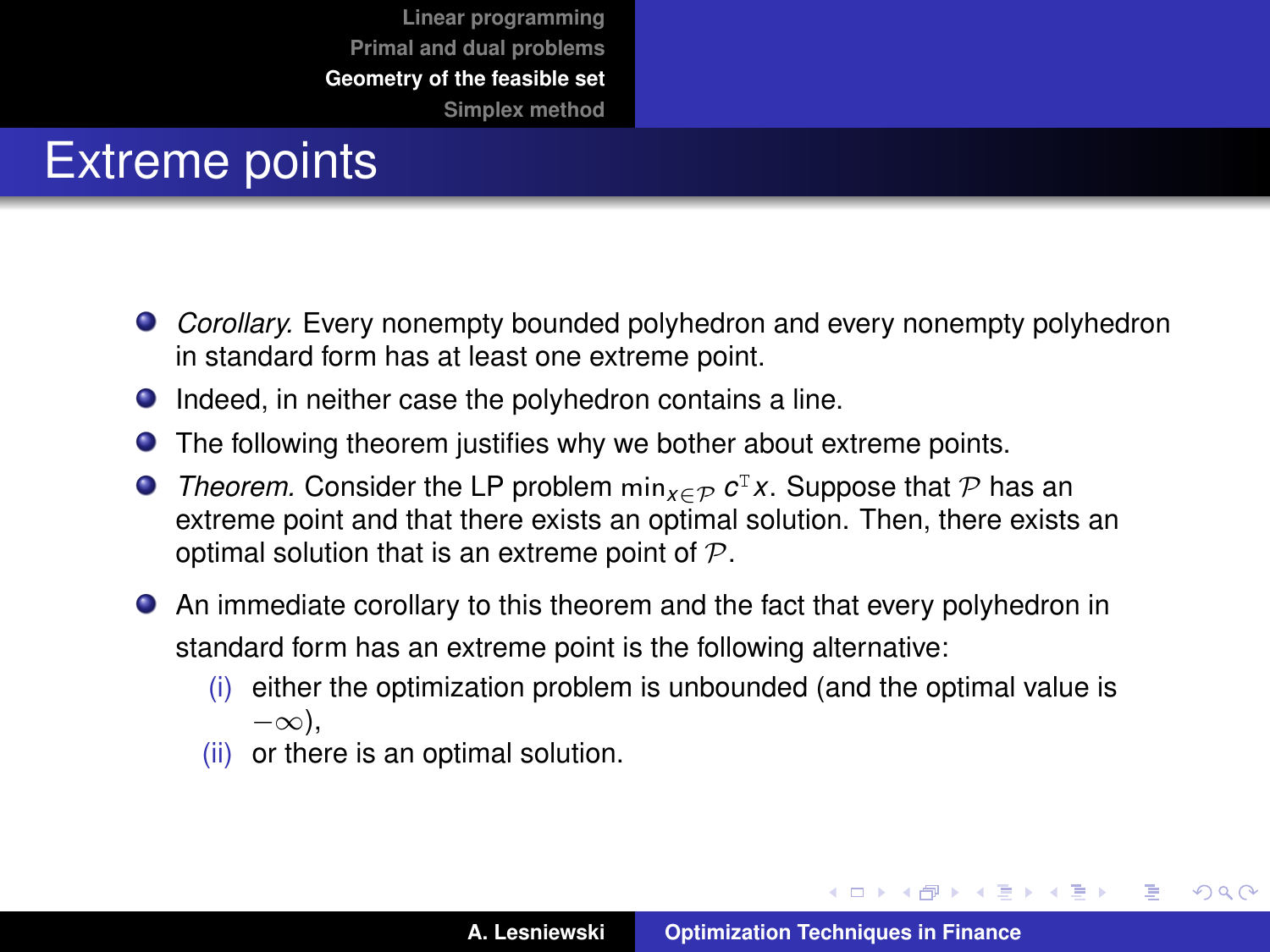#### Extreme points

- $\bullet$  The proof of the theorem is fun: Let  $\mathcal Q$  be the (nonempty) set of all optimal solutions, and let *v* be the optimal value of the objective function *c* <sup>T</sup>*x*.
- Then  $\mathcal{Q} = \{x \in \mathbb{R}^n : Ax \geq b, c^{\mathsf{T}}x = v\}$ , which is also a polyhedron. Since  $Q \subset P$  and P does not contain a line, Q does not contain a line, and so Q has an extreme point *x* ∗.
- We will show that  $x^*$  is also an extreme point of  $\mathcal P$ .
- Assume that  $x^* = \lambda y + (1 \lambda)z$ , for  $y, z \in \mathcal{P}$  and  $\lambda \in (0, 1)$ . Then

$$
v = cT x*
$$
  
=  $\lambda cT y + (1 - \lambda) cT z.$ 

- Since  $c^{\mathrm{T}} y, c^{\mathrm{T}} z \geq v$ , this is possible only if  $c^{\mathrm{T}} y = c^{\mathrm{T}} z = v$ .
- Therefore,  $y, z \in \mathcal{Q}$ . But this contradicts the fact that, by assumption,  $x^*$  is an extreme point of Q.
- This contradiction shows that  $x^*$  is an extreme point of P. Also, since  $x^* \in \mathcal{Q}$ , it is optimal.

K ロ ⊁ K 伊 ⊁ K 君 ⊁ K 君 ⊁ …

重。  $299$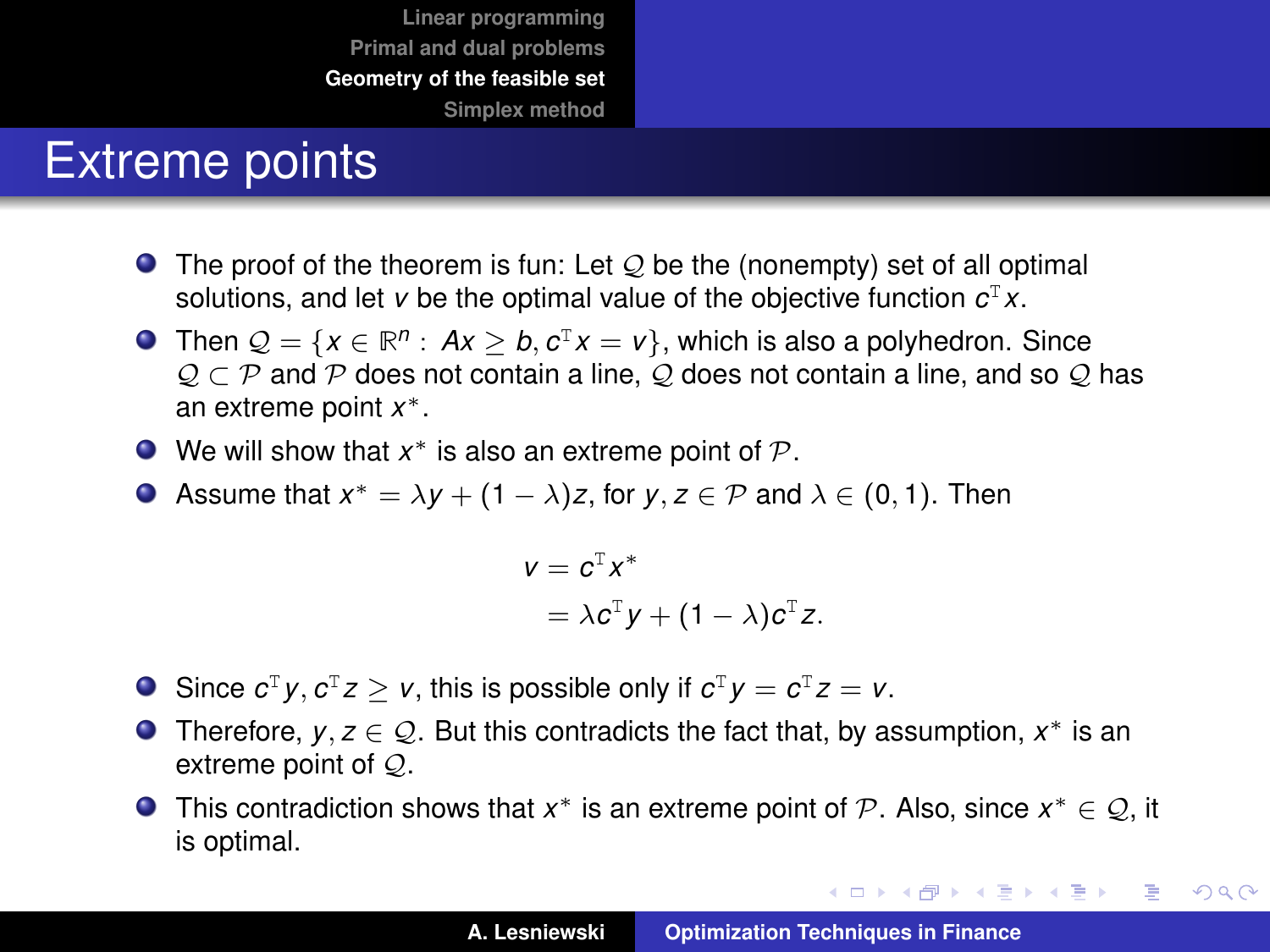#### **Degeneracy**

- A basic solution  $x \in \mathbb{R}^n$  is called *degenerate*, if more than *n* of the constraints are active at *x*.
- *Example 8*. Consider the polyhedron:

$$
\begin{aligned} x_1 + x_2 + 2x_3 &\leq 8 \\ x_2 + 6x_3 &\leq 12 \\ x_1 &\leq 4 \\ x_2 &\leq 6. \\ x_1, x_2, x_3 &\geq 0. \end{aligned}
$$

- **The vector**  $x = (2, 6, 0)$  **is a nondegenerate BFS, because there are exactly** three active, linearly independent constraints: the first, the fourth, and  $x_3 > 0$ .
- $\bullet$  The vector  $x = (4, 0, 2)$  is degenerate, because there are four active constraints: the first three and  $x_2 > 0$ .

イロメ イ団メ イヨメ イヨメー

 $299$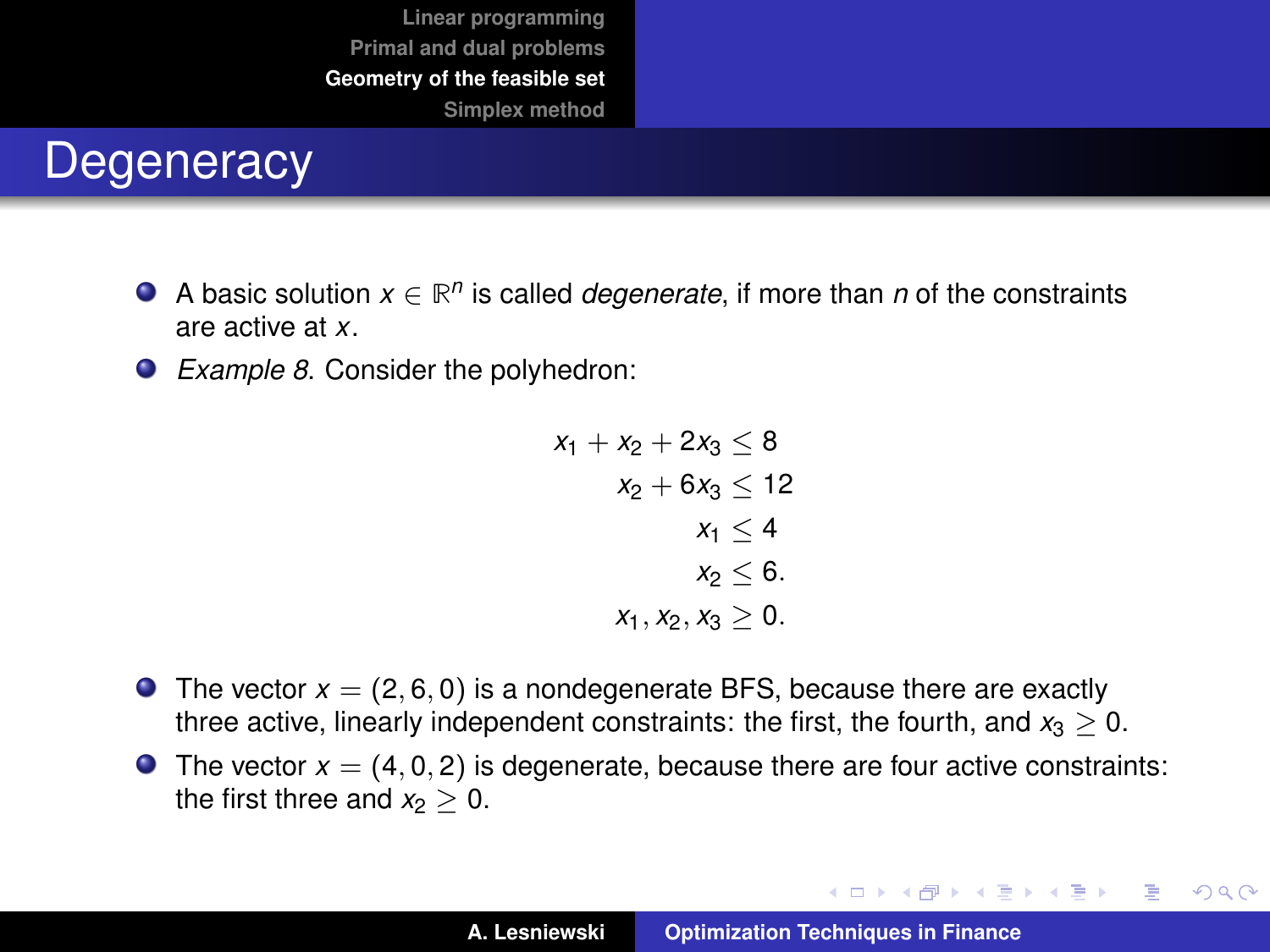

- Generically, basic solutions are nondegenerate. If we generated the constraints coefficients purely randomly, we would end up, with probability 100%, with a fully nondegenerate problem.
- Degeneracies occur as a result of additional or coincidental dependencies that are common in real life situations. For this reason, they need to be addressed in any solution methodology.
- The simple method becomes a bit hairy if a degenerate BFS is encountered. In order to keep the discussion straightforward, from now on we assume that all BFSs are nondegenerate.
- We will make a few remarks regarding the degenerate case, following the presentation of the main outline of the simplex method.

イロメ イ部メ イヨメ イヨメー

 $QQ$ 

Þ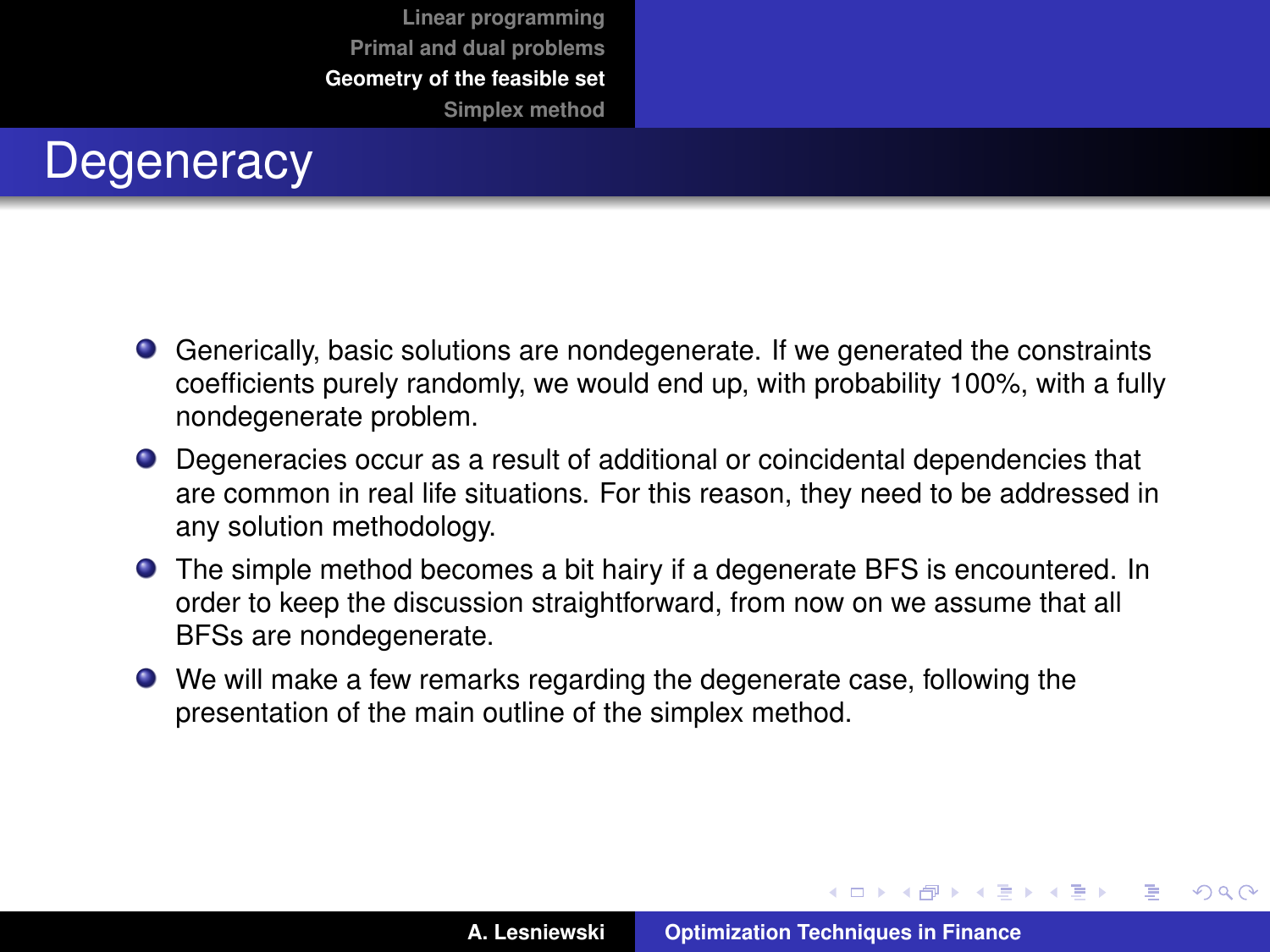## Basic solutions for polyhedra in standard form

- From now on we assume that the polyhedron is represented in standard form  $\mathcal{P} = \{x \in \mathbb{R}^n : Ax = b, x \ge 0\}.$
- We will also assume that the matrix *A* is of full rank, i.e. exactly *m* ≤ *n* of its rows are linearly independent.
- This is no loss of generality, because if the rank of *A* is *k* < *m*, we can consider an equivalent problem with a rank *k* submatrix *D* of *A* with the redundant rows eliminated.
- *Example 9*. Consider the polyhedron defined by the constraints:

$$
2x1 + x2 + x3 = 2,x1 + x2 = 1,x1 + x3 = 1,x1, x2, x3 \ge 0.
$$

The corresponding matrix *A* has rank 2. The first constraint is redundant (it is the sum of the second and third constraints), and can be eliminated without changing the problem.

イロメ イ団メ イヨメ イヨメー

重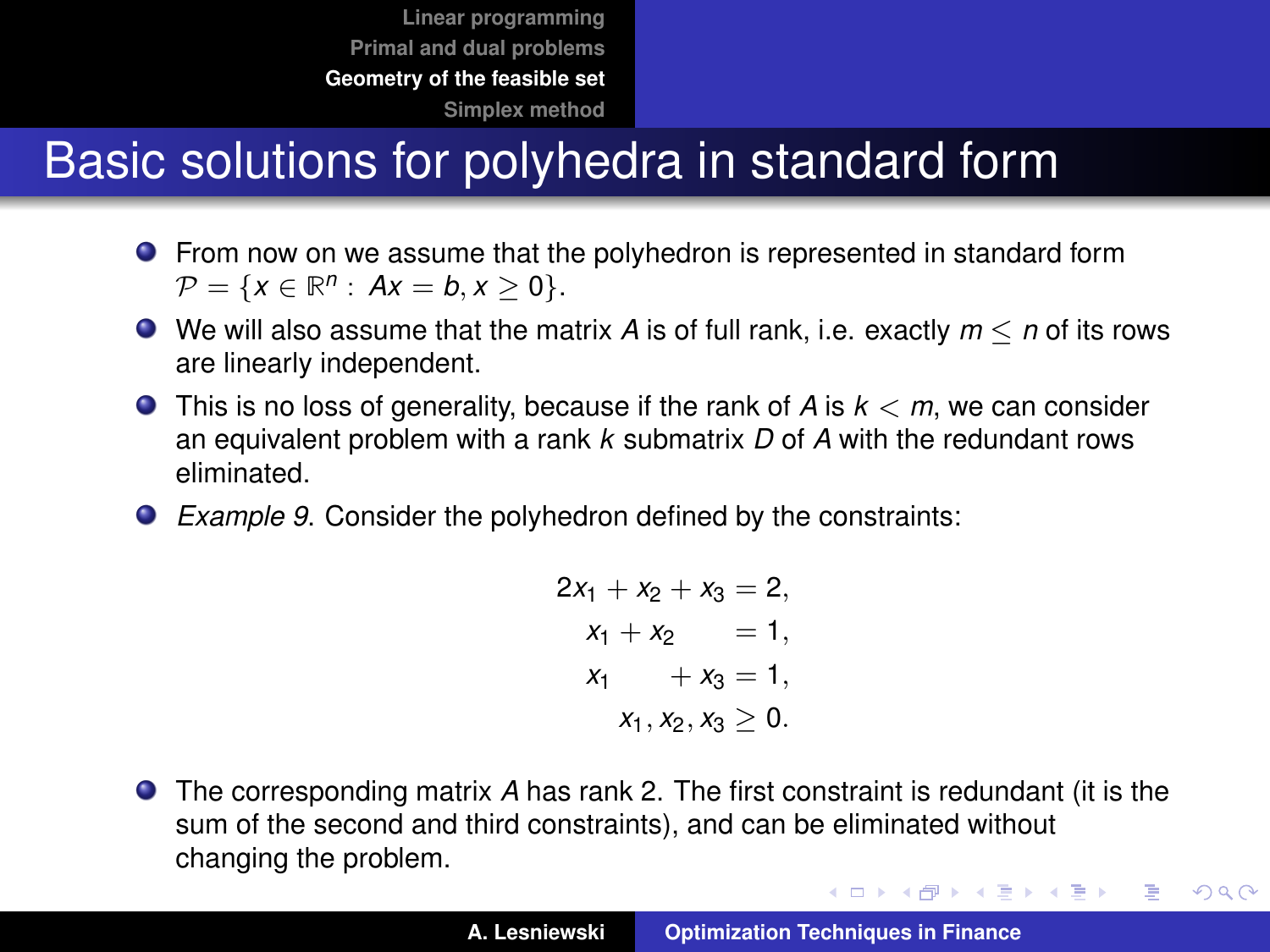## Basic solutions for polyhedra in standard form

- At a basic solution of a polyhedron in standard form, the *m* equality constraints are always active.
- Then *A* has *m* columns that are linearly independent. Let  $A_{r_1}, \ldots, A_{r_m}$ , where each  $A_{r_i} \in \mathbb{R}^n$ , denote a set of *m linearly independent columns* of A.
- We must also have  $x_j = 0$ , for all  $j \notin \{r_1, \ldots, r_m\}$ .
- We let *B* denote the submatrix of *A* formed by these columns, i.e.

$$
B=(A_{r_1}\ \ldots\ A_{r_m}).
$$

*B* is called a *basis matrix*.

- Since *B* is a square matrix of maximum rank, it is invertible.
- Clearly, a basic solution for polyhedra in standard form is degenerate if more than *n* − *m* components of *x* are zero.

イロメ イ団メ イヨメ イヨメー

B

 $2Q$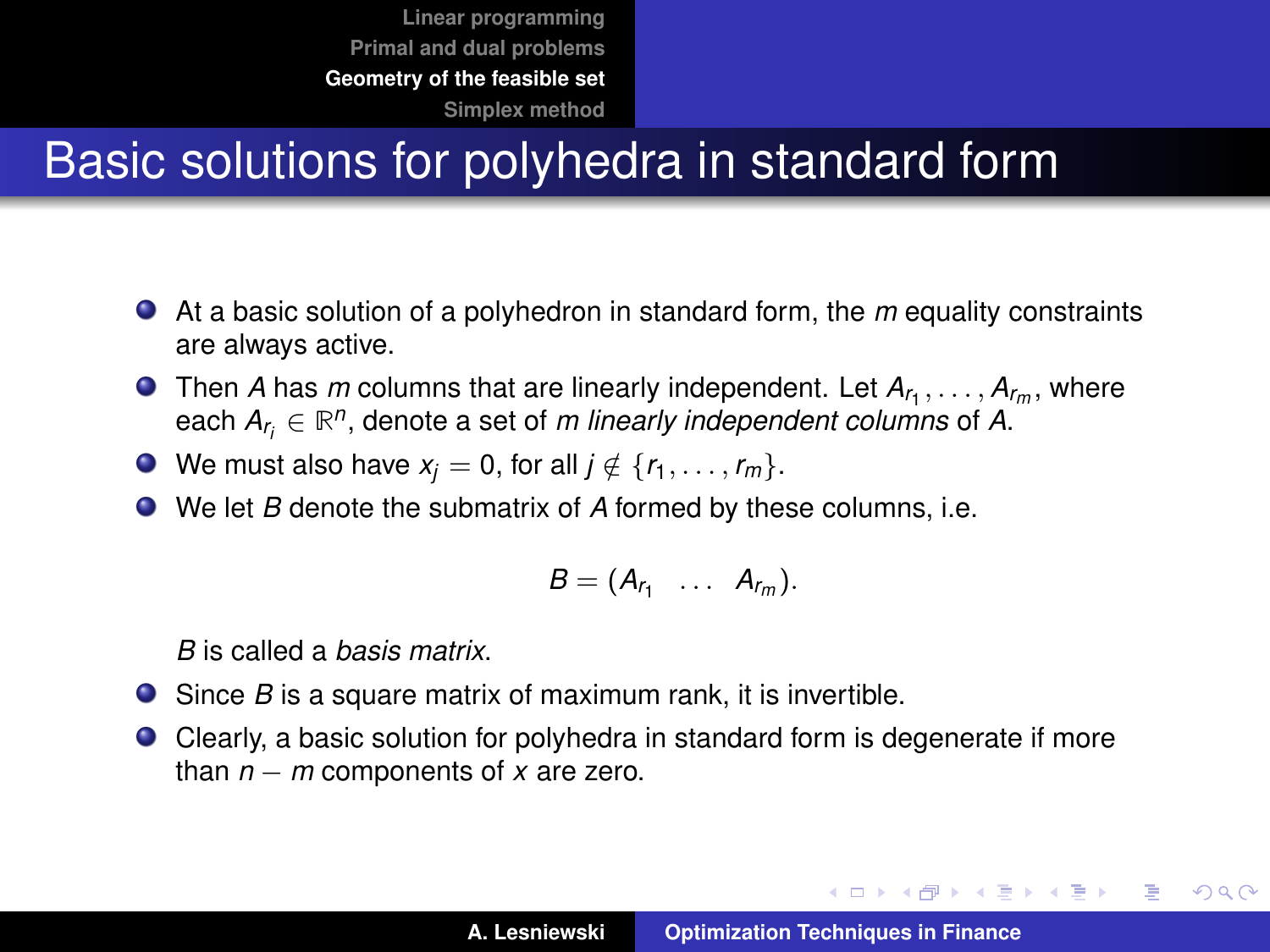#### Basic solutions

Permuting the columns of *A* we write it in the block form (*B N*). Under the same permutation, a vector *x* can be written in the block form:

> $\big(X_B$ *xN*  $\big)$  .

#### **•** Recall that in order for *x* to be a basic solution, we must have  $x<sub>M</sub> = 0$ .

 $\bullet$  The equation  $Ax = b$  is equivalent to the block form equation

$$
\begin{pmatrix} B & N \end{pmatrix} \begin{pmatrix} x_B \\ 0 \end{pmatrix} = b,
$$

or

 $Bx_B = b$ .

イロメ イ部メ イヨメ イヨメー

 $299$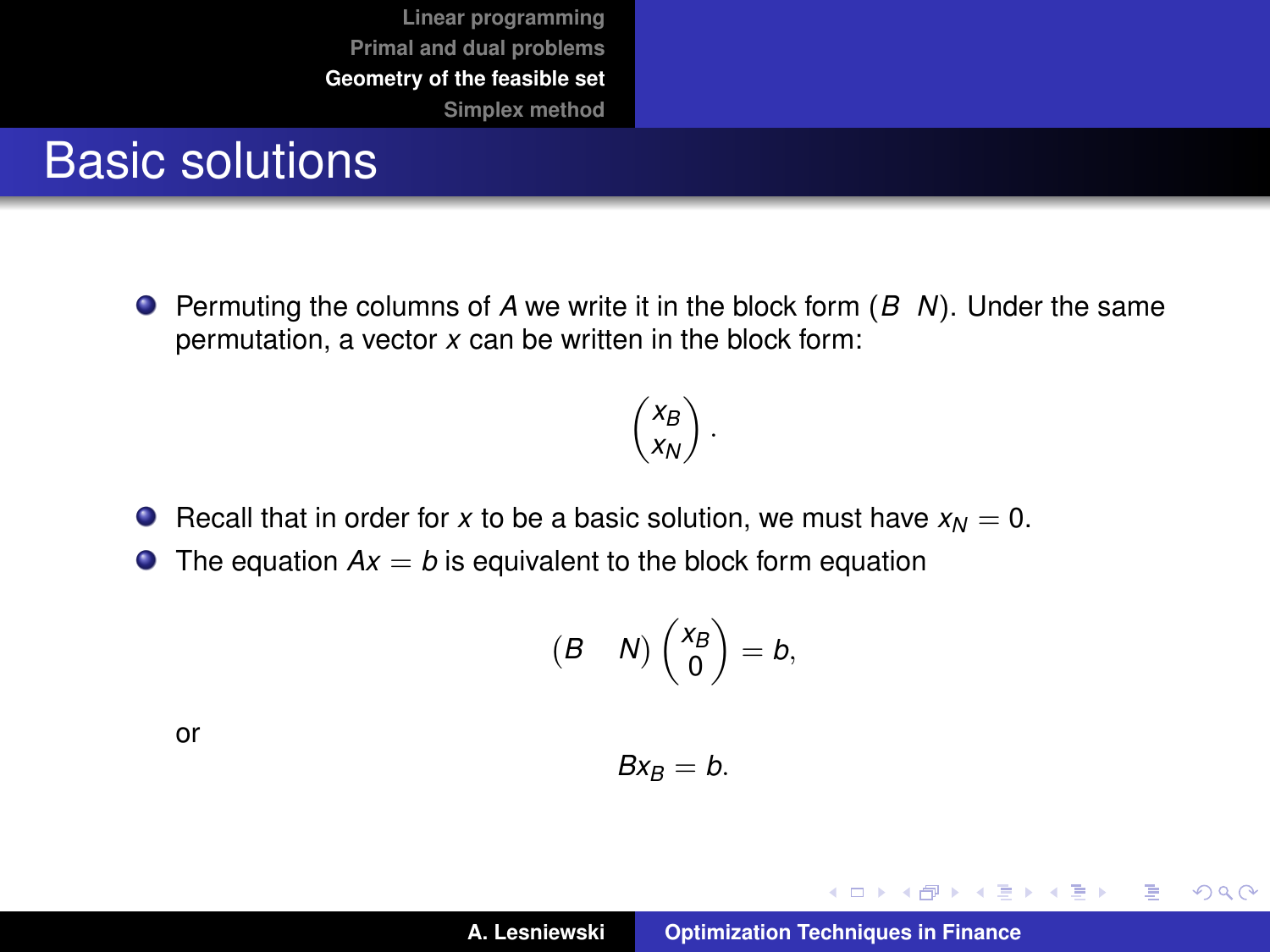#### Basic solutions

**O** Its solution reads

$$
x_B = B^{-1}b.\tag{13}
$$

イロメ イ部メ イヨメ イヨメー

 $299$ 

- $\bullet$  The variables  $x_B$  are called *basic variables*, while the variables  $x_N$  are called *nonbasic variables*.
- Recall that a basic solution is not guaranteed to be feasible, as it may violate the nonnegativity condition  $x_B > 0$ .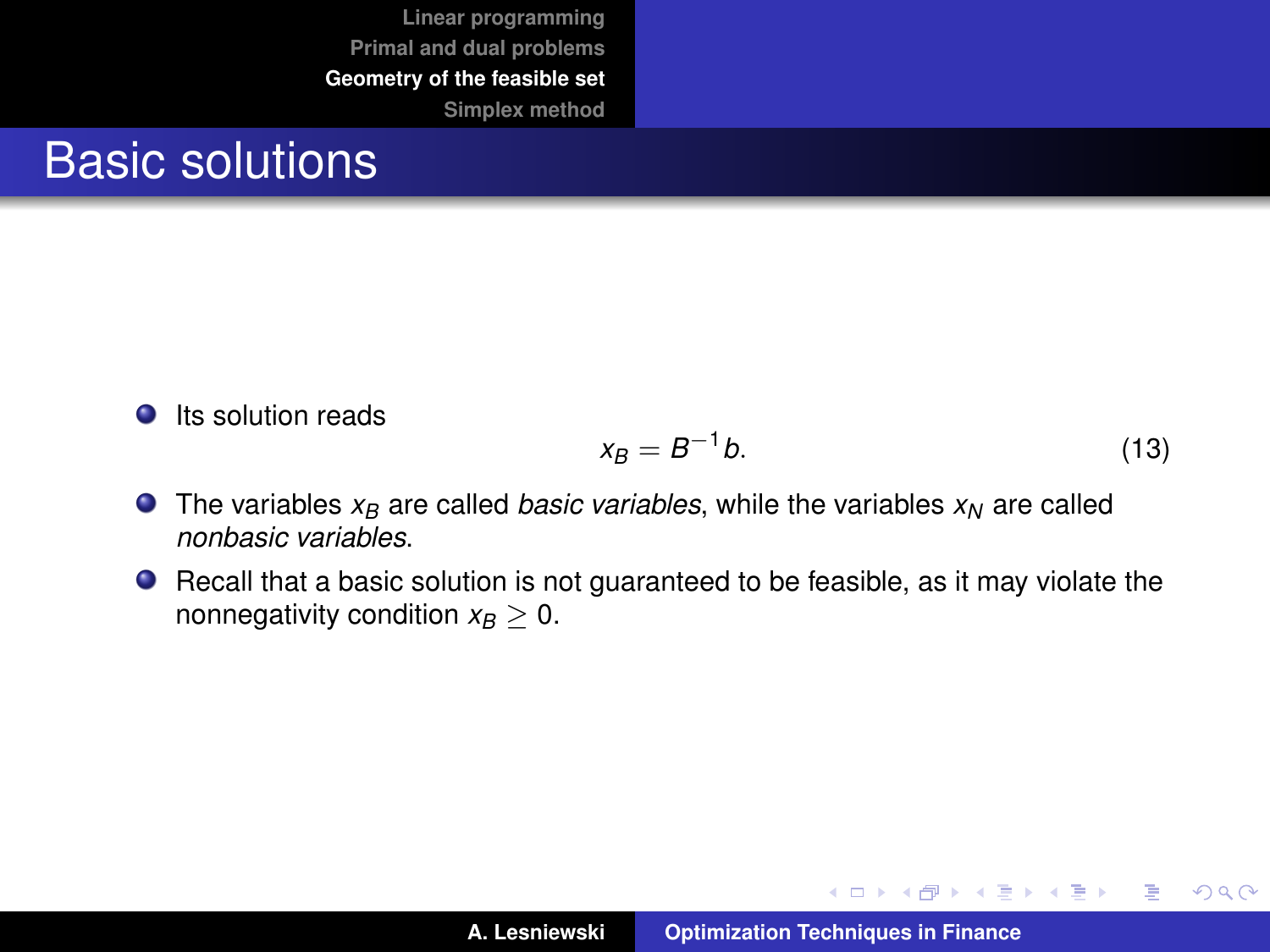#### Basic solutions

- There is an key link the geometric concept of a vertex of a polyhedron and the analytic concept of a BFS given by the theorem below.
- *Theorem.* A vector  $x^*$  is a BFS, if and only if it is a vertex in  $P$ .
- For the proof, we assume that  $x^*$  is *not* an extreme point of  $P$ , i.e. it can be represented as  $x^* = \lambda y + (1 - \lambda)z$ , with  $0 < \lambda < 1$ , and distinct  $y, z \in \mathcal{P}$ .
- But then also  $x_N^* = \lambda y_N + (1 \lambda)z_N$ . However, since  $x_N^* = 0$ , and  $y, z \le 0$ (since they are elements of  $P$ ), it follows that also  $y_N = 0$  and  $z_N = 0$ .
- Since  $Bx_{B}^{*} = b$ , we also must have  $By_{B} = b$  and  $Bz_{B} = b$  (because  $x_N^* = y_N = z_N = 0$ .
- This implies that  $x^*_{B} = y_B = z_B$  (=  $B^{-1}b$ ), and so  $x^* = y = z$ . This contradiction means that *x* <sup>∗</sup> is extreme.

イロメ イ部メ イヨメ イヨメー

÷.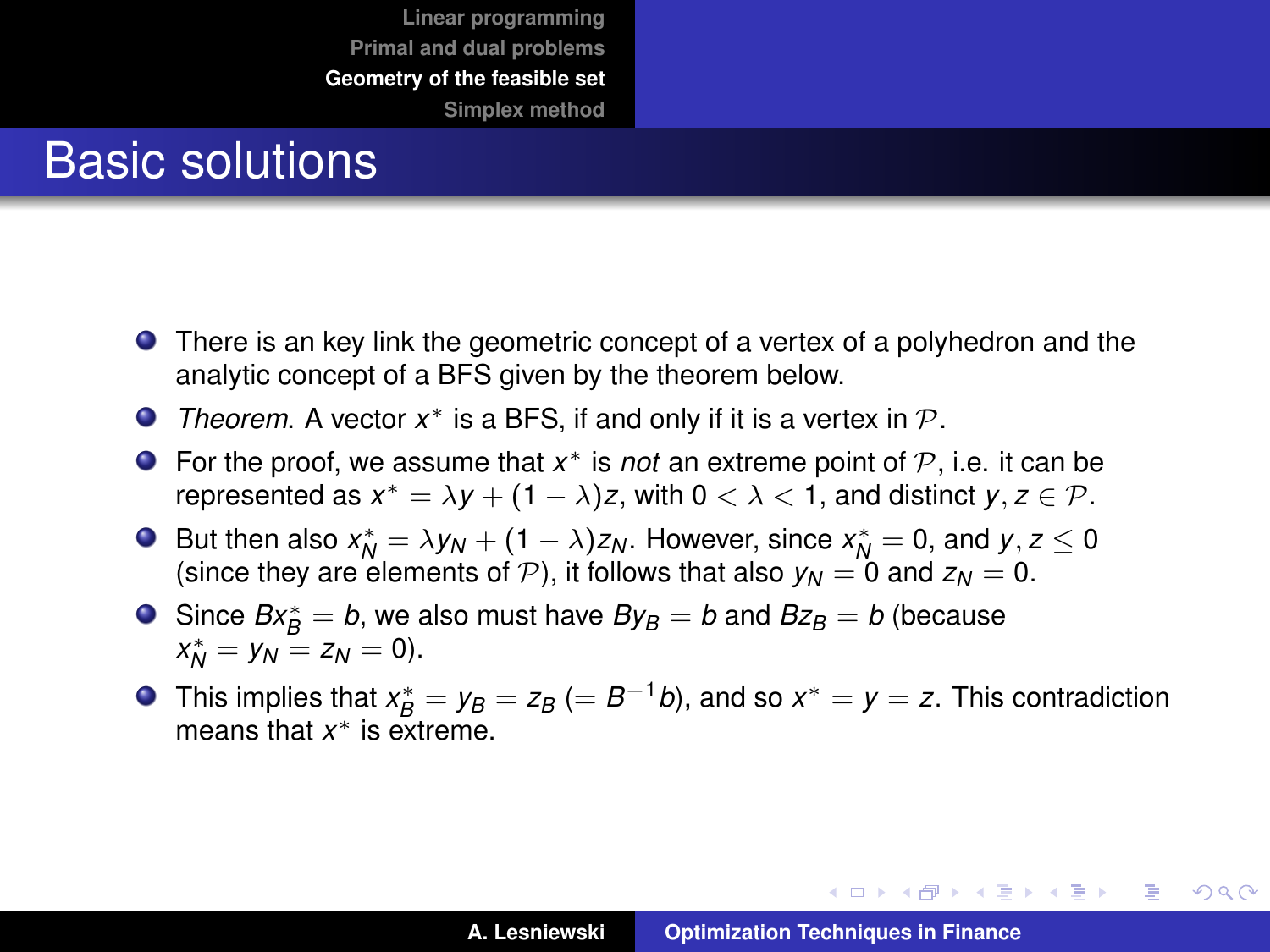#### Basic solutions

- In order to prove the converse statement, we suppose that *x* <sup>∗</sup> is not an BFS.
- **•** Therefore, there do not exist *n* linearly independent active constraints, and thus the vectors *a<sup>i</sup>* span a proper subspace of **R** *n* . We can thus find a direction *d* such that  $a_i^{\text{T}}d = 0$ , for all  $i \in \mathcal{A}(x^*)$ .
- Consider now the vectors  $y = x^* \varepsilon d$  and  $z = x^* + \varepsilon d$ . Note that these vectors satisfy the active constraints, as  $a_i^{\text{T}}(x^* \pm \varepsilon d) = a_i^{\text{T}}x^* \pm \varepsilon a_i^{\text{T}}d = b$ .
- Choosing  $\varepsilon$  sufficiently small, we can assure that they also satisfy the inactive constraint  $a_i^Tx > b$ .
- Consequently,  $y, z \in \mathcal{P}$ , and  $x^* = \frac{1}{2}(y + z)$ , which means that  $x^*$  is not an extreme point. This contradiction completes the proof.

イロメ イ部メ イヨメ イヨメー

 $299$ 

Þ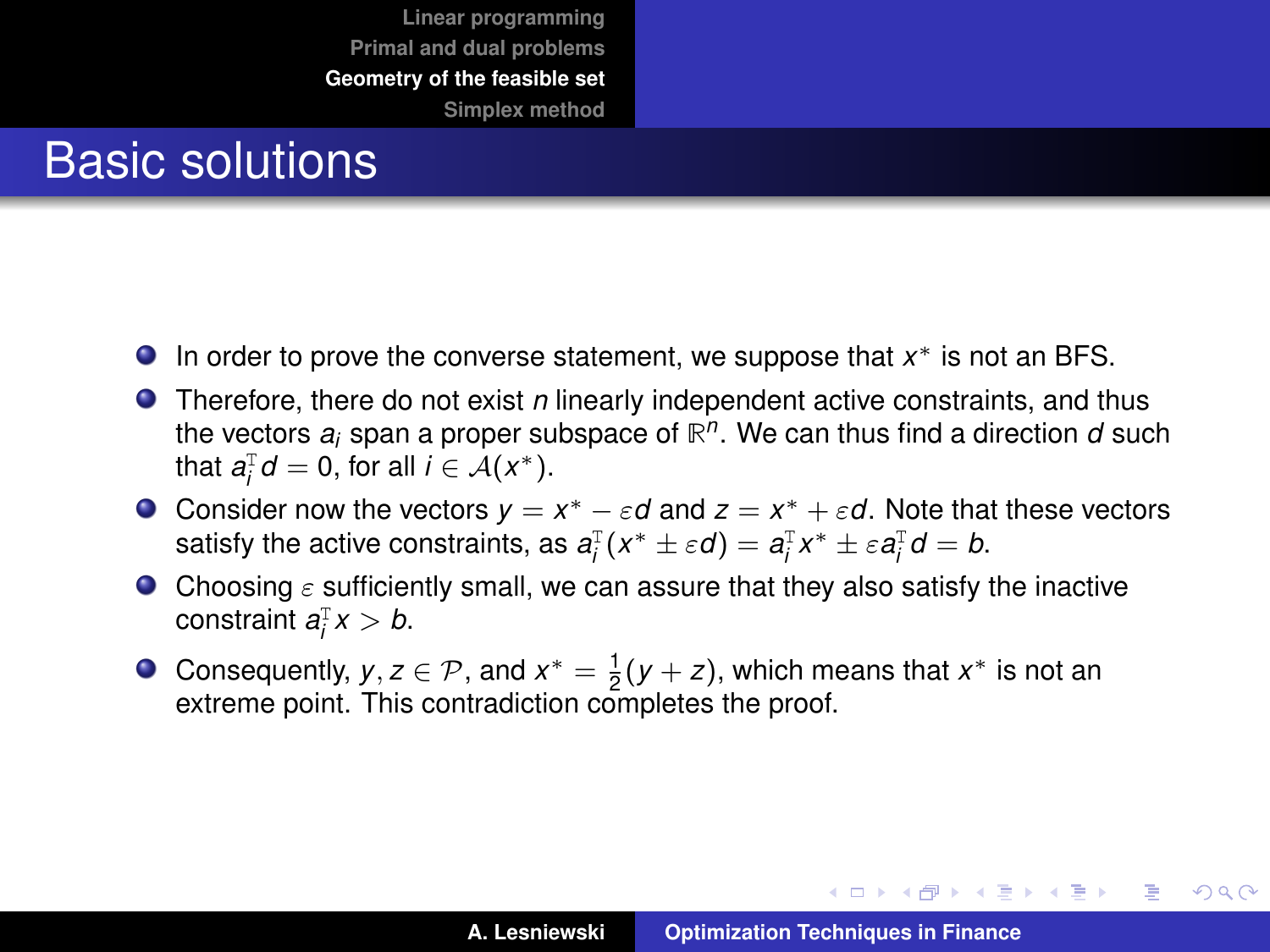## <span id="page-41-0"></span>Adjacent BFSs

- We will now proceed to describing an algorithm for moving from one BFS to another and decide when to stop the search.
- We start with the following definition.
- $\bullet$ (i) Two BFSs are *adjacent*, if their basic matrices differ in one basic column only.
	- (ii) Let *x* ∈  $P$ . A vector *d* ∈  $ℝ<sup>n</sup>$  is a *feasible direction* at *x*, if there is a positive number  $\theta$  such that  $x + \theta d \in \mathcal{P}$ .
	- (iii) A vector  $d \in \mathbb{R}^n$  is an *improving direction*, if  $c^{\mathrm{T}} d < 0$ .
- In other words, moving from *x* in an improving direction *d* lowers the value of the objective function *c* <sup>T</sup>*x* by *c* <sup>T</sup>*d*.

イロメ イ部メ イヨメ イヨメー

÷.  $298$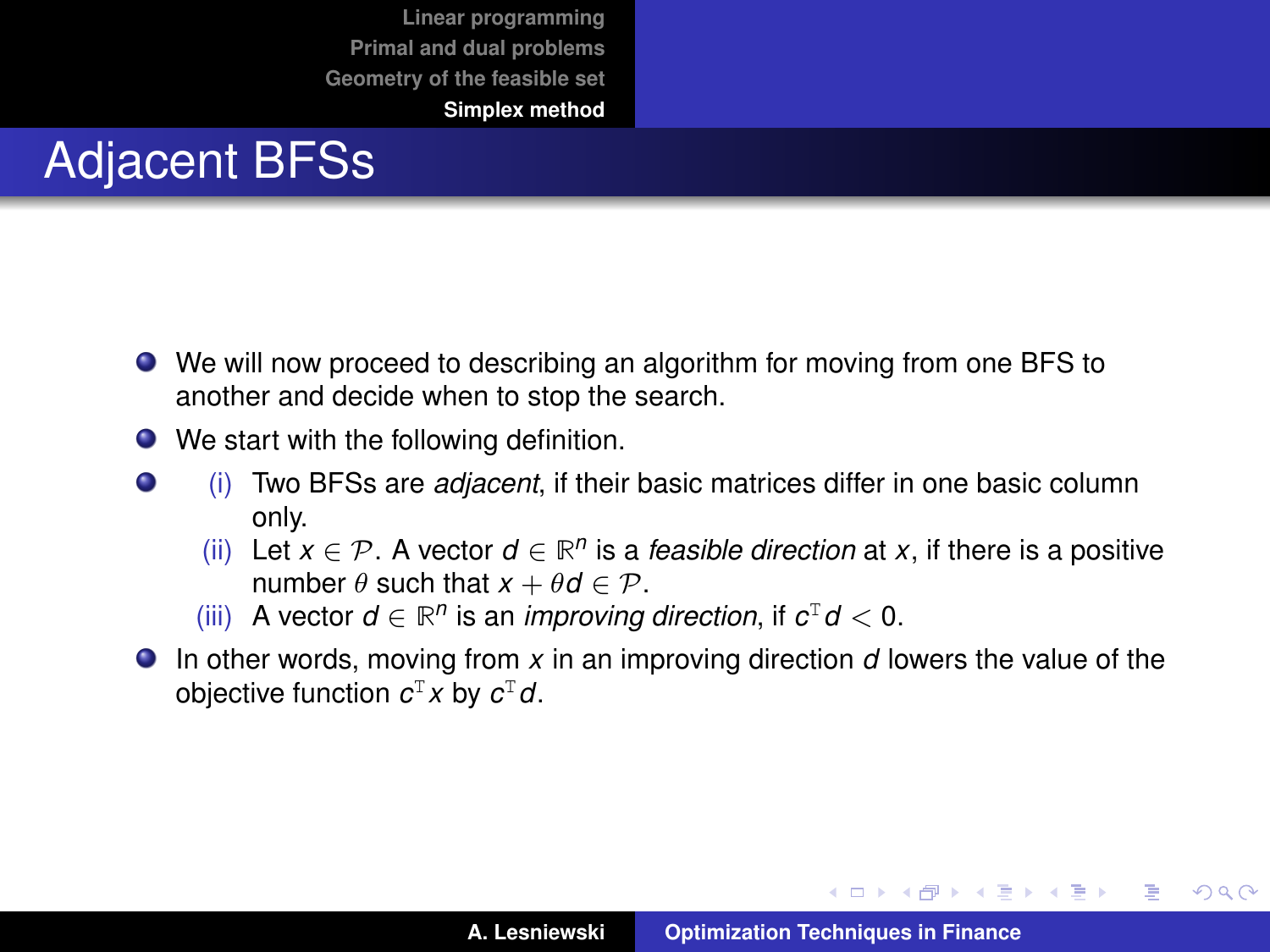#### Adjacent BFSs

 $\bullet$  Note that if the new point  $x + \theta d$  is feasible, then

$$
Ad = 0. \tag{14}
$$

イロトス 伊 トス ヨ トス ヨ トー

 $299$ 

重

Indeed, with  $\theta > 0$ ,

$$
\theta A d = A(x + \theta d) - Ax
$$
  
= b - b  
= 0.

The strategy is, starting from a BFS, to find an improving feasible direction towards an adjacent BFS.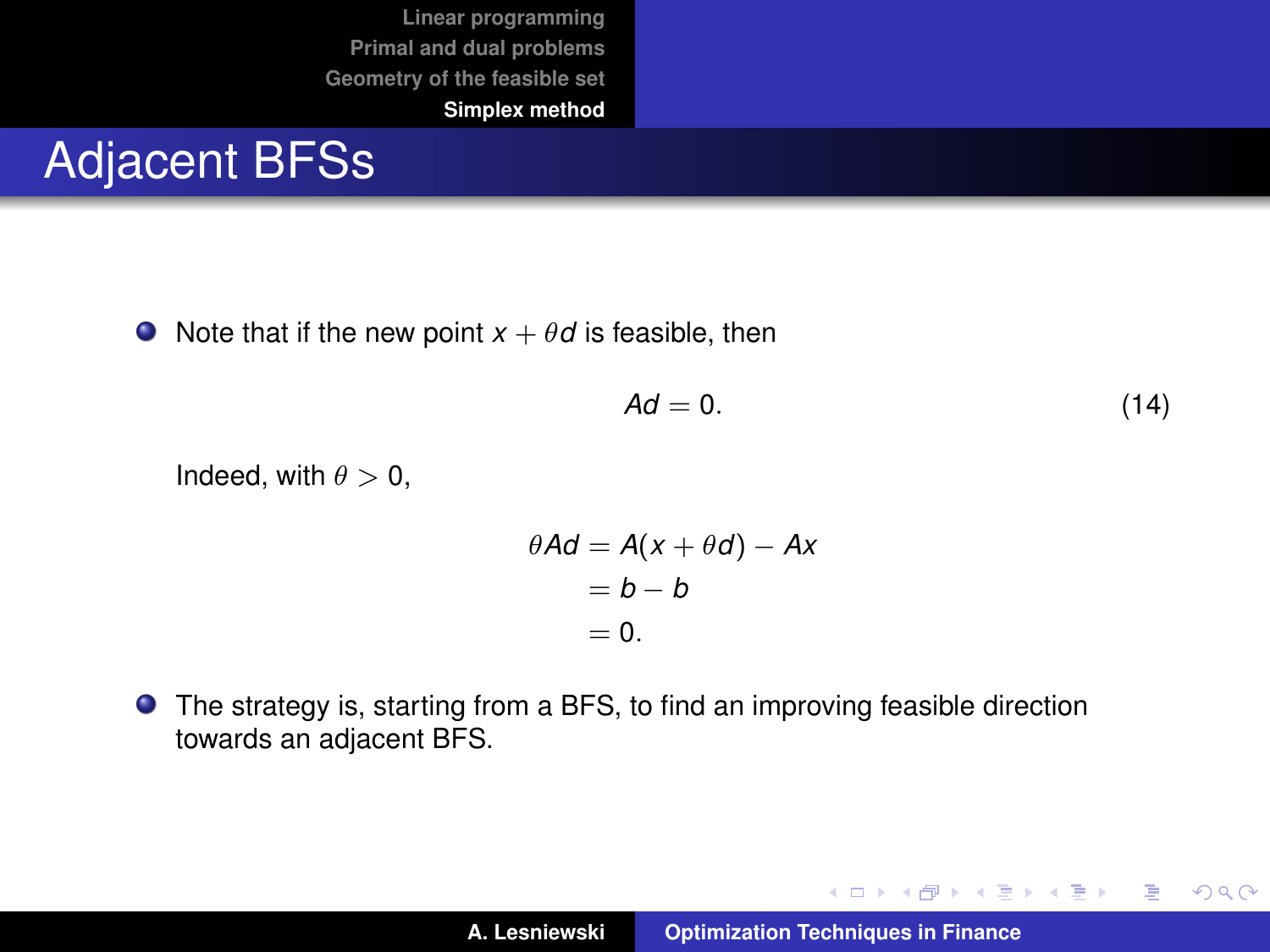## Adjacent BFSs

- $\bullet$  We move in the *j*-th *basic direction*  $d = (d_B \ d_N)$  that has exactly one positive component corresponding to a *non-basic* variable.
- $\bullet$  When moving in the basic direction, the nonbasic variable  $x_i = 0$  becomes positive, while the other nonbasic variables remain zero. We say that *x<sup>j</sup> enters the basis*.
- $\bullet$  Specifically, we select a nonbasic variable  $x_i$  and set

 $d_i = 1$ ,  $d_i = 0$ , for every nonbasic index  $i \neq j$ .

イロメ イ団メ イヨメ イヨメー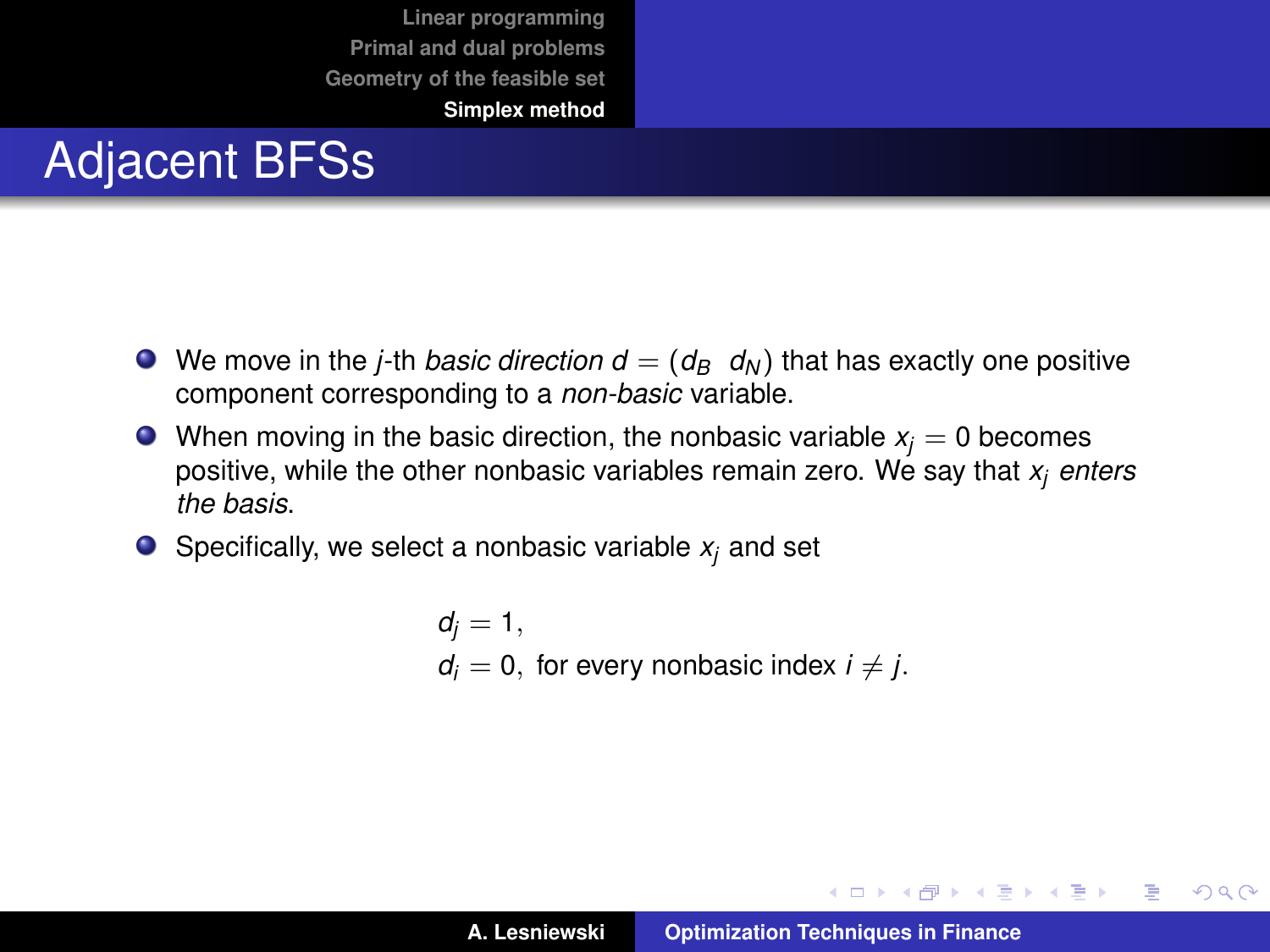#### Adjacent BFSs

As a result, *x* changes to  $x + d_B$ , where

$$
0 = Ad
$$
  
=  $\sum_{i=1}^{n} A_i d_i$   
=  $\sum_{i=1}^{m} A_{r_i} d_{r_i} + A_j$   
=  $bd_B + A_j$ ,

and so  $d_B = -B^{-1}A_j$ .

イロトス 伊 トス ヨ トス ヨ トー

重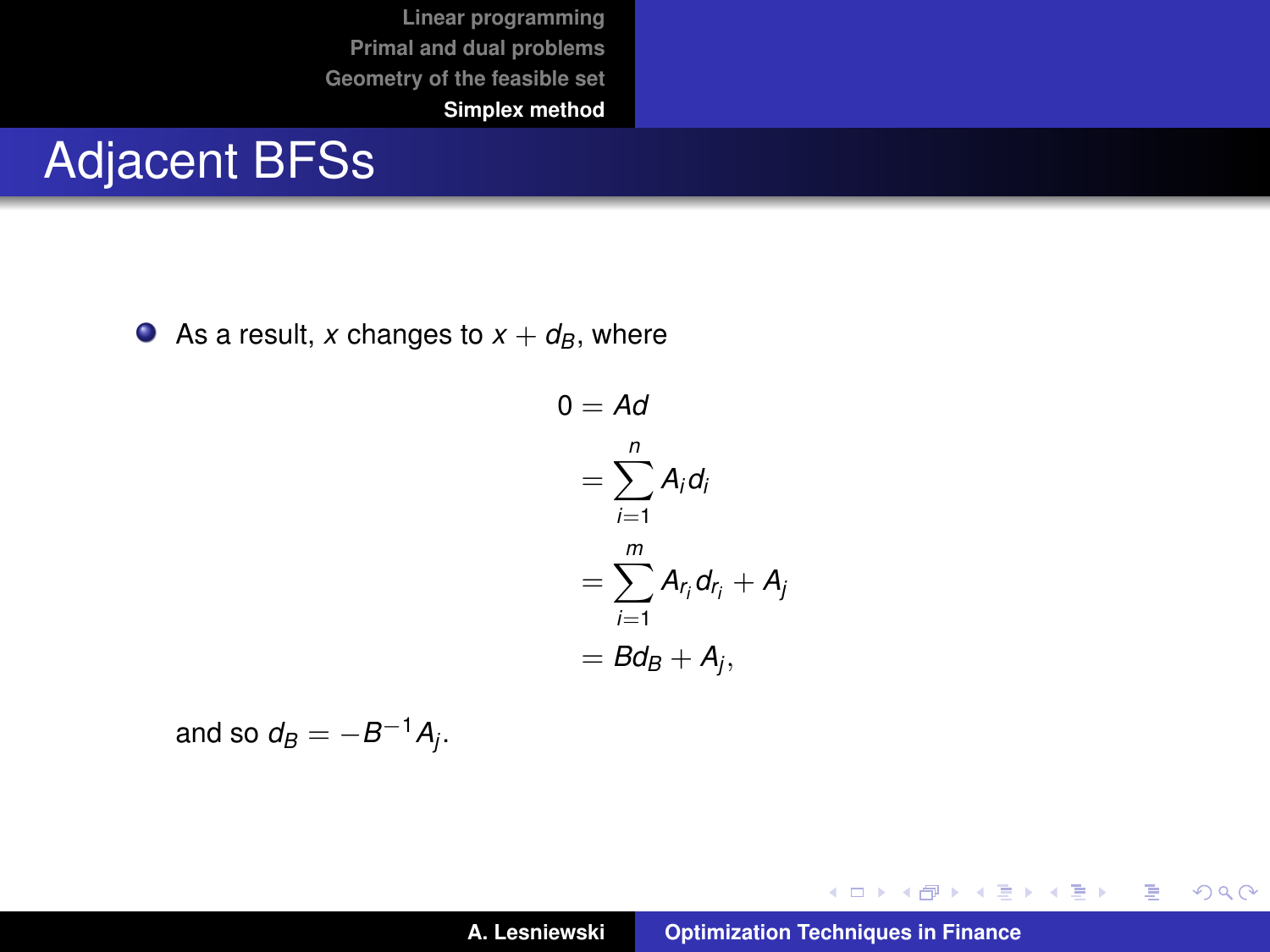## Adjacent BFSs

- We are now facing two cases.
- *Case 1*: *x* is a nondegenerate BFS. Then *x<sub>B</sub>* > 0, which implies that  $x_B + \theta d_B > 0$ , and feasibility is assured by choosing  $\theta$  sufficiently small.
- In particular, *d* is a feasible direction.
- *Case 2*: *x* is degenerate. In this case, *d* is not always a feasible direction. It is possible that a basic variable *xr i* is zero, while the corresponding component *dr i* is negative.
- In this case, if we follow the *j*-th basic direction, the nonnegativity constraint for *dr i* is violated, and we are led to nonfeasible solutions.

イロメ イ部メ イヨメ イヨメー

Þ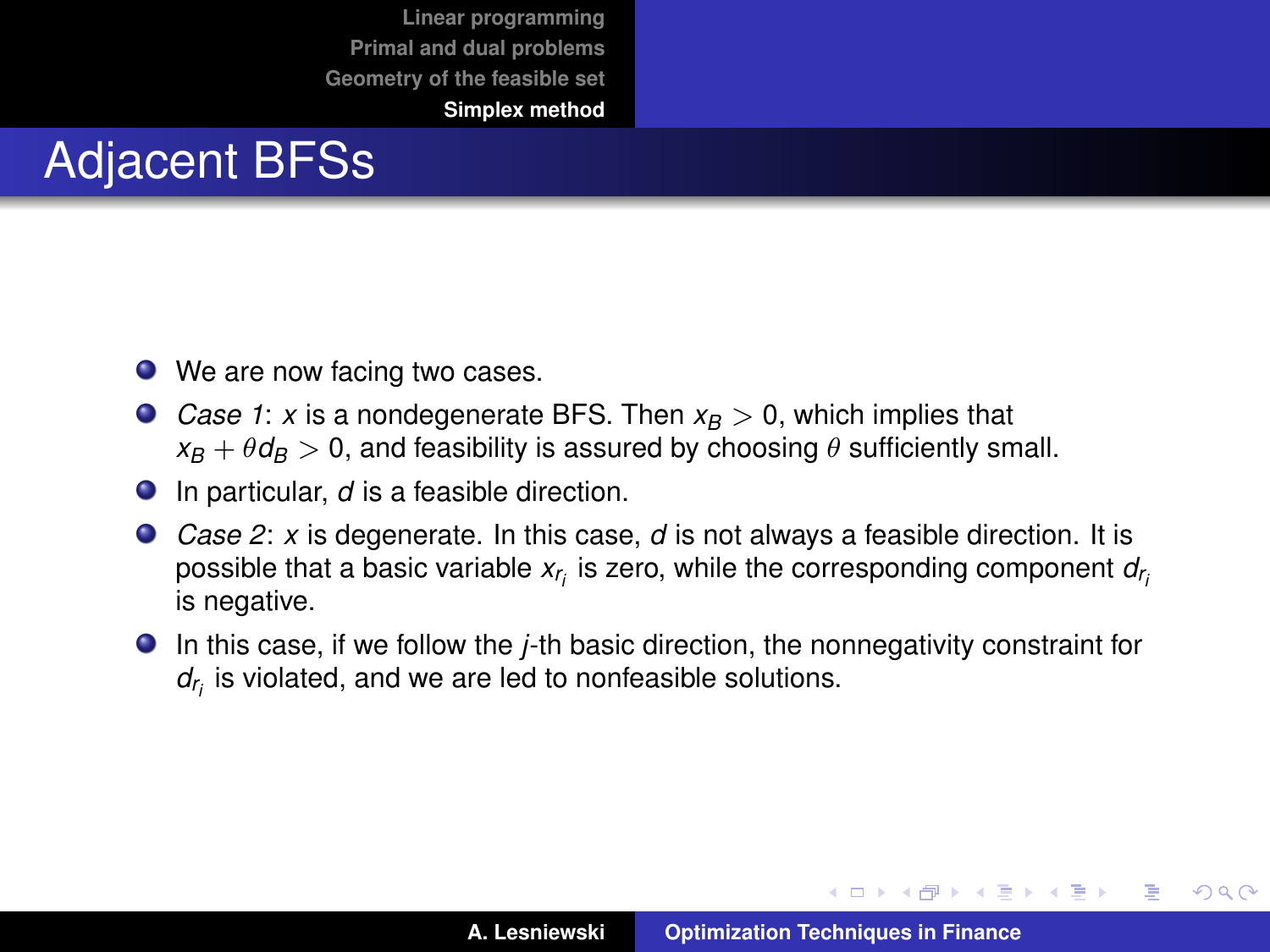#### Reduced cost

- We will now study the effect of moving in the *j*-th basic direction on the objective function.
- $\bullet$  Let x be a basic solution with basis matrix *B*, and let  $c_B$  be the vector of the costs of the basic variables.
- For each  $i = 1, \ldots, n$  the *reduced cost*  $\bar{c}_i$  of  $x_i$  is defined by

$$
\bar{c}_i = c_i - c_B^{\mathrm{T}} B^{-1} A_i. \tag{15}
$$

イロメ イ団メ イヨメ イヨメー

 $299$ 

重

**O** The *j*-th basic direction is improving if and only if  $\bar{c}_i < 0$ .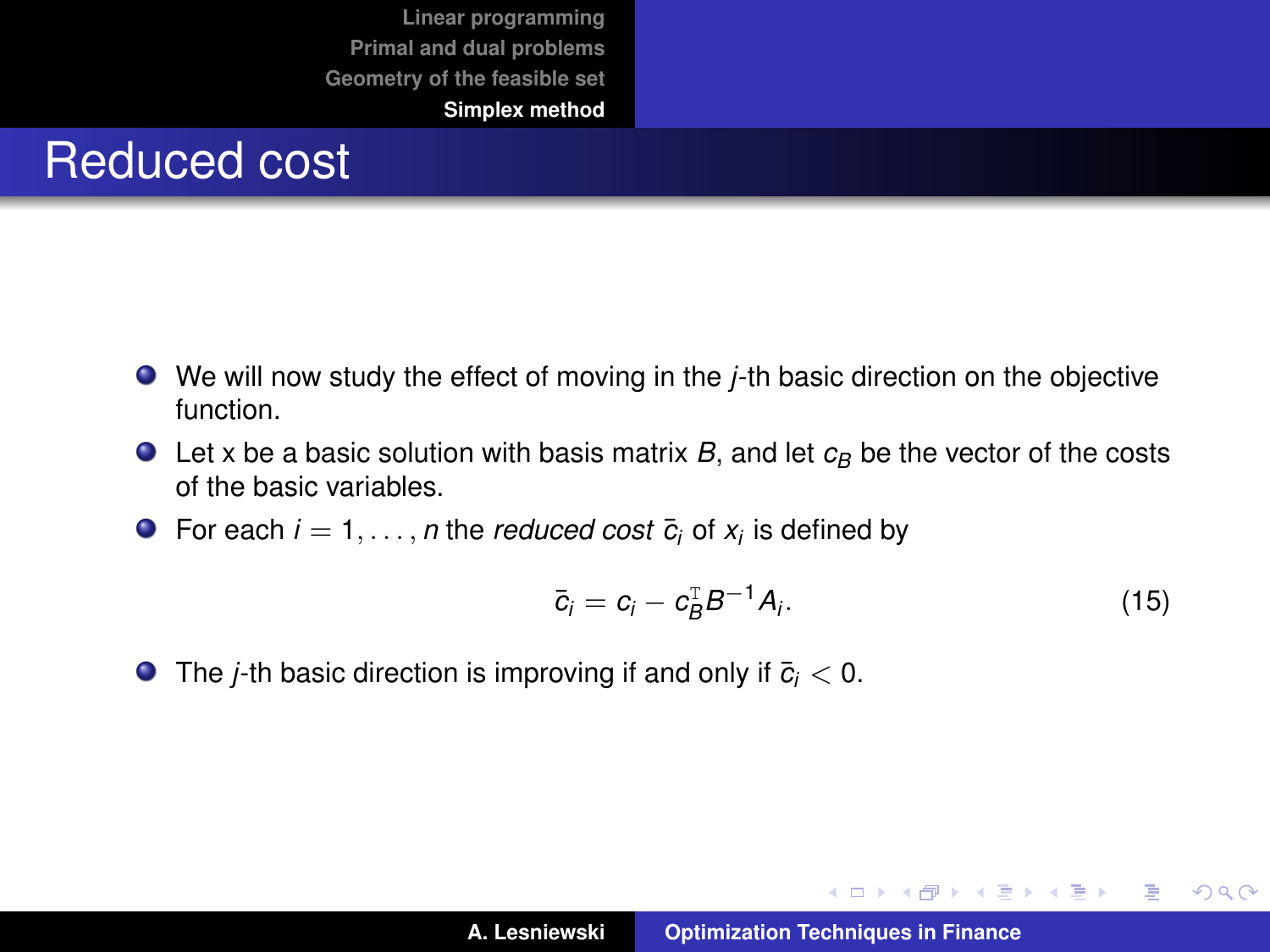## Example

*Example 10.* Consider the following problem. For  $x \in \mathbb{R}^4$ ,

$$
\min c^{\mathrm{T}} x \quad \text{subject to} \begin{cases} x_1 + x_2 + x_3 + x_4 = 2, \\ 2x_1 + 3x_3 + 4x_4 = 2, \\ x_i \ge 0, \ i = 1, \dots, 4. \end{cases}
$$

The first two columns of the matrix *A* are

$$
A_1 = \begin{pmatrix} 1 \\ 2 \end{pmatrix} \text{ and } A_2 = \begin{pmatrix} 1 \\ 0 \end{pmatrix}.
$$

Since they are linearly independent, we can choose  $x_1$  and  $x_2$  as our basic variables, and

$$
B=\begin{pmatrix}1&1\\2&0\end{pmatrix}.
$$

 $\bullet$  We set  $x_3 = x_4 = 0$  and solve the constraints to find  $x_1 = 1$ , and  $x_2 = 1$ . We have thus constructed a nondegenerate BFS.

イロトメ団トメミトメミト

重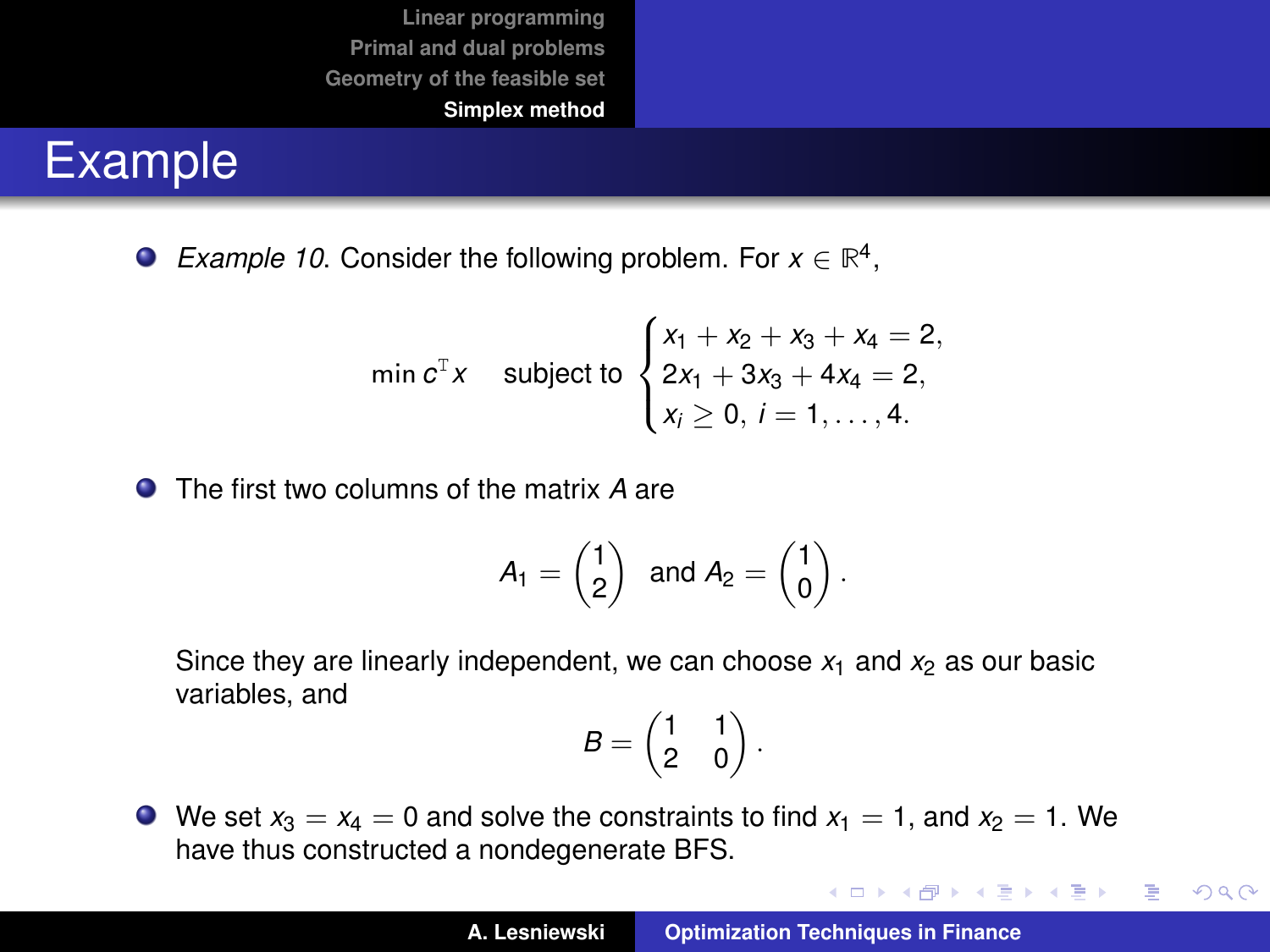

 $\bullet$  A basic direction corresponding to the nonbaisc variable  $x_3$  is obtained as follows:

$$
d_B = -B^{-1}A_3
$$
  
= -\begin{pmatrix} 0 & 1/2 \\ 1 & -1/2 \end{pmatrix} \begin{pmatrix} 1 \\ 3 \end{pmatrix}  
= \begin{pmatrix} -3/2 \\ 1/2 \end{pmatrix} .

The cost of moving along this basic direction is  $c^{\text{T}} = -3c_1/2 + c_2/2 + c_3.$ 

イロトメ 御 トメ 君 トメ 君 トー

重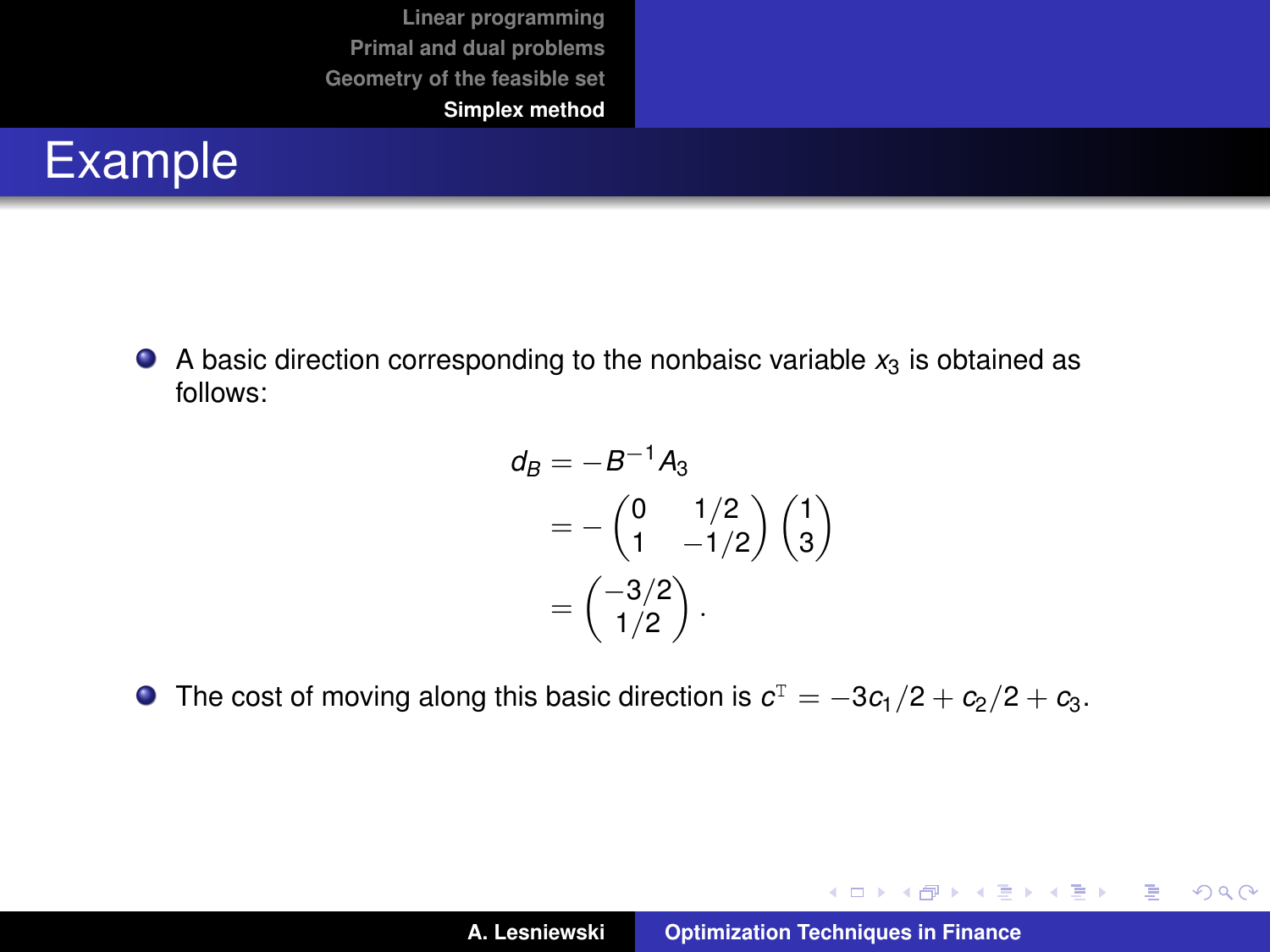## Optimality condition

- $\bullet$ The next result provides us with optimality conditions.
- $\bullet$ *Theorem.* Let x be a BFS and let  $\bar{c}$  be the corresponding vector of reduced costs.
	- (i) If  $\bar{c} > 0$ , then *x* is optimal.
	- (ii) If *x* is optimal and nondegenerate, then  $\bar{c} > 0$ .
- $\bullet$  To prove (i) we let *y* be an arbitrary feasible solution, and  $d = y x$ . Feasibility implies that  $Ad = 0$ , and so

$$
Bd_B+\sum_j A_j d_j=0,
$$

where the summation extends over the nonbasic indices *j*.

**O** Then

$$
d_B=-\sum_j d_j B^{-1}A_j.
$$

イロメ イ部メ イヨメ イヨメー

重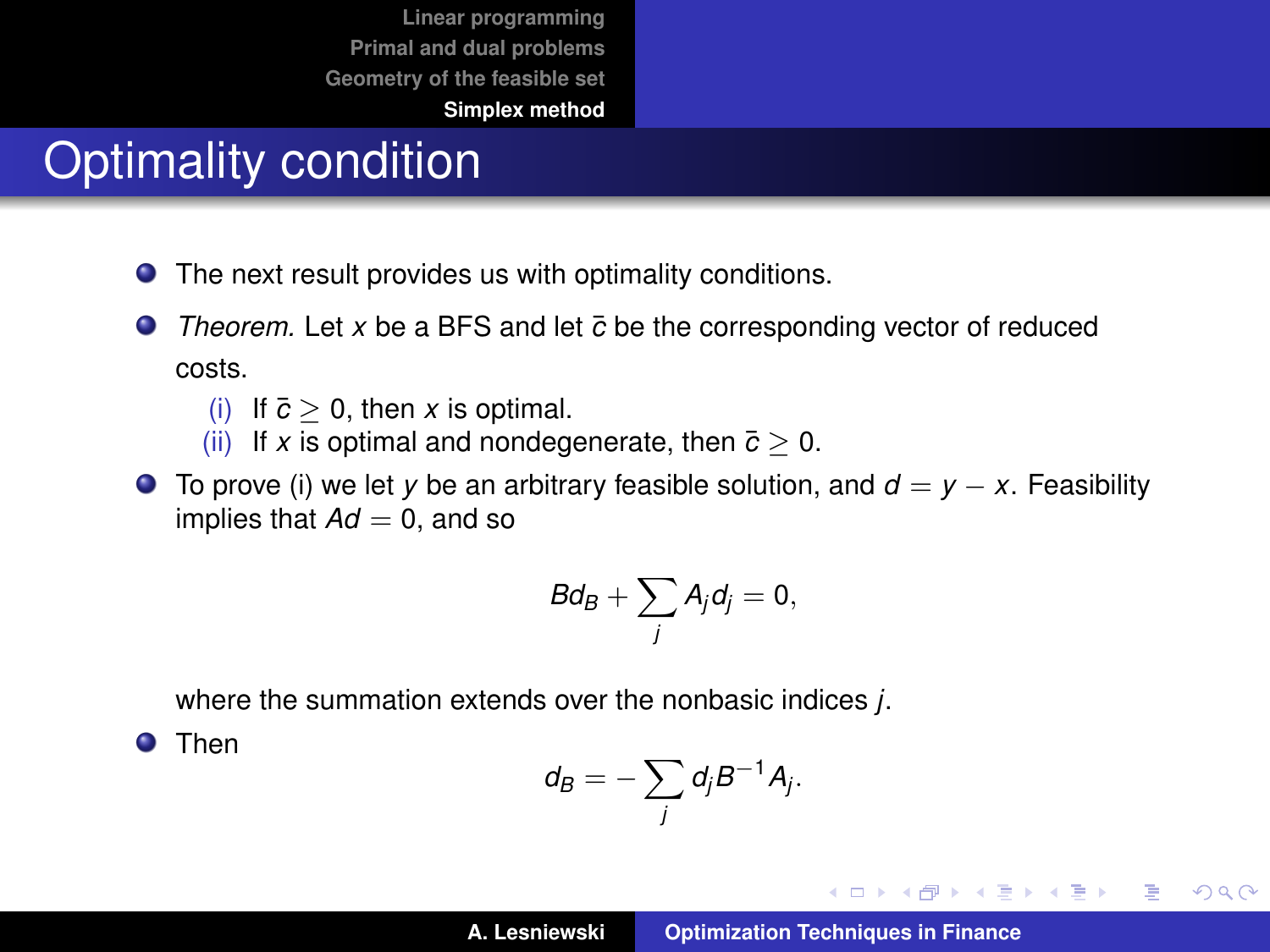## Optimality condition

**O** Therefore,

$$
c^{\mathrm{T}}d = c_B^{\mathrm{T}}d_B + \sum_j c_j d_j
$$
  
= 
$$
\sum_j (c_j - c_B^{\mathrm{T}}B^{-1}A_j) d_j
$$
  
= 
$$
\sum_j \overline{c}_j d_j.
$$

- **O** For any nonbasic *j* we have  $x_j = 0$  and  $y_j \ge 0$  (since *y* is feasible). Therefore,  $d_i \geq 0$ , and  $\overline{c}_i d_i \geq 0$ .
- As a consequence,  $c^T y c^T x = c^T d \geq$ , and *x* is optimal.
- $\bullet$  To prove (ii), assume that  $\overline{c}_i$  < 0. Since the reduced cost of a basic variable is zero, *x<sup>j</sup>* must be nonbasic. Since *x* is nondegenerate, the *j*-th basic direction is a direction of cost decrease, and *x* cannot be optimal.

K ロ ⊁ K 伊 ⊁ K 君 ⊁ K 君 ⊁ …

重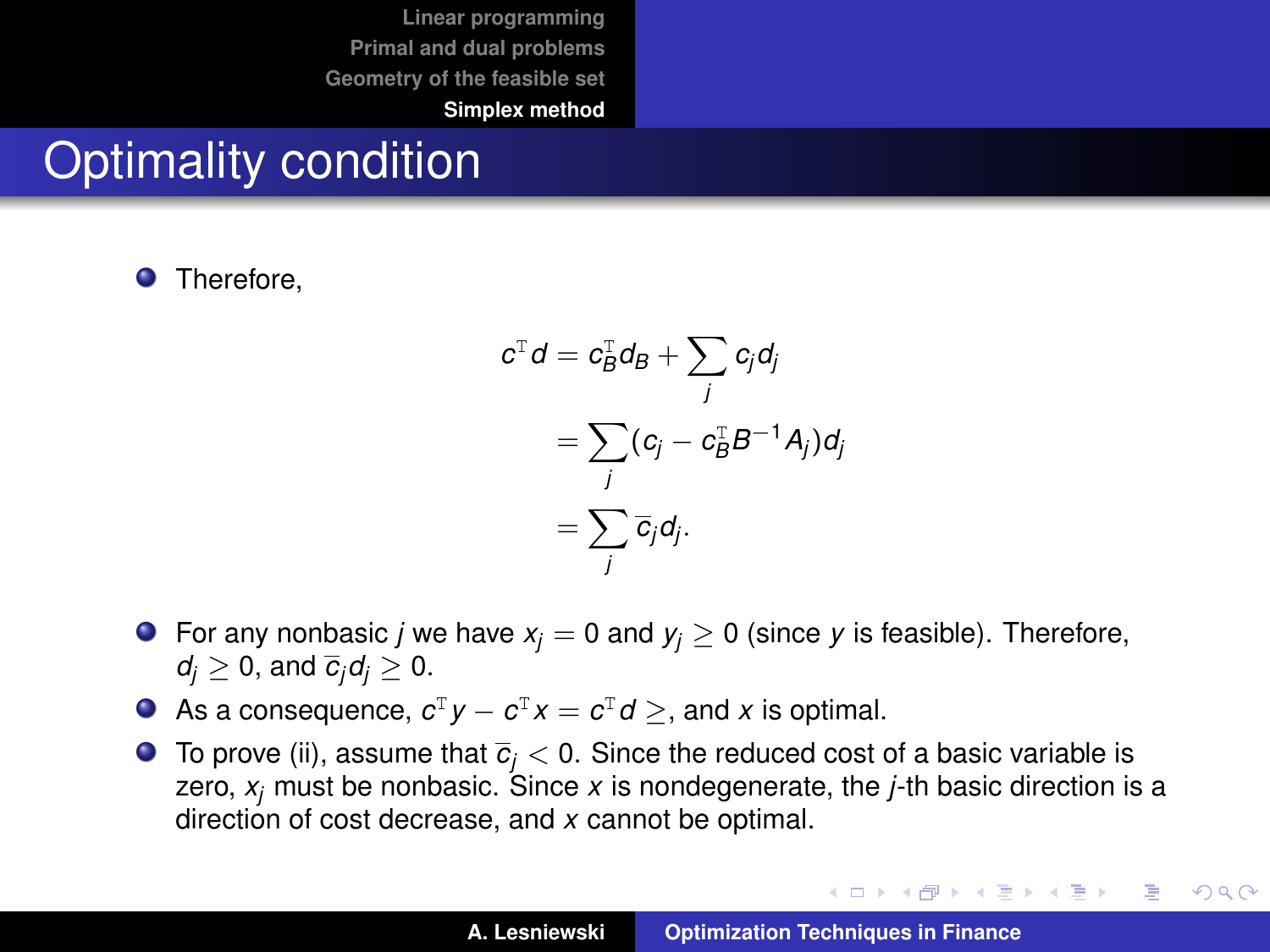## Step size

- Let *d* be a basic, feasible, improving direction from the current BFS *x*, and let *B* be the basis matrix for *x*.
- $\bullet$  We wish to move by the amount of  $\theta > 0$  in the direction *d* in order to find a BFS x' adjacent to x. This takes us to the point  $x + \theta^* d$ , where

$$
\theta^* = \max\{\theta \ge 0: x + \theta d \in \mathcal{P}\},\
$$

and the resulting cost change is  $θ* c<sup>T</sup> d$ .

- $\bullet$  Since  $Ad = 0$ , the equality constraints will never be violated, and  $x + \theta d$  can become infeasible only if its components become negative.
- $\bullet$  We want to find the largest possible  $\theta$  such that  $x_B + \theta d_B \geq 0$ .
- If  $d \ge 0$ , then  $x + \theta d \ge 0$ , and  $\theta^* = \infty$ .
- If  $d_i < 0$  for some *i*, then the condition becomes  $x_i + \theta d_i \geq 0$ , or  $\theta \leq -x_i/d_i$ . This condition has to hold for all *i* with *d<sup>i</sup>* < 0.

イロメ イ団メ イヨメ イヨメー

 $299$ 重。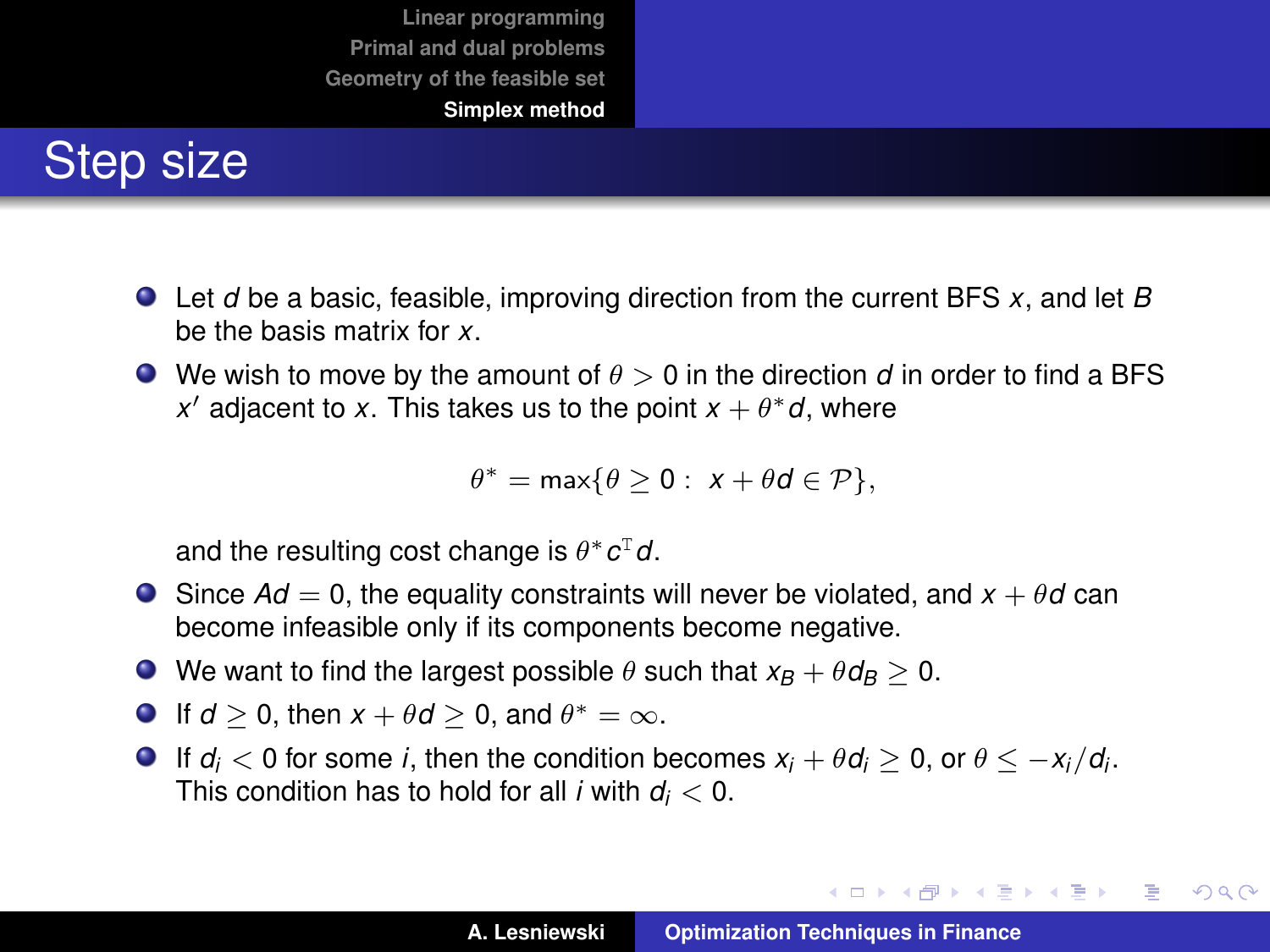

 $\bullet$  In other words, we are led to the following choice:

$$
\theta^* = \min_{i: d_i < 0} \left( -\frac{x_i}{d_i} \right). \tag{16}
$$

If  $x_i$  is a nonbasic variable, then  $x_i$  is either entering and  $d_i = 1$ , or else  $d_i = 0$ . Therefore, it is sufficient to consider the basic variables only and thus

<span id="page-52-0"></span>
$$
\theta^* = \min_{i: d_{r_i} < 0} \left( -\frac{x_{r_i}}{d_{r_i}} \right). \tag{17}
$$

イロメ イ部メ イヨメ イヨメー

 $299$ 

- Since we are assuming nondegeneracy,  $x_{r_i} > 0$  and  $\theta^* > 0$ .
- Once  $\theta^*$  has been chosen (and is finite), we move to the next feasible solution.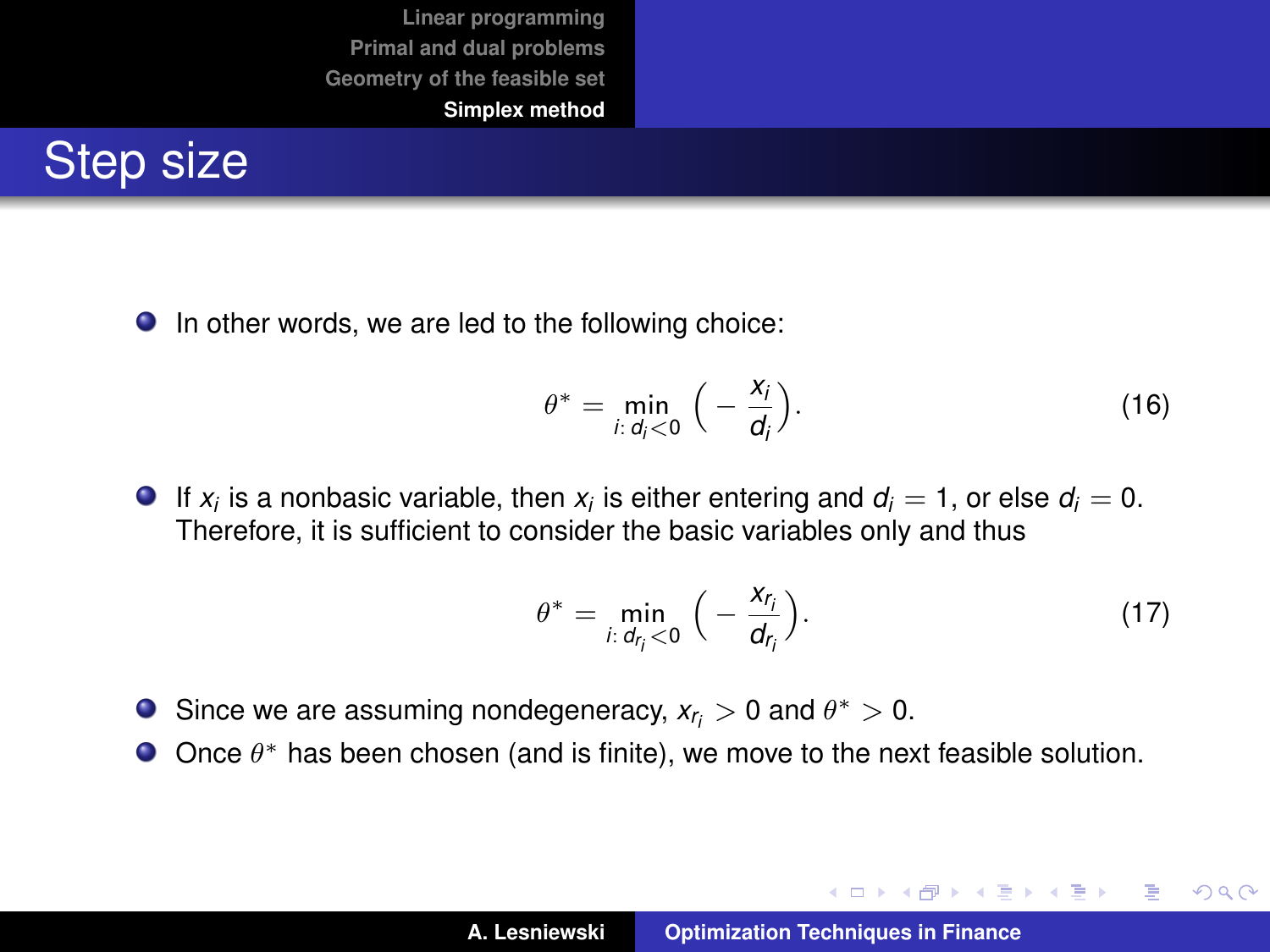## Step size

Since  $x_j = 0$  and  $d_j = 1$ , we have  $y_j = \theta^* > 0$ . Let *l* be the index saturating the minimum [\(17\)](#page-52-0). Then  $d_{r_l} < 0$  and

$$
x_{r_1}+\theta^* d_{r_1}=0.
$$

- This means that the new basic variable has become 0, whereas the nonbasic variable  $x_i$  has become positive. This indicates that, in the next iteration, the index *j* should replace *r<sup>l</sup>* .
- In other words, the new basis matrix *B* is obtained from *B* by replacing its column  $A_{r_i}$  with the column  $A_j$ .
- The columns  $A_{r_i},\,i\neq l,$  and  $A_j$  are linearly independent and form a new basis matrix *B*.
- The vector  $y = x + \theta^* d$  is a BFS corresponding to  $\overline{B}$ .

イロメ イ部メ イヨメ イヨメー

重

 $2Q$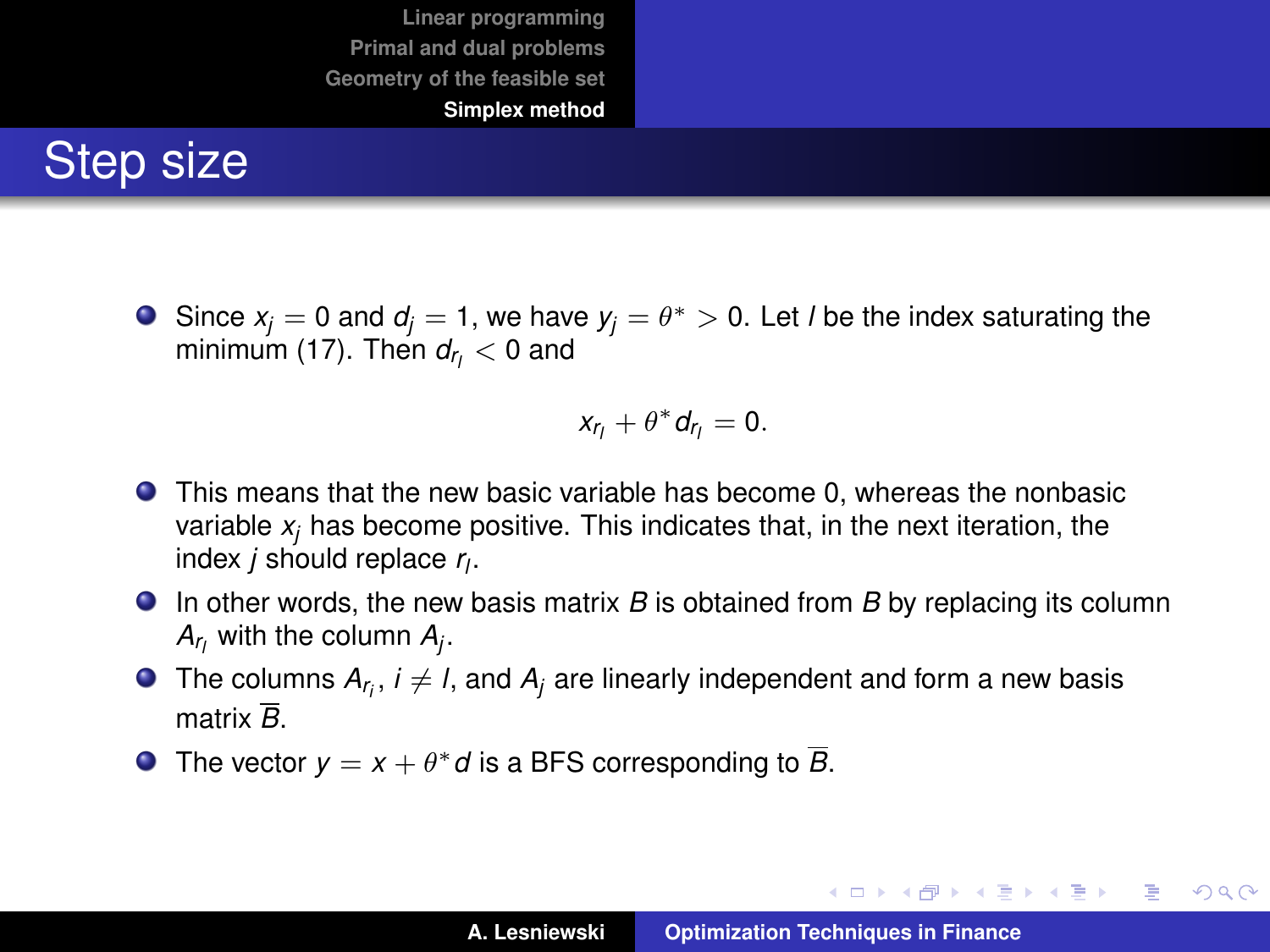#### **[Simplex method](#page-41-0)**

## An iteration of the simplex algorithm

- We can now summarize a typical iteration of the simplex algorithm as follows:
	- (i) Start from a basis  $A_{r_1}, \ldots, A_{r_m}$  of the columns of the matrix A and the associated BFS *x*.
	- (ii) Compute the vector *c*¯ of reduced costs corresponding to all nonbasic indices *j*. If  $\bar{c} \geq 0$ , then the current BFS *x* is optimal and the algorithm exits. Otherwise, choose a nonbasic index *j* for which  $\bar{c}_i < 0$ .
	- $(iii)$  Compute  $u = B^{-1}A_j$ . If no component of  $u$  is positive, then the optimal cost is  $-\infty$ , and the algorithm terminates.
	- (iv) If some components of  $u$  are positive, compute the step size  $\theta^*$  using [\(17\)](#page-52-0).
	- (v) Let *l* be the index saturating the minimum in [\(17\)](#page-52-0). Form a new basis by replacing *Ar <sup>l</sup>* with *A<sup>j</sup>* . If *y* is a new BFS, the value of the new basic variables are  $y_j = \theta^*$  and  $y_{r_j} = y_{r_j} - \theta^* u_j$ .
	- (vi) Replace  $x_{r_i}$  with  $x_j$  in the list of basic variables.
- If P is nonempty and every BFS is *nondegenerate*, the simplex method terminates after finitely many steps. At termination, there are two possibilities:
	- (i) We have an optimal basis *B* and an associated BFS that is optimal.
	- (ii) We have found a *d* satisfying  $Ad = 0$ ,  $d \ge 0$ , and  $c^{\text{T}}d < 0$ , and the optimal value is  $-\infty$ . イロト イ部 トイモト イモト

 $299$ 

Þ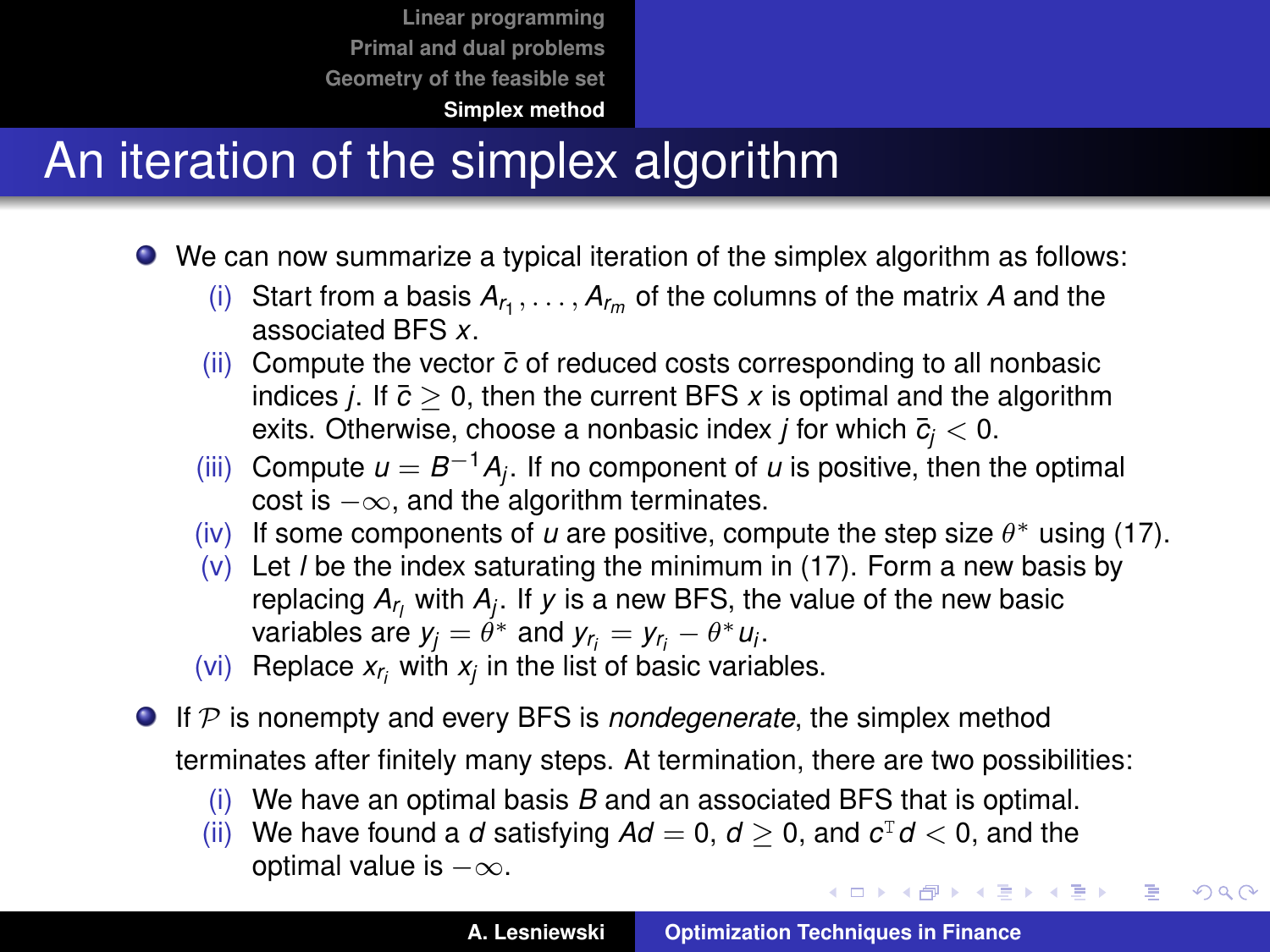#### Degenerate problems

- Degenerate problems present a number of technical issues such as
	- What nonbasic variable should enter the BFS?
	- (ii) If more than one basic variable could leave (i.e. more than one basic variable attains the minimum that gives  $\theta^*$ ), which one should leave?
	- (iii) The algorithm may cycle forever at the some degenerate BFS.
- Various extensions and refinements to the basic method outlined in these notes have been developed to address the issues above.
- For example, *Bland's rule* is used to eliminate the risk of cycling:
	- (i) Among all nonbasic variables that can enter the new basis, select the one with the minimum index.
	- (ii) Among all basic variables that can exit the basis, select the one with the minimum index.
- The details are presented in Chapter 3 of [\[1\]](#page-57-1).

イロメ イ部メ イヨメ イヨメー

 $299$ 

Þ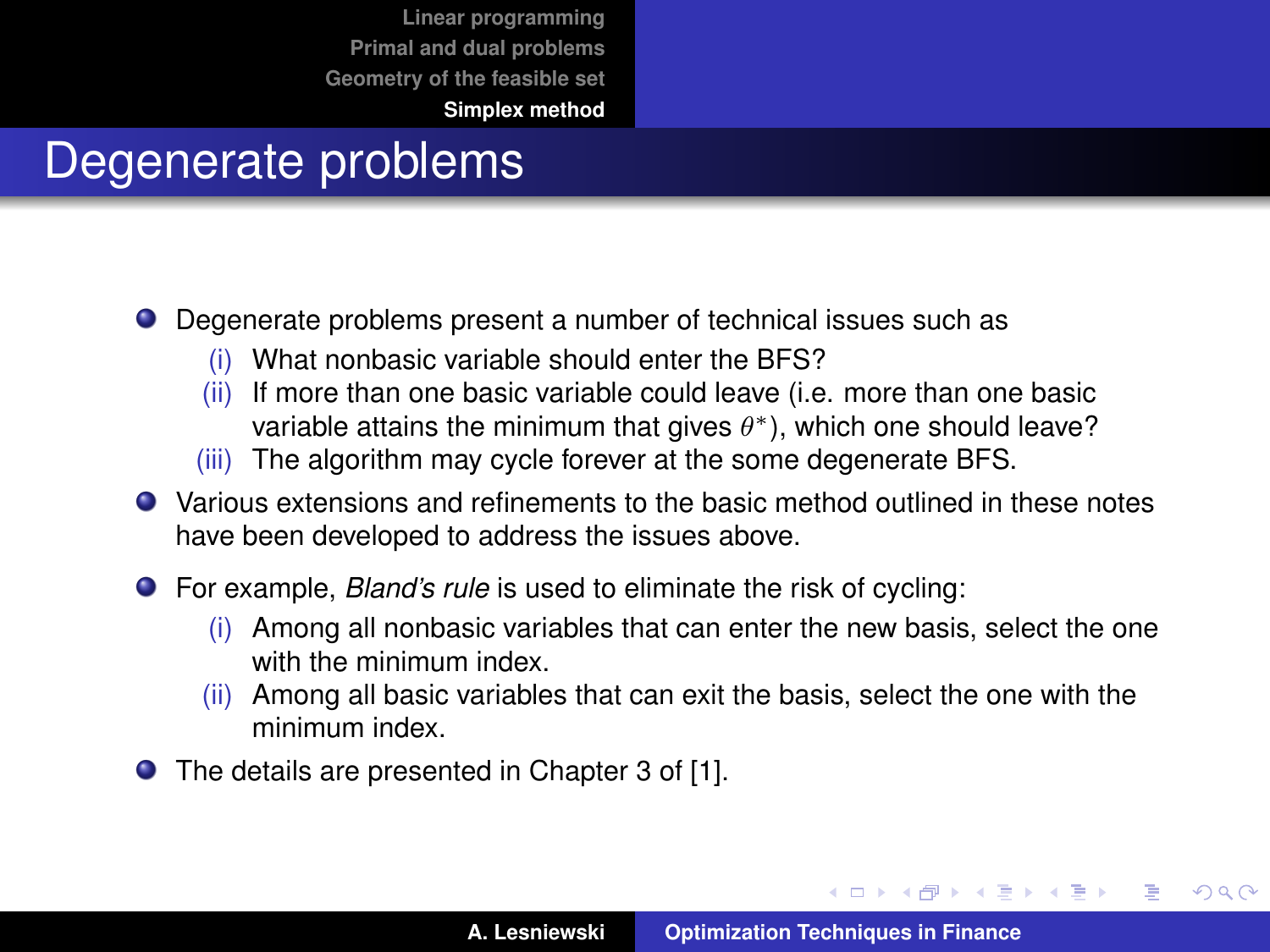**[Simplex method](#page-41-0)**

## Finding an initial BFS

- As usual, starting the iteration may sometimes not be easy, and finding an initial BFS may prove challenging.
- One strategy is to solve an auxiliary problem.
- **•** For example, if we want a BFS with  $x_i = 0$ , we set the objective function to  $x_i$  and find the optimal solution to this problem.
- **If the optimal value is 0 then we found a BFS with**  $x_i = 0$ **, otherwise there is no** such feasible solution.

イロメ イ部メ イ君メ イ君メー

 $299$